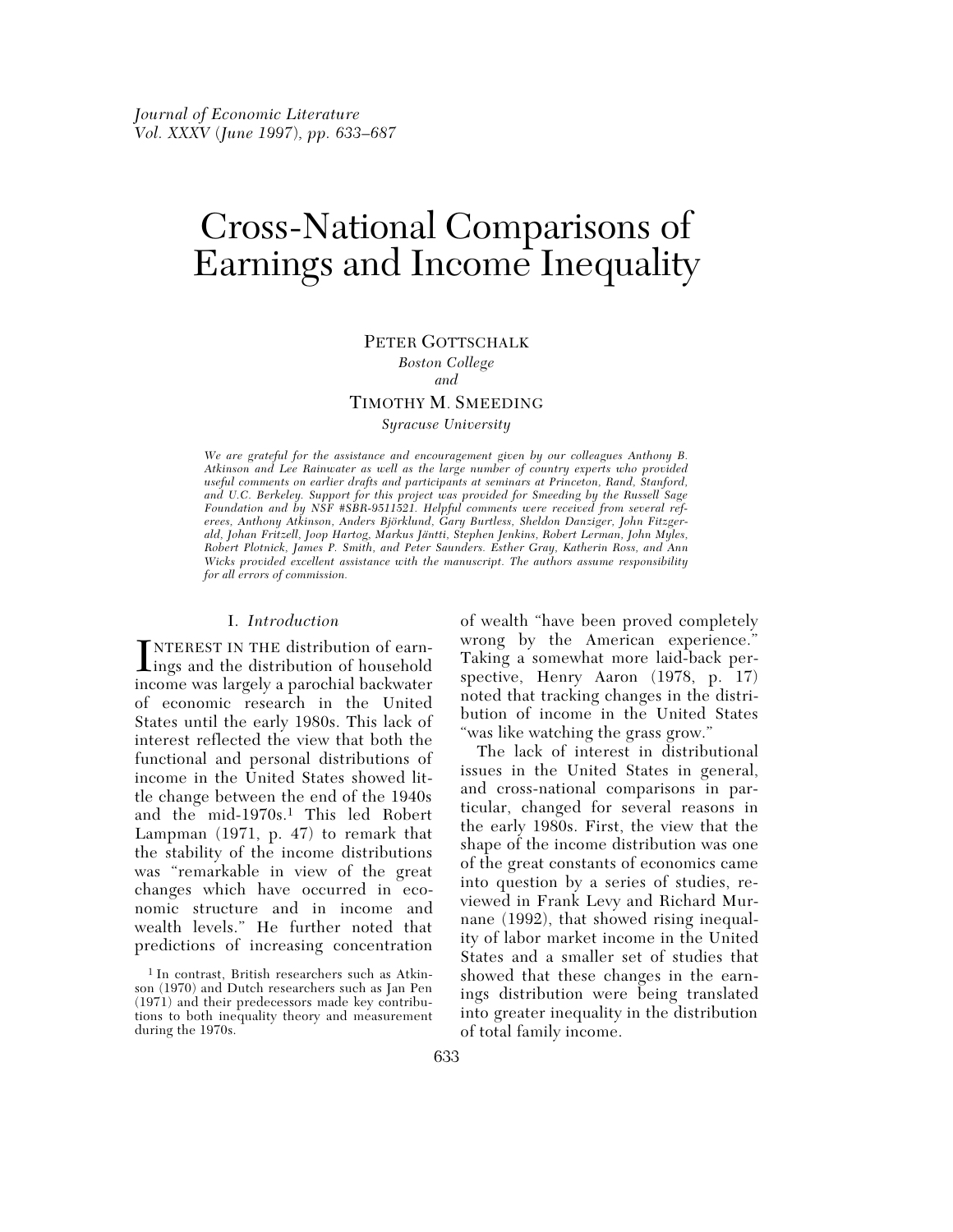Second, it became considerably easier to perform cross-national comparisons of income distributions. Before 1980 such comparisons were of a rough and ready nature and did not withstand close scrutiny.2 Yet international comparisons of income distribution can provide important benchmarks of how one nation differs from or is similar to other nations. In so doing, they can provide useful information, just as do cross-national comparisons of rates of economic growth, savings, inflation, and unemployment. Fortunately, cross-sectional micro data became publicly available for a variety of rich OECD countries.3

This opened several avenues for research, primarily by allowing greater richness in cross-national comparisons. While cross-national comparisons of average income had been widely used to measure differences in standard of living across countries, these comparisons had focused on the typical or average family. Data about the relative standard of living of persons elsewhere in the distribution could now provide a more complete picture of cross-national differences. These new data also contributed to the literature on trends in inequality. Researchers were not only able to address the factual question of whether inequality grew in other countries but also to get further hints as to possible causes. For example, if countries with binding trade barriers experienced smaller increases in inequality then this would be consistent with the view that increased foreign competition was at least partially responsible for the increase in inequality. Likewise, cross-country comparisons of changes in industrial structure or unionization would at least provide some stylized facts that might inform the debate on the causes of the increase in inequality.

The third factor contributing to the increased interest in distribution issues stems not from the positive interest in understanding the causes of change but the normative issues coming out of the debate in the public policy arena over the "fairness issue." The distributive effects of changes in government policies, which had always been a key policy issue in European, Nordic, and British Commonwealth countries, have become an increasingly important policy issue in the United States.

In this article, we further develop Levy and Murnane's (1992) review of changes in earnings inequality in the United States in two directions. First, we expand our review to other major industrialized countries, largely OECD nations. Second, we broaden the focus from earnings to household income. As we will show, the increases in the dispersion of both individual earnings and total household income in the United States were larger than in almost all other countries. However, the United States was not the only country to experience an increase in inequality during the 1980s and early 1990s. While most countries experienced at least modest increases in earnings and market income (income before direct taxes and public income transfers) inequality, these were largely offset by changes in other sources of income, producing a more modest increase in the inequality of disposable incomes in most nations.

We review not only what we know about what has happened to earnings but also why experiences differed across countries. While causal explanations are

<sup>2</sup> See, for example, Michael Sawyer (1976) and the strong negative response to Sawyer by Jean Bégue (1976).

<sup>3</sup> Database projects such as the Luxembourg Income Study (LIS), described in Smeeding, Michael O'Higgins, and Rainwater (1990), and related efforts to make longitudinal household panel data comparable, for example, the United States-German comparative panel project described in Gert Wagner, Richard Burkhauser, and Friederike Behringer (1993), have facilitated cross-national comparisons of inequality.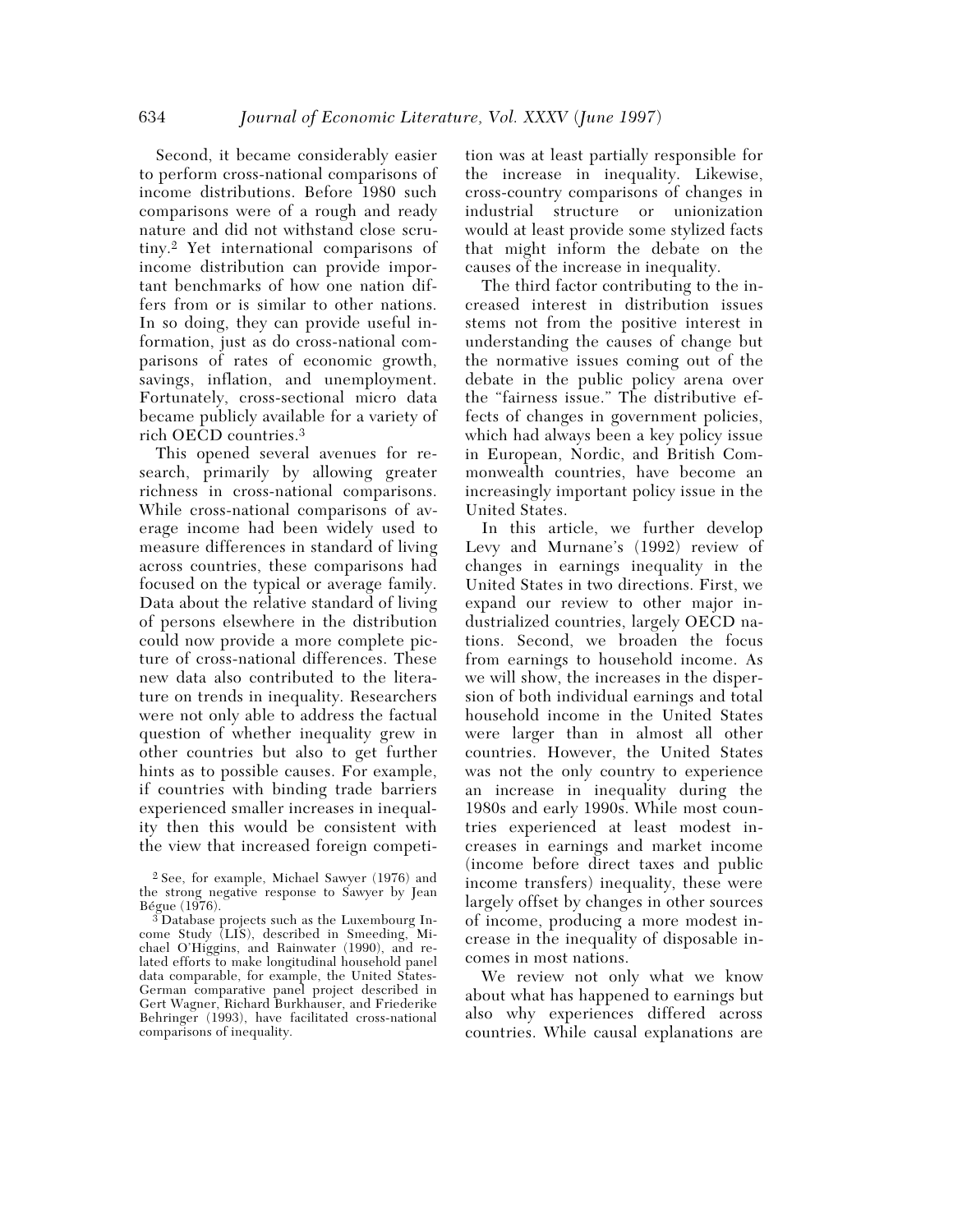never easy to pin down, the issues are fairly well defined. Labor economics provides a rich theoretical framework that has been applied with some success, at least in a partial equilibrium setting, to explain changes in the structure of wages.

The expansion from individual earnings to household disposable income, however, raises a whole host of analytical as well as measurement issues.4 Economic and demographic decisions within the household are endogenous and so complex that empirical research is far from being able to sort out the linkages. The problem of endogeneity would arise even in the context of a single country. However, the problem of endogeneity is further aggravated by the expansion to the international context. Social and political institutions that may affect how other household members and government taxes and transfers respond to changes in market conditions differ considerably across countries. As a result, the responses of household disposable income to changes in the structure of wages, interest rates, or other prices will vary across countries. Given the lack of any unifying theoretical structure to analyze household income, we will largely limit ourselves to presenting the basic facts that any theory would have to explain. However, there is a strong need for a better theoretical structure in which to understand these outcomes.

We begin our review by laying out a set of stylized facts both for the United States and for other nations. We present summaries for both the level and trend in earnings and income inequality. In Section II we briefly turn to conceptual and comparability issues. This is followed in Sections III and IV by an overview of what we know about changes in earnings inequality in a variety of countries and the causes for these changes. Section V turns to family income inequality to answer the same questions.

While we cover a wide range of topics, not everything under the rubric of changes in inequality is addressed. We are concerned with highly developed countries, almost exclusively the OECD nations, and do not address inequality in developing nations or in the transition countries of Eastern Europe and the former U.S.S.R.5 Issues related to wealth inequality, consumption and expenditure inequality, the tradeoff between equality and efficiency, social choice theory, and the theoretical and empirical literature on inequality measurement are largely excluded. Other pertinent issues, such as the burgeoning literature on growth and inequality, the dynamics of income, and intergenerational mobility are also not covered. Finally, due to constraints of space and time, the literature on crossnational comparisons of low incomes or poverty is also excluded.6

#### A. *Stylized Facts*

The growing interest in national and cross-national differences in earnings and income inequality has produced a wide range of recent comparative studies of the level and trend in inequality along with dozens of studies and reports on individual countries. Our summary of the stylized facts emerging from these studies is as follows:

5 See Klaus Deinenger and Kenneth Squire (1995) on income inequality in developing and developed countries and Atkinson and John Micklewright (1992) on inequality in Eastern and Central Europe. See Smeeding and Gottschalk (1996) for comparisons which include the OECD nations, selected Eastern European nations, and Taiwan.

6 Interested readers should consult Michael Förster (1993), McKinley Blackburn (1994), Atkinson, Rainwater, and Smeeding (1995a), Rainwater and Smeeding (1995).

<sup>4</sup> Disposable household income includes all sources of income received by all household members, including income transfers from governments and other parties, net of income and payroll taxes.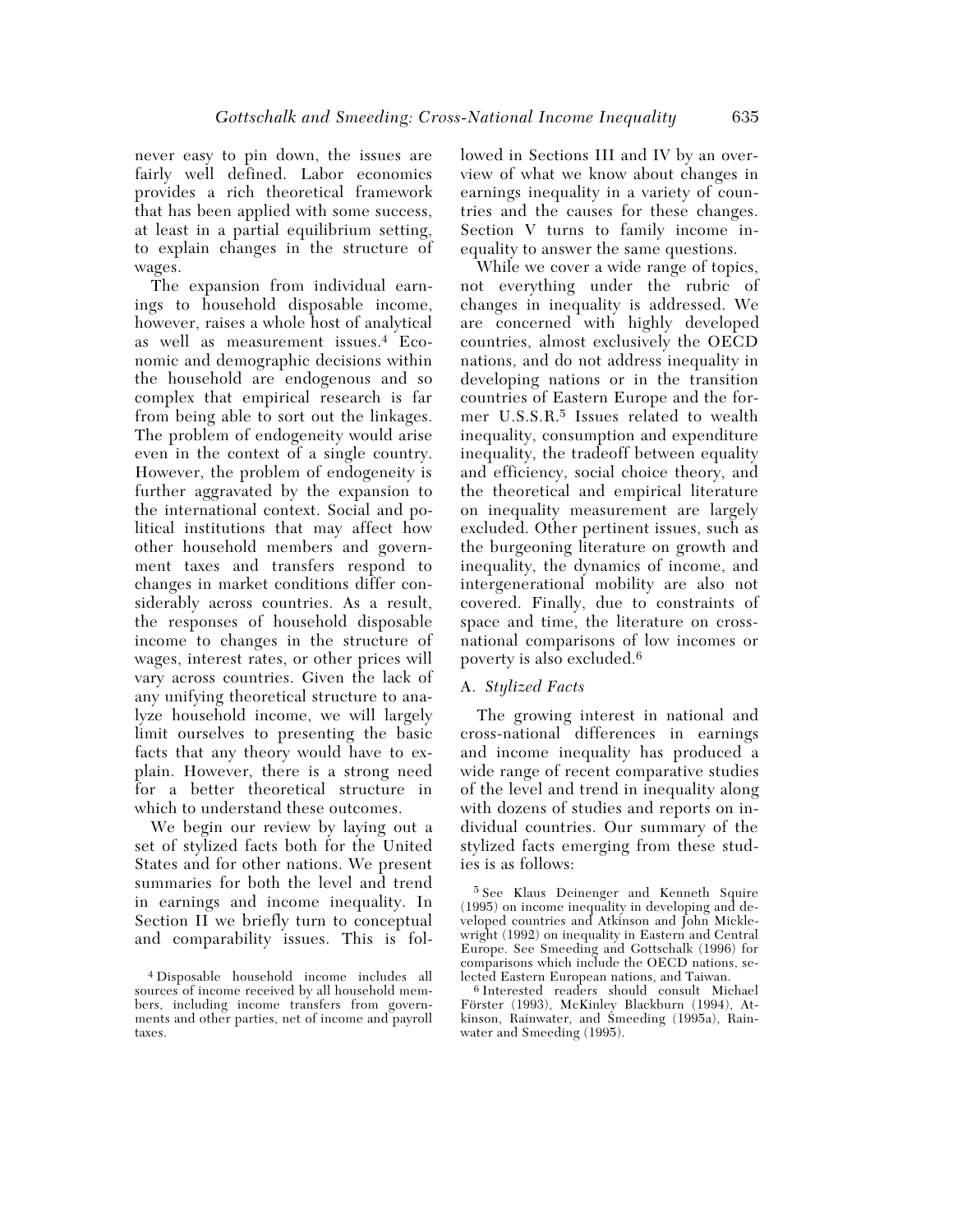# 1. *Earnings*.

# *Levels*

- (1) At any given time there are wide differences across modern countries in the level of earnings inequality for both men and women.
- (2) Nations with centralized wage bargaining (e.g., Sweden, Germany) have greater equality than nations with less centralized bargaining (e.g., the United States and Canada).

# *Trends*

- (1) Almost all industrial economies experienced some increase in wage inequality among prime aged males during the 1980s (Germany and Italy are the exceptions).
- (2) But large differences in trends also exist across countries, with earnings inequality increasing most in the United States and the United Kingdom and least in Nordic countries.
- (3) The increasing demand for more skilled workers, coupled with differences across countries in the growth in supply of skilled workers, explains a large part of differences in trends in returns to education and experience.
- (4) Institutional constraints on wages also seem to matter. The rise in the relative unemployment rates of the least skilled in some, but not all, countries with centralized wage setting institutions suggests that constraints were at least partially responsible for limiting the rise in inequality.

# B. *Disposable Income*

# *Levels*

(1) There is substantial diversity in the inequality of household disposable income across major OECD

nations, with the greatest inequality in the United States and the least inequality in Nordic and Northern European countries.

- (2) Post-tax and transfer disposable money income is more equally distributed than market income in all OECD nations, and there is a noticeable correlation between public cash income transfer expenditures and disposable income inequality.
- (3) Even after adjusting for real income differences across countries (using purchasing power parity), low income United States citizens have real living standards below those found in most other rich OECD countries.

# *Trends*

- (1) Increases in household income inequality were more muted than were changes in earnings inequality in most nations. Still, increased earnings inequality among men was probably the most important factor in explaining rising income inequality.
- (2) Income inequality increased in most, but not all, OECD nations during the 1980s and early 1990s. Trends in inequality were not closely associated with levels of inequality. Some nations with low levels of inequality experienced some of the largest increases.
- (3) Reductions in social welfare spending for the non-aged and regressive changes in the structure of income taxes for some countries during the 1980s account for only a small part of the trend in post-tax and transfer inequality in most nations.
- (4) Married women's labor force participation rates, hours, and wages increased substantially in almost all countries during the 1980s. The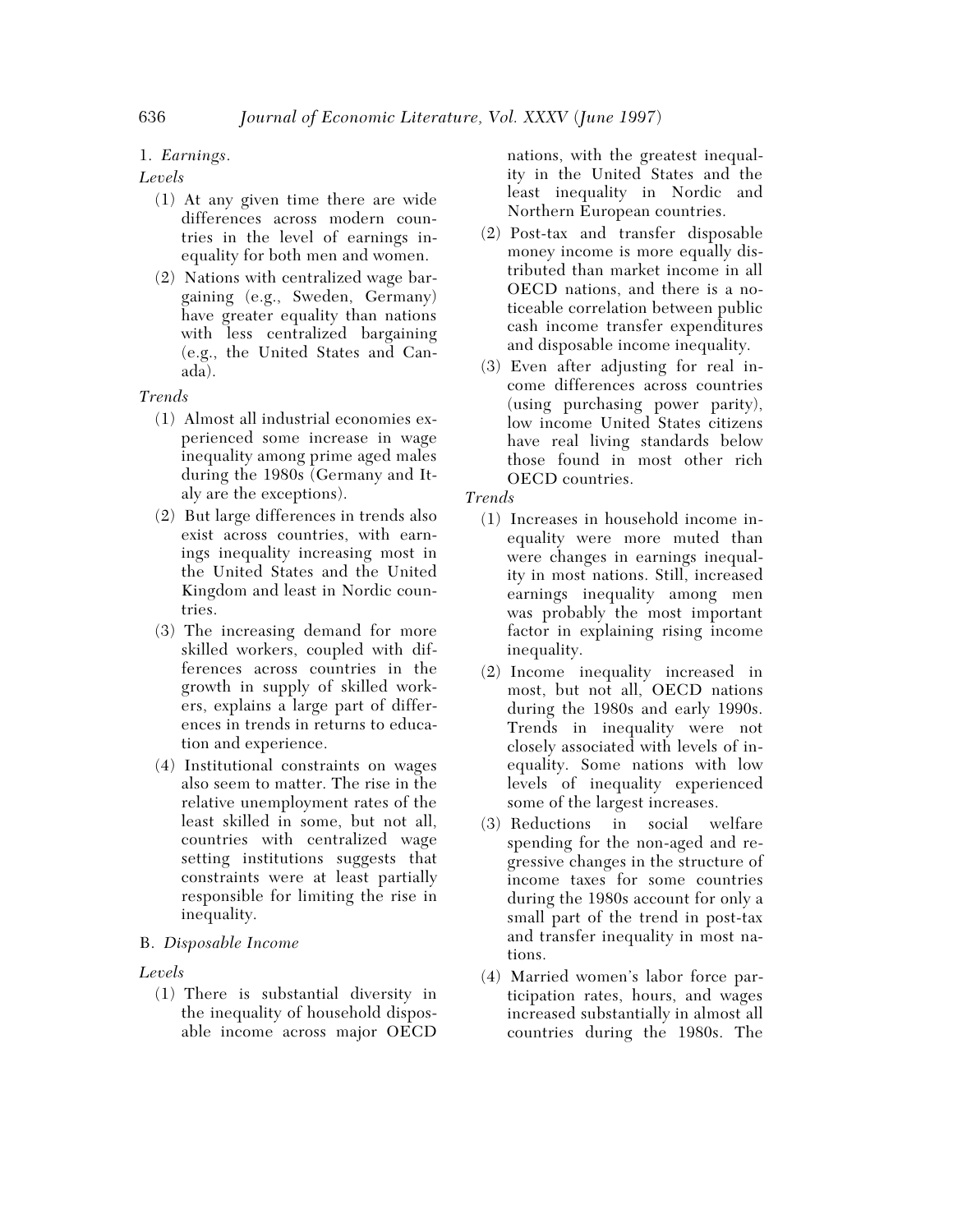positive correlation between husbands' and wives' earnings also increased moderately, thus tending to increase income inequality.

## II. *Comparability and Data Quality*

In this section we address the measurement problems raised when making comparisons of earnings and income distributions across countries. The main source of United States income data is the March Supplement to the Current Population Survey (CPS), in effect an income supplement to a labor force survey. Other countries similar to the United States have annual or periodic surveys of consumer finances or income (Canada and Australia). Other nations use specific income surveys or have extensive surveys of expenditures with detailed income components sections (e.g., The Netherlands, United Kingdom, Israel). In a few nations (Sweden, Finland, Norway) survey respondents give the statistical office permission to go directly to government records to measure incomes and report only demographic information to the survey takers. Thus, the type and purpose of surveys used for international comparisons vary widely by country.7

## A. *Income Definitions*

Ideally income would be measured on a post-tax and transfer basis consistent with the Haig-Simons income concept of real consumption plus (or minus) change in net worth.8 Income would include both cash and noncash components, would be adjusted for economies of scale

in consumption using an appropriate equivalence scale, and would cover the period over which families can smooth consumption by lending or borrowing. For families that are not credit constrained this might require measures of lifetime post-tax and transfer income adjusted for family size. At the other extreme, the relevant measure of income might be a few pay periods for families who do not have sufficient assets to smooth consumption and cannot borrow against future income. Unfortunately, almost all of the existing data sets, including the CPS in the United States, measure income on a yearly basis. This is certainly too long an accounting period for families that are severely credit constrained, and too short for families that can smooth consumption over multiple years. While the problem raises important conceptual issues, the existing evidence shows that rankings of countries with respect to income inequality are robust with respect to changes in the accounting period (Rolf Aaberge et al. 1995; Richard Burkhauser and John Poupore 1997).

Surveys may also differ in the income sources they include as earnings. For example, unemployment insurance and/or sick pay are included as a transfer in most countries but are included in earnings in a few (e.g., Sweden, France). Almost all nations include vacation pay ("13th month earnings") and salary bonuses in their measures of earned income. Self-employment income, which differs nation by nation in quality of data reported and in its economic importance, may also be included in earnings.

There is even greater diversity in the decision of what to include under total household income. Cross-national comparisons of income inequality have focused primarily on the distribution of disposable money income after direct taxes (income and employee payroll) and

<sup>7</sup> For discussion of the problems of comparability across countries and for additional information on survey differences, particularly for those surveys from the Luxembourg Income Study, see Atkinson, Rainwater, and Smeeding (1995a, especially Chs. 2 and 3 and Appendices 1 through 5).

<sup>8</sup> This broad definition of income is an attempt to get closer to the distribution of lifetime utility.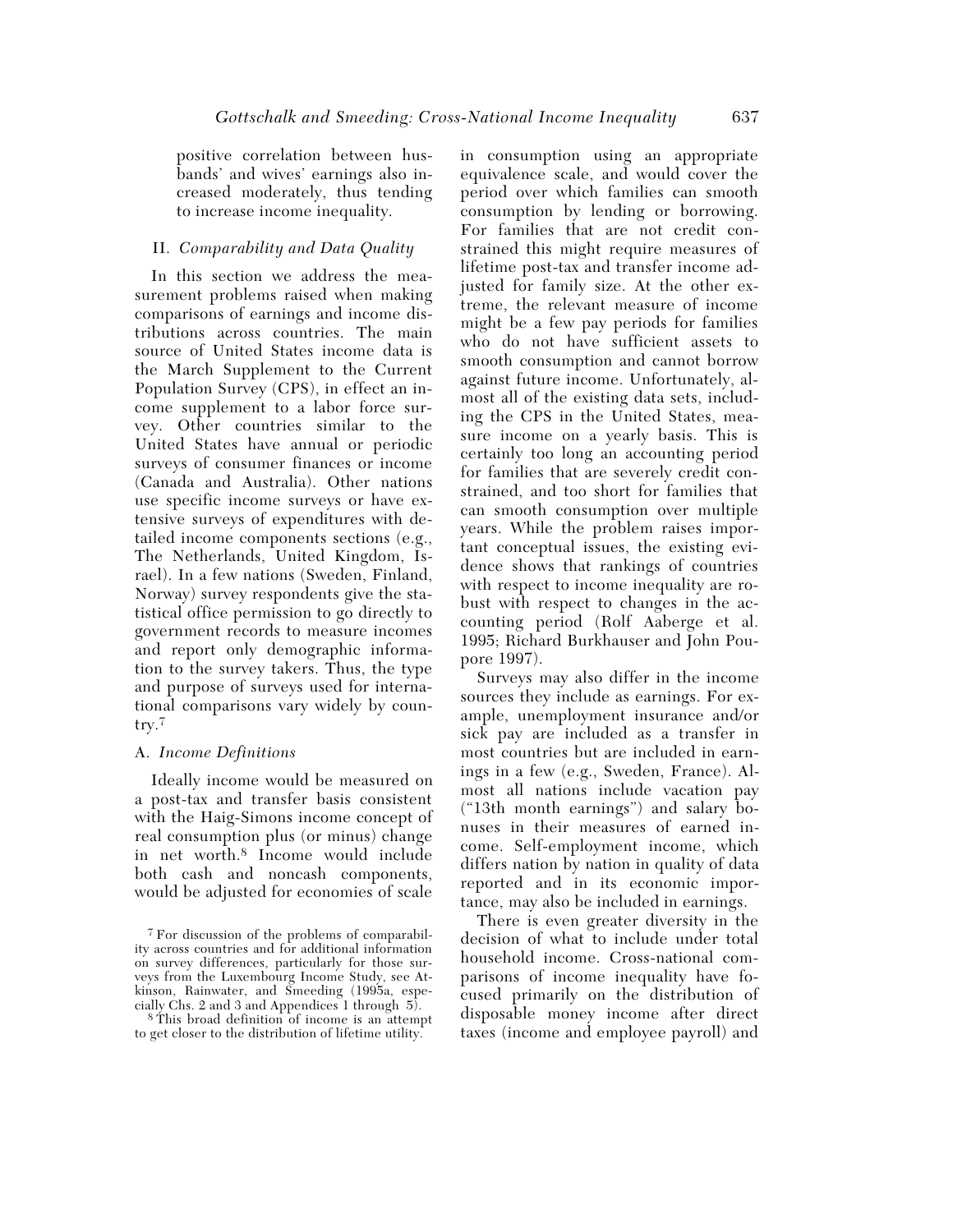after transfer payments.9 While this definition of post-tax and transfer disposable income is broad, it falls considerably short of the Haig-Simons comprehensive definition, typically excluding much of capital gains, imputed rents, home production, and income in kind. In general, no account is taken of leisure, indirect taxes, or of the benefits from public spending other than cash transfers.

Further comparability issues are raised by definitions of income sharing units and the unit of analysis. Survey-based research on income inequality sometimes focuses attention on the household as the unit of income sharing and as the unit of analysis; other times the unit of analysis is the individuals within the household. And definitions of income sharing units themselves may differ across nations.10

## B. *Adjustment for Household Size and Composition: Equivalence Scales*

Most studies of income inequality adjust income to take account of differences in material needs for families of different sizes. Equivalence scales are designed to accomplish this adjustment by taking into account those household characteristics deemed to affect economies of scale and economies of scope as reflected by differences in household size and composition. Total household income is divided by the number of

10 While most nations aggregate income across all members of a household, a few use a more narrow definition, for example: all related persons living together or a family (e.g., Canada); or even more narrowly related persons according to income tax regulations (e.g., Sweden).

equivalent adults in order to arrive at a measure of household "equivalent" income.

Brigitte Buhmann et al. (1988) first proposed a succinct parametric approximation to equivalence scales which summarized the wide range of scales in use:

> Adjusted Income = Disposable Income/Size*<sup>E</sup>*

The equivalence elasticity, *E,* varies between 0 and 1; the larger is *E*, the smaller are the economies of scale assumed by the equivalence scale. The various studies reviewed in this survey make use of equivalence scales ranging from  $E = 0$  (no adjustment) to  $E = 1$ (per capita income which ignores economies of scale). Between these extremes, the range of possible values is rather evenly covered.

These adjustments for family size can have a large effect on the level of measured inequality within and across nations.11 However, using different equivalence scales preserves the general rank order of countries, albeit at different levels of inequality. Inequality rankings at a point in time are fairly robust to choice of equivalence scales (Atkinson, Rainwater, and Smeeding 1995a, Figure 4.1). Due to lack of a long time series of com-

11 See Fiona Coulter, Frank Cowell, and Stephen Jenkins (1992) and Buhmann et al. (1988). An important and non-obvious lesson from these papers is that the relationship between inequality measures and elasticities is non-monotonic. Most studies of cross-national distribution make no adjustments for differences in incomes within households, assuming that income is equally shared by all members of the household. Jenkins (1994), however, shows that the estimates of overall household income inequality derived from three different methods of estimating within household inequality are very different from those derived using the conventional, equal sharing within the household assumption. The literature has moved beyond the one parameter equivalence scale used here to two parameter scales which include adjustments for types of individuals (e.g., by age) as well as for family size. See Jenkins and Cowell (1994).

<sup>9</sup> Direct taxes are most often estimated from tax imputation models rather than official tax records. For example the after-tax data for Australia, Germany, New Zealand, and the United States in the Luxembourg Income Study are obtained using a tax imputation model at the household level to estimate direct taxes. Italy, Belgium, and Luxembourg surveys report only after-tax income; Sweden, Finland, and Norway use official records of taxes paid.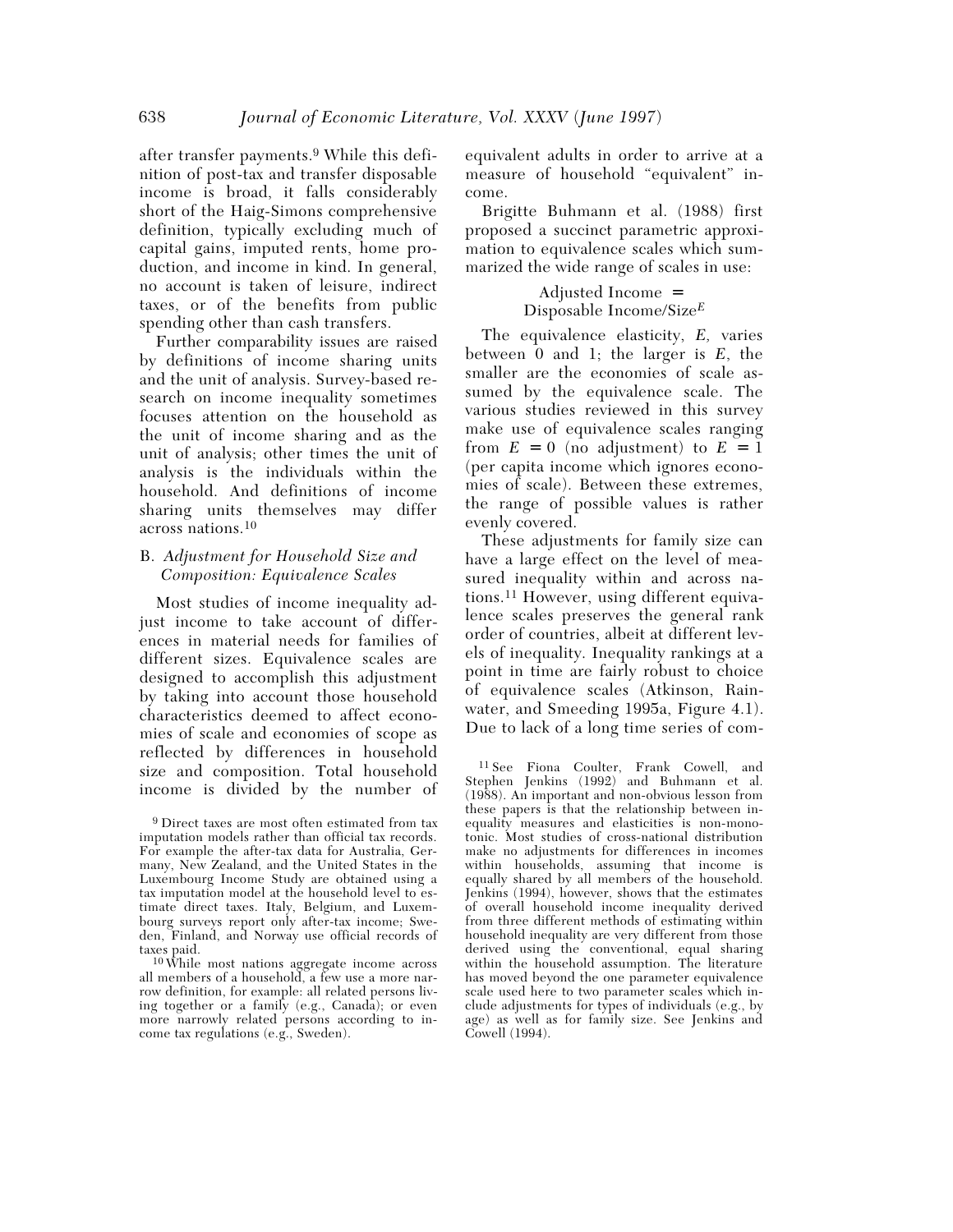parative data, the literature cannot determine if choice of equivalence scale affects trends in measured inequality across countries. However, evidence for differences in trends within the United States indicates that choice of equivalence scale may affect the level of measured inequality but not its trend (Lynn Karoly and Burtless 1995).

#### C. *Noncash Benefits and Taxes*

The disposable money income measures used in most studies include only public cash and near cash benefits (food stamps and other similar benefits denominated in cash). Hence, one might suspect differences across countries depending on a nation's preferences for cash versus noncash transfers. A similar type of difference may occur if countries rely on employers to provide some types of benefits (e.g., health insurance for workers in the United States, and occupational pensions in many nations), while governments provide others (e.g., health insurance and more substantial social retirement pensions in most other nations), or if demographic composition of nations are very different.12

Including noncash benefits in estimates of the level and trend of income inequality also requires the valuation of these benefits. While several national studies of noncash benefits have assessed their impact on the income distribution as measured by the cost of benefits to the supplier, the literature has made little progress in arriving at a true Hicksian equivalent variation measure of their cash equivalent value to households (U.S. Department of Commerce, Bureau of the Census 1982; Barbara Wolfe and Robert Moffitt 1991).

In-kind benefits also tend to be a small share of total social transfers relative to cash benefits in nations with small shares of GDP spent on cash benefits. Because high cash benefit nations tend to also be high in-kind benefit nations, the limited evidence indicates that the exclusion of noncash benefits does not have a large impact on the income inequality rankings of countries.13

Most studies of income distribution employ either a measure of all sources of money income prior to the deduction of all taxes ("gross income") or a measure that subtracts "direct taxes"—income and employee payroll taxes—to arrive at disposable income. In general, studies do not count personal property or wealth taxes as direct taxes. Because of differential reliance on employer and employee social security contributions across nations, and because of the differential mix of personal, business, earnings, income, property, and goods and services (expenditure, VAT) taxes across OECD nations, the manner in which taxes are collected may affect the results of crossnational comparative analyses. In fact, we know of only one study that has included the full burden of direct and indirect taxes in cross-national studies of income distribution.14

#### D. *Data Quality Comparison with National Accounts*

One common criticism of earnings and income distribution data derived from

<sup>12</sup> The mix of cash plus noncash benefits across OECD nations is, however, more uniform than is the distribution of cash benefits alone. See Smeeding et al. (1993) and Peter Whiteford and Steven Kennedy (1994).

<sup>13</sup> Smeeding et al. (1993) find that imputation of health and education benefits and some housing benefits had an equalizing impact in all countries, but did not affect the inequality ranking of countries. For one estimate of the effect of including in-kind benefits in income distribution in the United States, see U.S. Department of Commerce, Bureau of the Census (1995a). These estimates indicate that including noncash benefits affects the level but not the trend in inequality since 1979.

<sup>14</sup> See Clive Bell and Christoph Rosenberg (1993). Kenneth Messere (1993) presents aggregate data on the tax mix across countries.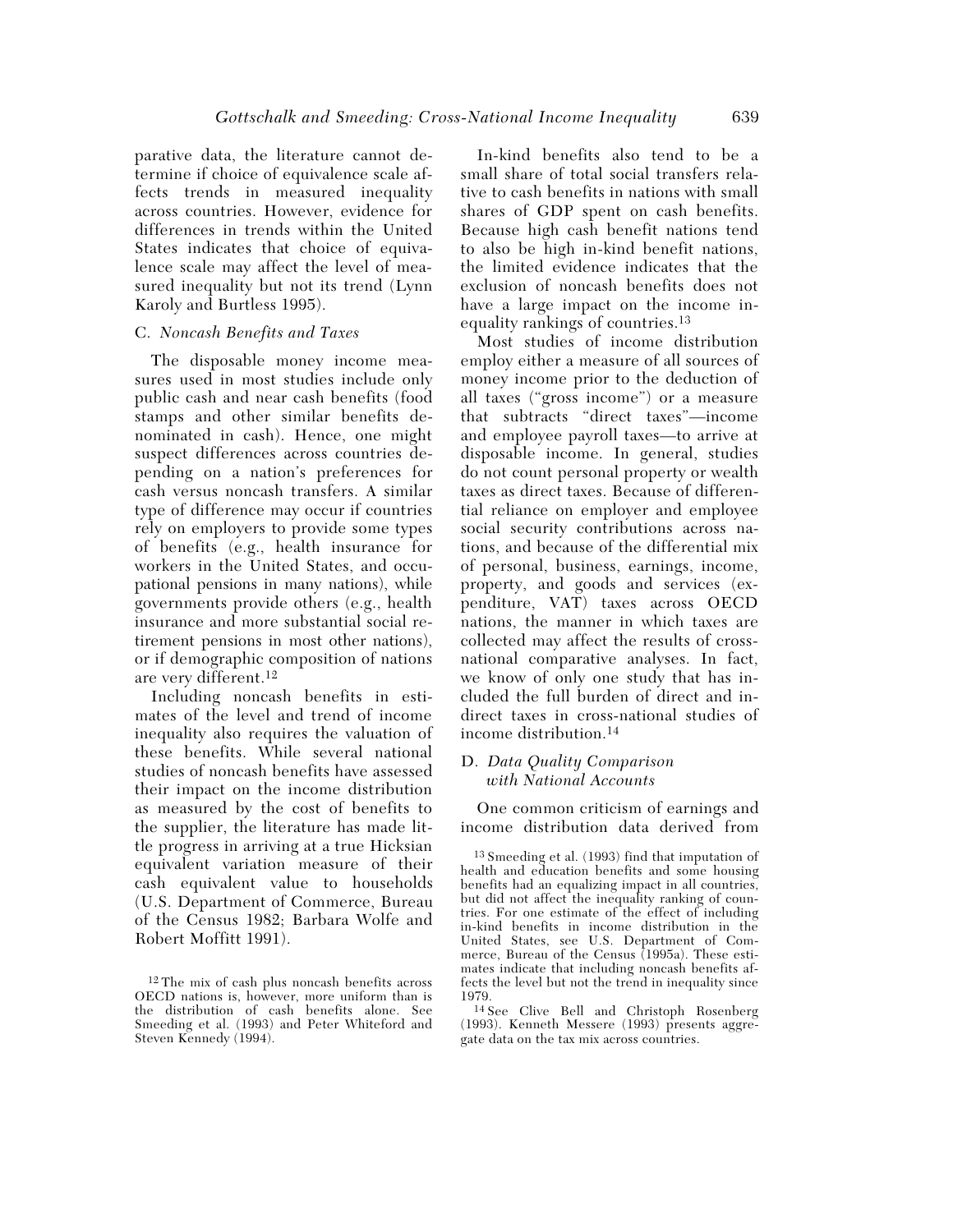household surveys is that they are incomplete in coverage of income. One way of determining the size of the underreporting is to compare the total income of different types reported in the household surveys with external information drawn from national accounts and country data registers, which have been adjusted to make them comparable to the microdata sources.

Not all countries have been able to compare survey data with national accounts or other external data. Still the available information indicates that total income estimates based on the surveys used for income distribution studies are about 90 percent of the comparable national income totals in six of the eight countries for which comparison data are available in the Luxembourg Income Study (Canada, Finland, Italy, The Netherlands, the United Kingdom, and the United States). In two nations (Australia and West Germany) there is an aggregate shortfall of some 20 percent, but part of the difference can be explained by the fact that the totals are not fully comparable. Wage and salary income is, however, generally well reported in all countries.15

While underreporting may be small for the most important income sources, this may be of little comfort for distributional measures. What is relevant is not only the amount of underreporting but its distribution. If underreporting were small but non-random, this would affect both measures of central tendency and dispersion.

### E. *Level versus Trend*

Point in time comparisons of the *level* of inequality across countries impose much stronger data requirements than comparisons of *trends* in inequality. As long as differences across countries (in income measures, importance of income components, adjustments for income sharing, quality of income reporting, and survey data collection practices) are constant across time, these differences will cancel. As a result, country-specific idiosyncrasies would affect levels of inequality but not trends in inequality. On the other hand, if data quality changes over time, if income components that are less (or more) well reported increase in significance over time, or if factors such as top coding have different impacts over time, then trends as well as levels will be affected.

The Luxembourg Income Study (LIS) data sets were assembled specifically to overcome many of the problems addressed in these sections. LIS collects none of its own data. Rather it takes data collected mainly by national statistical agencies and applies consistent measures and concepts across countries to produce greater uniformity in cross-national comparisons.16 Access to micro data in LIS also makes it possible to impose consistency on additional elements such as the unit of observation, income definition, and adjustments for differences in family size. Moreover, it is possible to test sensitivity to alternative choices of units, definitions, and other measurement issues such as top and bottom coding of income. But while the aim of the LIS project is to increase the degree of crossnational comparability, complete cross-

<sup>15</sup> See Atkinson, Rainwater, and Smeeding (1995a, Table 3.2 and Appendix 6). Evidence in the United States derived from a direct matching of individual responses to administrative and tax records (Daniel Radner 1983), indicates that the problem of property income underreporting is primarily found among upper income households with heads aged 65 and over, but no evidence on direct matching is available for other nations.

<sup>16</sup> For instance, the earnings and income data presented in this paper come from the same source. Other data, such as that found in the International Social Survey datafiles, cover earnings well have but have very limited information on incomes.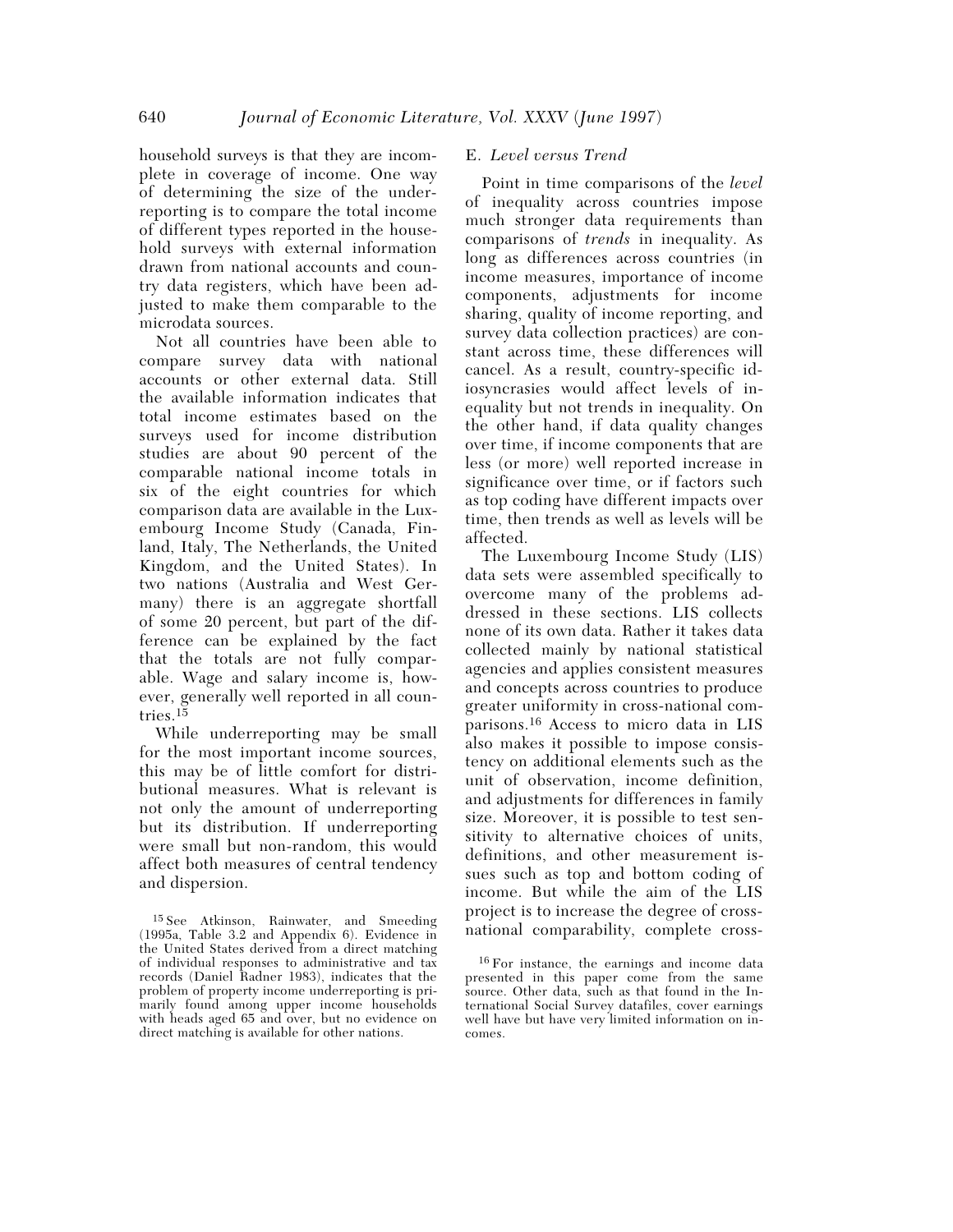national uniformity will never be possible because the country surveys that form the starting point for LIS vary in focus and scope, and because certain aspects of surveys cannot be adjusted ex post facto (e.g., a country survey's choice of a singular unit of income aggrega $tion).<sup>17</sup>$ 

The International Social Survey Programme (ISSP) offers an alternative collection of repeated cross-sections on a number of countries. The major advantage of these data is that they are based on responses to a uniform set of questions attached to country-specific social surveys. For example, the common ISSP questions are asked to a subset of respondents to the General Social Survey in the United States and to respondents to the British Social Attitudes Survey in the United Kingdom.18 The advantage of cross-national uniformity in the questionnaire has to be weighted against three disadvantages. First, the sample size in each year for each country is considerably smaller than in LIS (roughly 1,500 in ISSP versus 5,000–65,000 or more in the LIS data sets used here). This sample size drawback can be partially overcome by pooling years, though this is problematic when income distributions are changing over time. The second limitation of ISSP is that the ques-

17 While the LIS project has gone to great lengths to increase data comparability across nations, not all problems can be overcome. For instance, the LIS data cover a limited number of years and are thus unable to capture the effects of business cycles on income inequality. Also LIS has no control over the questions asked in different surveys. While all income data used are continuous variables, and while the LIS has up to 38 different categories of cash income for each nation, some items such as self-employment income may be measured differently in different nations. For additional discussion of the technical characteristics of the LIS database, see Atkinson, Rainwater, and Smeeding (1995a).

18 ISSP started with four countries in 1984 (Australia, Germany, the United States, and the United Kingdom). By 1994 the questions were being asked in over 20 countries.

tionnaire is designed to be answered in 15 minutes. Because the primary focus of the survey is on social attitudes only 22 questions are asked about economic and demographic characteristics. Finally, most countries report income or earnings in income brackets, with the top bracket being open-ended. This drawback is particularly severe when the brackets are changed, making comparisons over time even more difficult, especially with small samples.

Full comparability of earnings and income distribution data will never be attainable as long as surveys and institutions differ across countries. While these limitations must be kept in mind, strong patterns emerge out of these admittedly noisy data. As we will show in the following sections, surveys with very different focus and structure give broadly similar patterns. The issue is not the existence of noise, which surely exists in all data sets, but the relative size of the signal to the noise.

#### III. *Earnings Inequality*

A vast literature, reviewed in Levy and Murnane (1992), has documented the substantial increases in inequality of wage rates and annual earnings in the United States during the 1970s and 1980s. At this point there is a wide consensus in the research community that an important driving force behind the increase in family income inequality in the United States was the increased dispersion of earnings.<sup>19</sup>

19 See Danziger and Gottschalk (1995) and Rebecca Blank (1994) for links between changes in the distribution of earnings and income. Danziger and Gottschalk (1995) attribute the majority of the change in family income inequality to changes in the distribution of men's earnings. Karoly and Burtless (1995) study working age families and find that change in earnings inequality among men who work accounts for slightly less than half of the total change. We return to this topic later in the paper.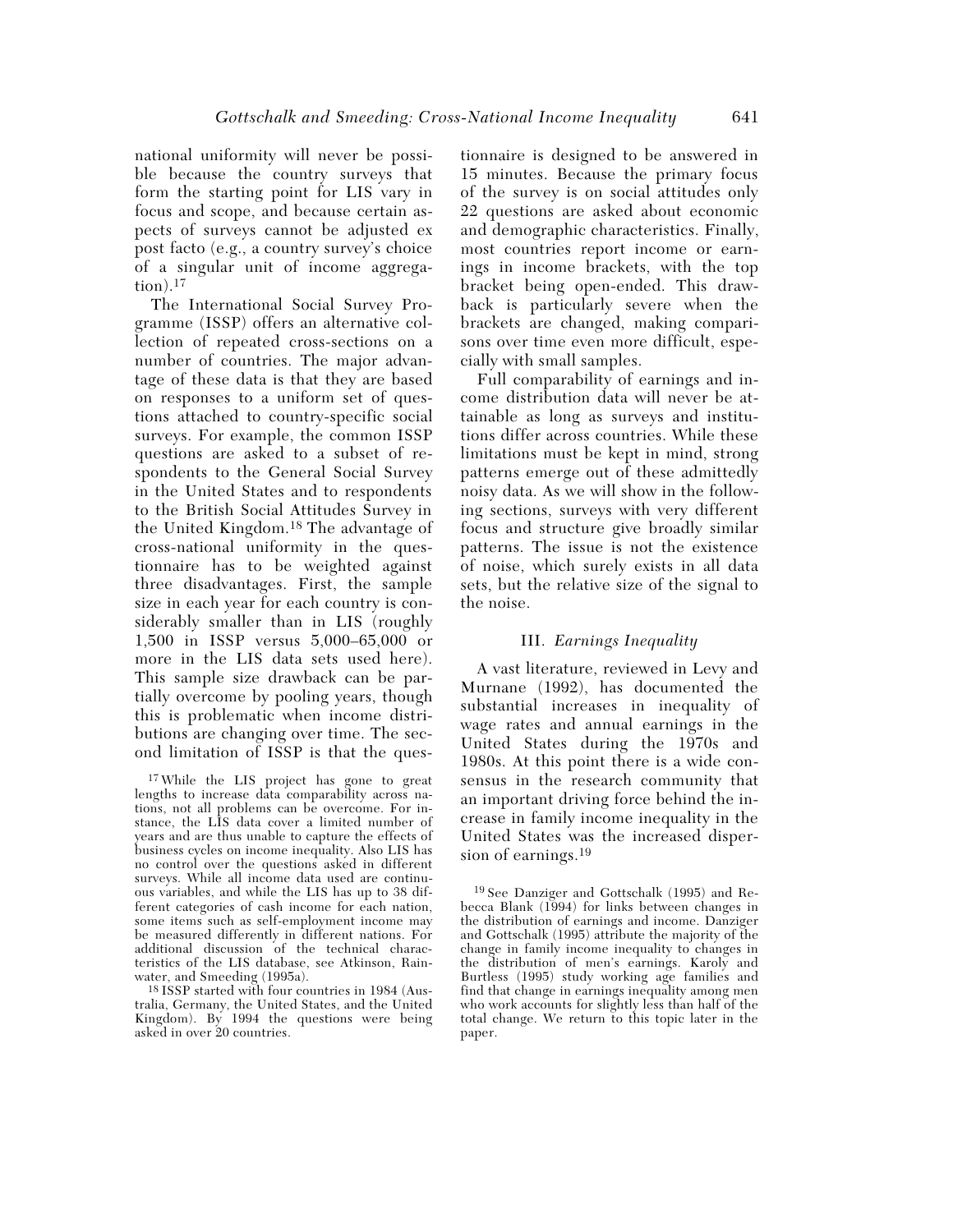### A. *Levels of Inequality*

Cross-national studies of earnings inequality have focused almost exclusively on trends, not levels. This largely reflects the lack of comparable data across countries.20 We exploit recently available data in the LIS database to compare earnings inequality across a variety of countries during the late 1980s and early 1990s.21 Table 1 presents summary measures of the earnings distributions in the nine countries for which the LIS database provides consistent data on annual before-tax earnings for males and females aged 25 to 54. Because it is impossible to separate labor market earnings from returns to capital in households with self-employment income we also exclude all persons in such households.22

While we focus on the distribution of positive earnings we also show the proportion of persons with zero earnings in Column (3) of Table 1. It should be recognized that differences in the distribution of positive earnings are very likely to be affected by these differences in the proportion of persons with zero earnings. However, without knowing the

21 Earnings is used synonymously with wage and salary income. Income surveys and, hence, the LIS database do not usually contain separate measures of hourly wages. All estimates shown in Table 1 refer to annual earnings except for the United Kingdom where wages and salaries are measured during the survey week. The years shown are limited by data availability in LIS. Therefore differences in cyclical conditions may affect rankings of countries with small differences in inequality.

22 The cost of excluding the self-employed is that the distribution of earnings for the selected sample will be affected by this sample selection if the distribution of labor market earnings of the self-employed is different from the distribution for all other persons.

earnings that zero earners would have received if they had worked, it is impossible to determine the effect on the unconditional distribution of potential earnings. At one extreme one might assume that all zero earners came from the bottom of the distribution of potential earnings. It is, however, unlikely (especially among women) that the full difference in zero earners reflects additional persons at the bottom of the distribution. Thus, while Table 1 presents estimates of the percentile ratios of the distribution of positive earnings this should not be confused with the distribution of potential earnings for all persons.

Our summary measures of inequality are based on earnings at selected percentile points because these are less sensitive to such inter-country differences as non-uniform top and bottom coding of earnings, and underreporting of earnings at either tail of the distribution. Earnings at selected percentile points are measured as a proportion of earnings at the median. For example, the P10 value of 56.8 for males in Australia signifies that an Australian male at the tenth percentile earned a little more than half as much as the male at the median. We also show the 90/10 and 80/20 ratios as summary measures of overall inequality. Information is presented for full-year full-time workers and all workers with non-zero earnings.

For full-year workers these countries can be broken down into three broad groups. The United States and Canada stand out as the economies with the most unequal distributions of earnings for both males and females, measured either by the 90/10 or the 80/20 ratio. For males this largely reflects considerably lower earnings at the bottom of the distribution.23 For females, low earnings

<sup>20</sup> A few previous studies have used LIS data to examine wage and salary differences of heads of households across nations at a point in time (Gordon Green, John Coder, and Paul Ryscavage 1992; Janet Gornick 1994; Gottschalk and Mary Joyce 1996). Francine Blau and Lawrence Kahn (1996), who use data from the International Social Survey Programme, find similar patterns.

<sup>23</sup> This is consistent with Blau and Kahn (1996), who use different data.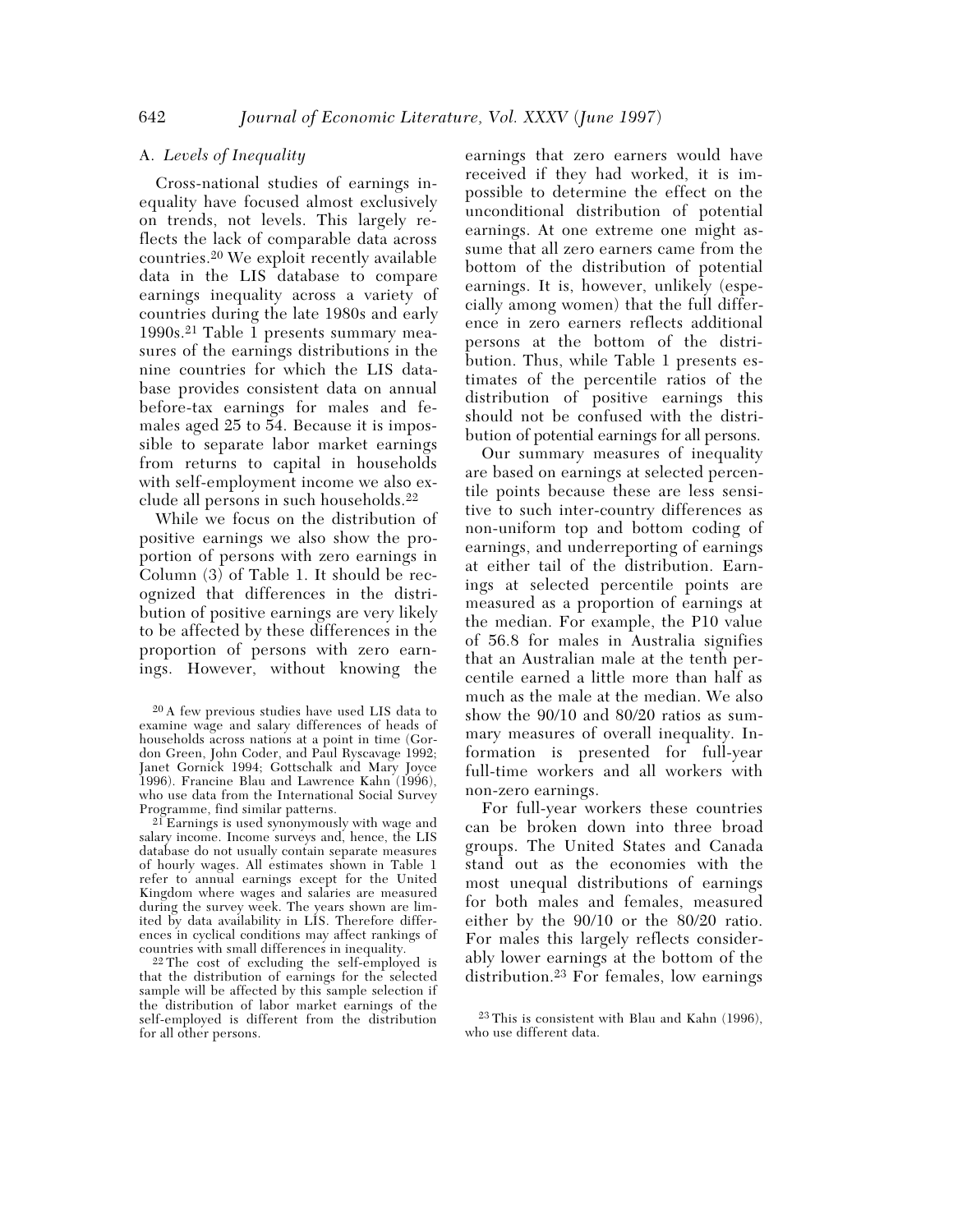|                      |      | Percentage with            |      |                | Full-Year, Full-Time Workers <sup>c</sup> |                                 |            |            | All Workers <sup>d</sup> |         |
|----------------------|------|----------------------------|------|----------------|-------------------------------------------|---------------------------------|------------|------------|--------------------------|---------|
| Country              | Year | Zero Earnings <sup>b</sup> | P10  | P <sub>9</sub> | P90/P10                                   | P80/P20                         | <b>P10</b> | <b>P90</b> | P90/P10                  | P80/P20 |
| (1)                  | (2)  | (3)                        | (4)  | (5)            | (6)                                       | (7)                             | (8)        | (9)        | (10)                     | (11)    |
| <b>Males</b>         |      |                            |      |                |                                           |                                 |            |            |                          |         |
| Australia            | 1989 | 20.8                       | 56.8 | 160.6          | 2.8                                       | 1.9                             | 54.0       | 161.6      | 3.0                      | 1.9     |
| Canada               | 1987 | 13.2                       | 38.0 | 174.9          | 4.6                                       | 2.3                             | 36.3       | 176.0      | 4.7                      | 2.6     |
| Finland              | 1987 | 15.1                       |      |                |                                           | $\equiv$                        | 28.1       | 169.7      | 6.0                      | 2.1     |
| Germany              | 1984 | 16.3                       | 63.9 | 162.0          | 2.5                                       | 1.8                             | 58.0       | 163.9      | 2.8                      | 1.9     |
| Israel               | 1992 | 28.3                       |      |                | $\overline{\phantom{0}}$                  |                                 | 47.5       | 216.5      | 4.7                      | 2.7     |
| The Netherlands      | 1987 | 22.3                       | 71.5 | 172.8          | 2.4                                       | 1.4                             | 69.3       | 168.7      | 2.4                      | 1.7     |
| Sweden               | 1992 | 11.1                       | 48.2 | 166.4          | 3.5                                       | 1.8                             | 43.4       | 167.0      | 3.9                      | 1.8     |
| United Kingdom       | 1986 | 29.5                       | 61.4 | 188.1          | 3.1                                       | 2.1                             | 60.7       | 186.3      | 3.1                      | 2.1     |
| <b>United States</b> | 1991 | 16.7                       | 33.6 | 193.1          | 5.7                                       | 3.0                             | 28.1       | 203.7      | 7.2                      | 3.5     |
| <b>Females</b>       |      |                            |      |                |                                           |                                 |            |            |                          |         |
| Australia            | 1989 | 35.9                       | 49.2 | 156.3          | 3.2                                       | 1.9                             | 23.2       | 183.0      | 5.7                      | 3.4     |
| Canada               | 1987 | 30.6                       | 34.7 | 179.1          | $5.2\,$                                   | 2.6                             | 27.9       | 181.8      | 6.5                      | 3.2     |
| Finland              | 1987 | 16.8                       |      |                |                                           | $\overbrace{\qquad \qquad }^{}$ | 32.8       | 152.2      | 4.6                      | 2.3     |
| Germany              | 1984 | 47.9                       | 45.9 | 156.0          | 3.4                                       | 2.0                             | 23.1       | 180.6      | 7.8                      | 3.4     |
| Israel               | 1992 | 47.4                       |      |                |                                           | $\equiv$                        | 35.3       | 228.3      | 6.5                      | 3.0     |
| The Netherlands      | 1987 | 62.0                       | 72.6 | 173.5          | 2.4                                       | 1.7                             | 29.9       | 185.1      | 6.2                      | 3.1     |
| Sweden               | 1992 | 12.3                       | 37.9 | 153.2          | 4.0                                       | 2.2                             | 30.7       | 156.6      | 5.1                      | 2.4     |
| United Kingdom       | 1986 | 50.1                       | 64.9 | 181.0          | 2.8                                       | 2.0                             | 34.6       | 223.0      | 6.4                      | 3.5     |
| <b>United States</b> | 1991 | 25.7                       | 40.0 | 190.0          | 4.8                                       | 2.5                             | 17.7       | 206.0      | 11.6                     | 4.0     |

TABLE 1 EARNINGS DISTRIBUTIONS IN SELECTED OECD COUNTRIES IN THE MID-1980s AND EARLY 1990s: PERCENTILE OF MEDIAN AND DECILE RATIOS<sup>a</sup>

*Source:* Authors' tabulations of Luxembourg Income Study database. a Persons aged 25 to 54, living in households with zero self-employment income. Wages are net of employer contributions to social insurance (payroll taxes), but gross of employee payroll taxes.

b Percentage of all persons aged 25 to 54 with zero earnings.

c Full-Year: 50 full-time weeks or more a year; Full-Time: 35 or more working hours a week. Full-year-full-time workers cannot be identified in the data for Finland or Israel.

d All workers with non-zero wage and salary income.

at the bottom are matched by unusually high earnings at the top of the distribution. These countries are followed by Sweden, Australia, and the United Kingdom which have 90/10 ratios for males around 3.0, compared to 4.6 for Canada and 5.7 for the United States. The countries with the most equal distribution of male earnings are Germany and The Netherlands with 90/10 ratios for fulltime males of around 2.5. The ranking of countries for women working full-time is

similar to the ranking for males with the exception of Germany which goes from being one of the most equal to being more similar to Australia and the United Kingdom.

Table 1 shows that the earnings of persons at the tenth percentile are lower *relative* to the median in the United States than in any other country. This low relative earnings, however, need not translate into low absolute earnings because the median is likely to be high in the United States compared to all of the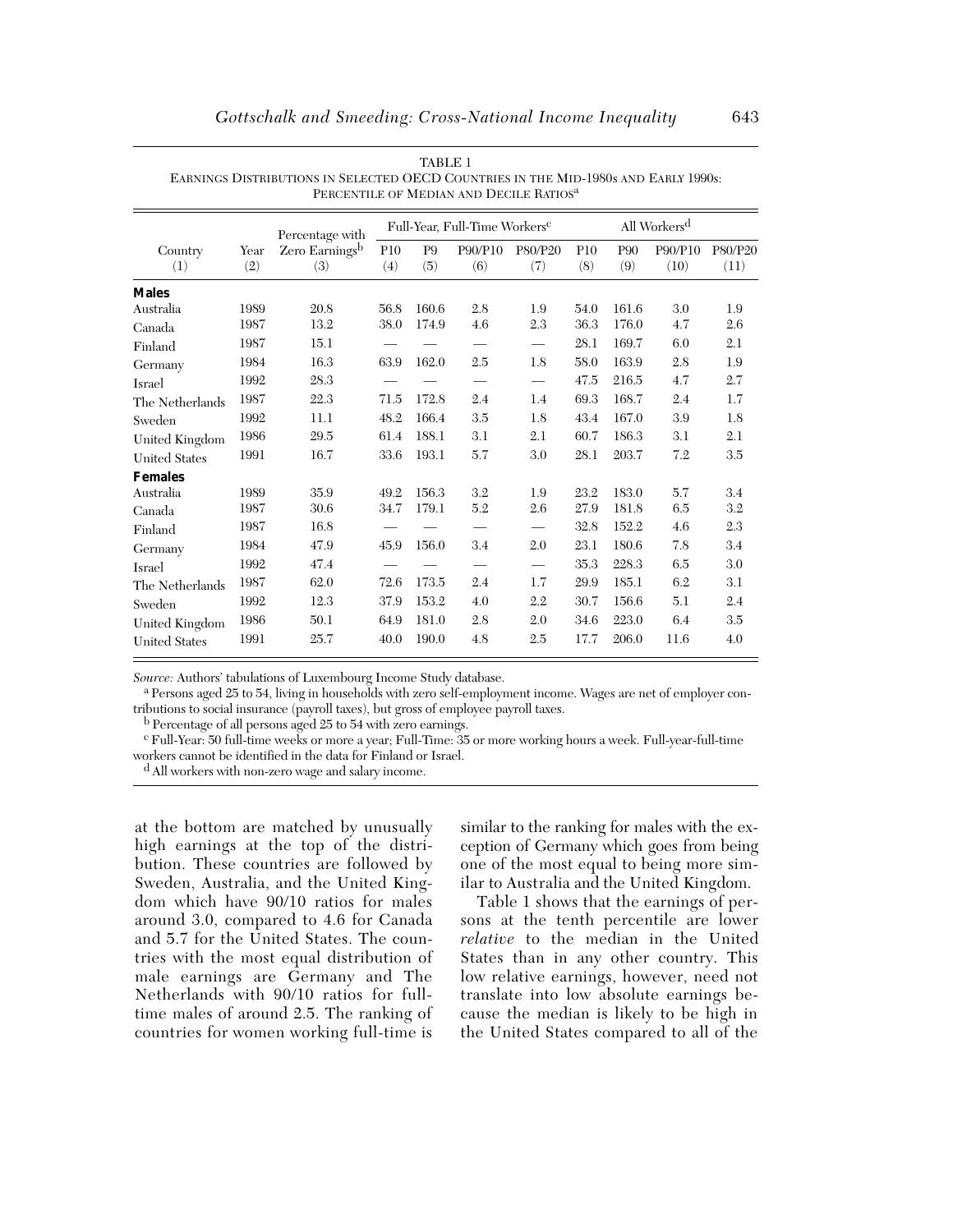

*Figure* 1. Real Earnings Distribution Comparison for Full-Time Full-Year Males (all figures in 1991 United States dollars)a

*Source:* Authors' calculations using the Luxembourg Income Study database.

aNumbers give real earnings (1991 United States dollars) as a percent of the United States median. bSimple 7 nation average.

countries in Table 1. In order to get a rough comparison of absolute earnings at various points in the distribution it is necessary to translate earnings into a common currency. While comparing the purchasing power of different currencies is fraught with danger, these problems are considered small enough to warrant frequent comparisons in average (or median) incomes across countries. In the same spirit we compare earnings at several points in the earnings distribution using the Penn World Tables of purchasing power parities which allow us to translate the values in Table 1 into 1991 United States dollars.24

Figure 1 presents the results. While the last column shows that the United States indeed has the highest median male earnings among the countries shown, the differences and sometimes the rankings are quite different at the P10 and P90. Column 1 shows that the P10 measured in United States dollars is higher in all countries than in the United States. Indeed only Canada has values nearly as low as the United States. Thus, persons at the bottom of the earnings distribution in the United States fare poorly not only relative to the median in the United States but also relative to persons at the P10 in other countries. For example, a worker at the P10 in the German distribution earns 51 percent of the median earnings in the United States. In contrast, a worker at the P10 in the United States distribution earns only 34 percent of the United States median. At the other end of the distribution a worker at the P90 in the United States distribution earns 193 percent of the United States median. This is by far the highest value with most other countries having a P90 at around 130 to 140 percent of the United States median.

#### B. *Trends in Earnings Inequality*

The literature on changes in earnings inequality in developed countries is now large enough to begin to piece together a coherent picture of similarities and differences in trends. A few countries closely mirror the United States' experience while others seem to have avoided

<sup>24</sup> See Robert Summers and Alan Heston (1991) for the basis of the estimates of purchasing power parity used here. Figure 1 computes the median high and low income values used in Table 1 as a fraction of the United States median. For a similar comparison with similar outcomes, see Richard Freeman (1994, pp. 2–13).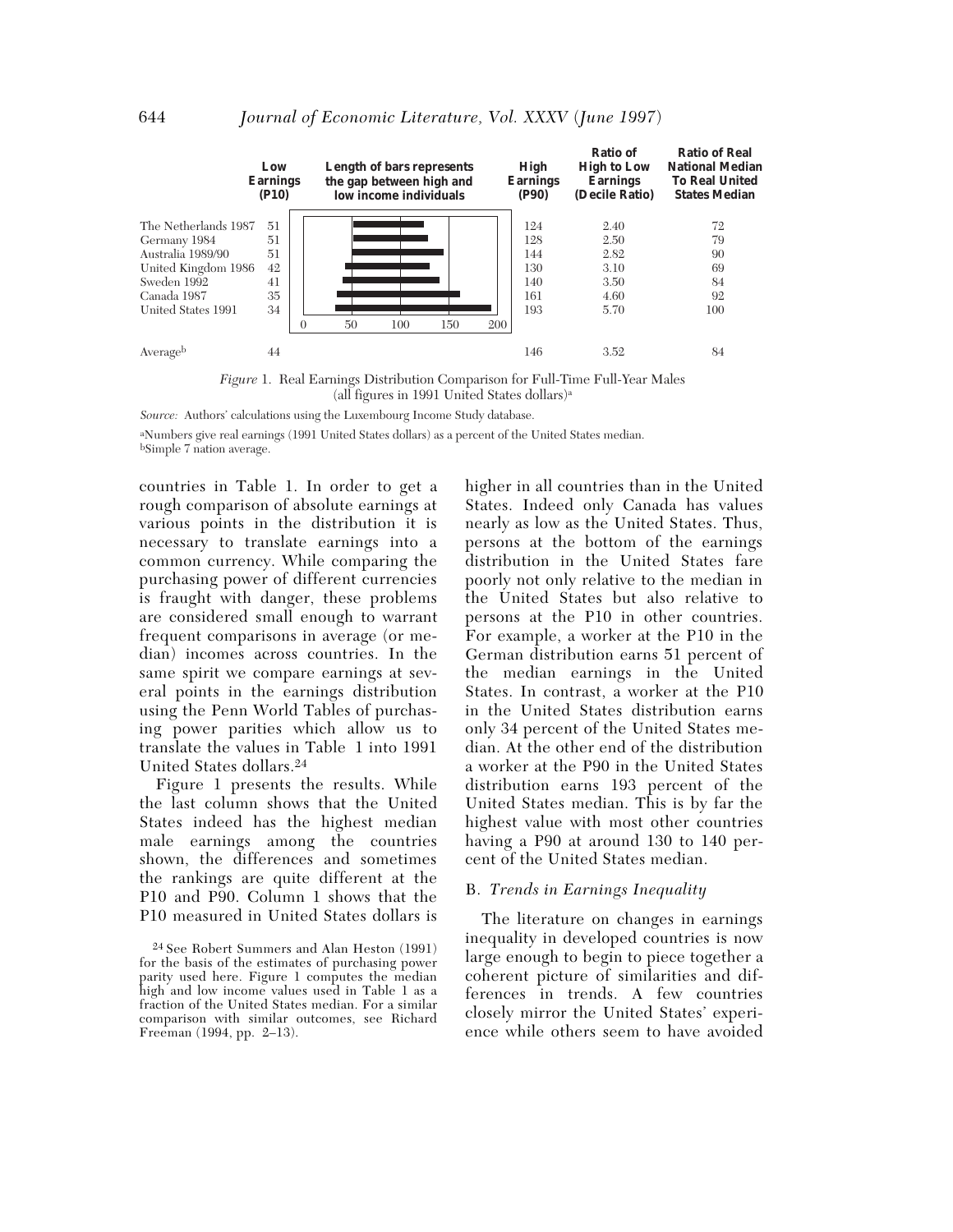the increasing inequality of earnings, at least temporarily. While we are a long way from fully understanding the causes for these similarities and differences, a fairly consistent story is emerging.

*Changes in Earnings Inequality in the United States*. Rising earnings and wage inequality among male workers in the United States has led to a substantial literature documenting the trends and attempting to identify the causes. We follow Levy and Murnane (1992) by updating their summary of changes in the dispersion in the overall wage distribution. Like them, we further examine changes in returns to observable skills and changes in inequality within groups. The former focuses on increases in wage differentials between high school and college graduates and between new entrants and older workers. Within group inequality focuses on increased dispersion in the wage distributions within education and experience groups.

Almost all studies of the United States use the Current Population Survey (CPS) to examine the distribution of weekly or annual wages for males.25 In order to concentrate on changes in wages and not changes in hours worked, most studies select only persons working full-time and full-year. Because the large changes in labor force participation of women make it difficult to separate changes in the distribution of wages from changes in the composition of the female labor force, most studies further focus on the distribution of earnings of males. These studies find that wage growth varied substantially between the upper, middle, and lower tails of the distribution. For example, between 1975 and 1992 the P75 ratio for hourly earnings of males in the United States increased by 10 percent and the P90 ratio

25 There are some exceptions. For example, Gottschalk and Moffitt (1994) use the PSID.

increased by 14 percent. In contrast, the P10 and P25 ratios decreased by 3.2 and 5.1 percent respectively.26 Changes in the distribution of weekly and annual earnings were even larger.

Part of the observed change in the distribution of wages reflects large increases in the returns to education during the 1980s. For example, in 1979 the hourly earnings of recent college graduates were 23 percent higher than the earnings of recent high school graduates.27 By 1989 the college premium in wage rates for this group had increased to 43 percent. Because hours worked by recent high school graduates also fell relative to the hours worked by college graduates, the increase in the college premium in annual earnings was even larger (from 30 percent to 54 percent).<sup>28</sup> The returns to experience also increased during the 1980s, though not as much as the returns to education.29 The result of these trends was a dramatic decline in the relative position of young high school graduates and high school dropouts relative to workers with more experience or education.

In addition to the increased inequality between education and experience groups, studies consistently find large increases in wage dispersion even within skill groups.30 The wage differential be-

26 Unpublished data updating Table 2B2 of Karoly (1993).

27 Authors' tabulations of the 1979 and 1989 Census of population for males with less than ten years of experience.

28 These increases in returns to college during the 1980s are in sharp contrast to the decline in the returns to education during the 1970s.

29 Increases in returns to experience were limited to less educated workers.

30 Thomas Macurdy and Thomas Mroz (1995) show that the steepening of the cross-sectional experience profile is a result of downward shifts in the profiles of more recent cohorts, not the steepening of cohort-specific profiles. The increase in within group inequality of relative income (i.e., ln(P90) −ln(P10)) reflects constant *absolute* differences (i.e., constant P90 −P10) which translate into larger relative differences as real earnings decline.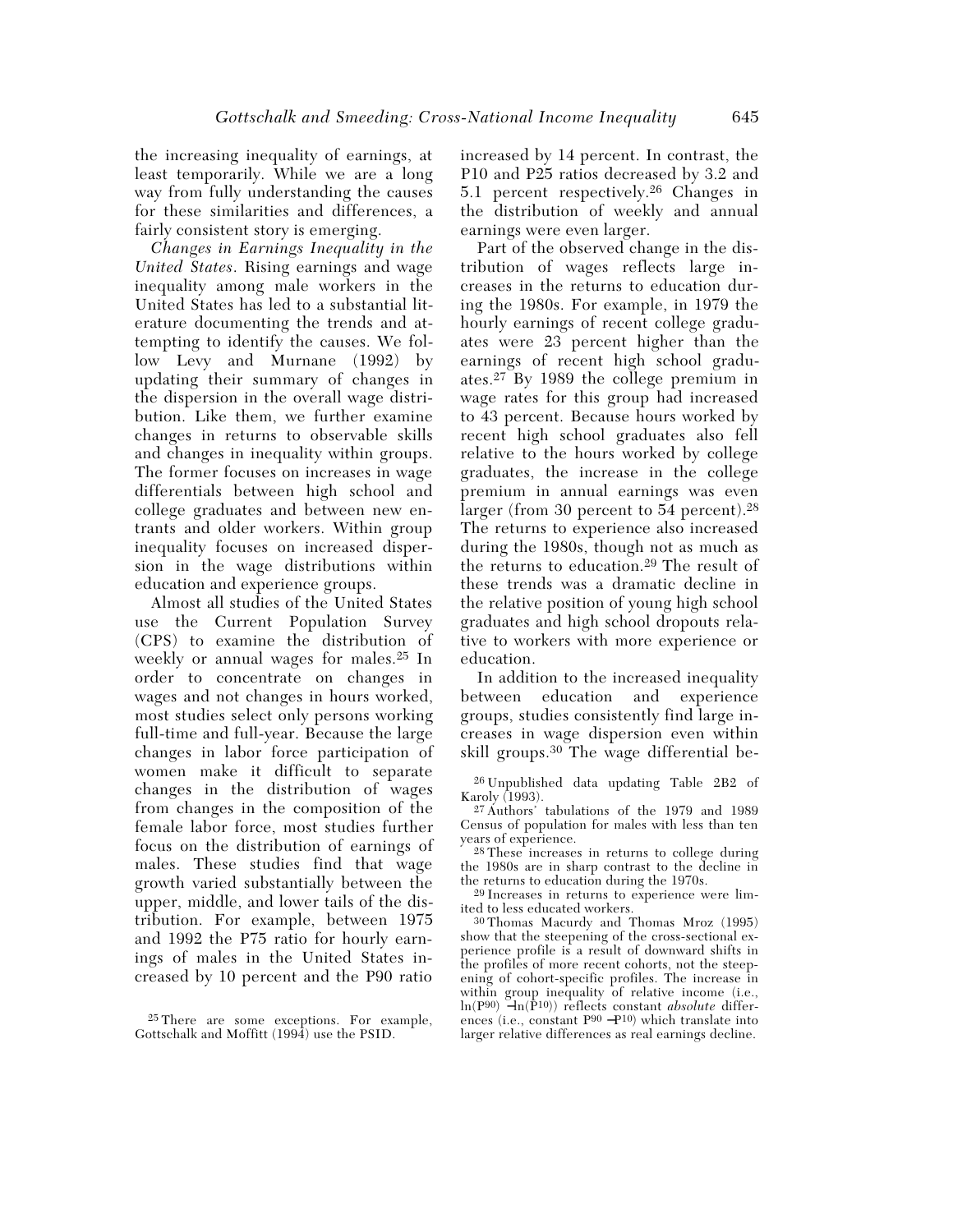tween the 90th and 10th percentile increased within the distribution of wages of young and old workers and within the distribution wages of high school and college graduates. Persons in the upper part of the distribution experienced significant growth in real wages while those in the lower part of the conditional distribution experienced slight growth or, in most cases, declines in real wages. The increase in within group inequality, however, seems to have started earlier, beginning in the early 1970s.

*Explanations for Rise in Earnings Inequality in the United States.* While there is substantial agreement about the facts there is still disagreement about the underlying causes. A variety of changes in the economy, such as changes in industrial structure, increased foreign trade, increased immigration, skill-based technical changes, and the decline in institutions that limit the market (e.g., the fall in the minimum wage and the decline in unionization) are consistent with the increase in inequality.31 Disentangling these explanations is inherently difficult not only because of data limitations, but because these explanations are potentially interrelated. For example, if part of the decline in unionization or the technological change is the result of increased foreign competition, then one should attribute these indirect effects to trade. Likewise, changes in institutional constraints, such as a decline in unionization, may reflect changes in market forces which limit the options for low skilled workers.

One set of explanations for the rise in inequality in the United States focuses on changes in institutional constraints, specifically the erosion of the real minimum wage and the decline in union den-

sity.32 During the 1980s the real minimum wage fell by 44 percent. This is consistent with the decline in wages at the very bottom of the distribution. But the decline in the minimum wage cannot explain the increase at the top of the distribution or increases in inequality within high education groups. Spillover effects are too small to explain the large changes elsewhere in the distribution.

However, because much of the change in inequality in the United States reflects declines at the bottom of the distribution, the impact of the minimum wage is not negligible. Several studies estimate that the decline in the real minimum wage accounts for roughly 30 percent of the increase in the dispersion of wage rates (for example, Nicole Fortin and Thomas Lemieux, forthcoming). If demand functions are not totally inelastic, employment will increase as the real minimum wage declines. This increase in hours will offset part of the decline in the wage, leading to a smaller increase in the dispersion of *earnings* than *wages*. This is consistent with studies that attribute considerably less than a third of the decline in the share of *earnings* received by the lowest quintile to the decline in the real minimum wage (for example, Michael Horrigan and Ronald Mincy 1993).

The decline in unionization is another measurable institutional change which could have contributed to the increase in earnings inequality. The net impact of unions on the distribution of earnings is

<sup>31</sup> For a brief summary of competing explanations see Danziger and Gottschalk (1995, ch. 6).

<sup>32</sup> David Gordon (1996) views the change in the minimum wage and union density as part of a broader set of institutional changes in which corporations squeezed workers in reaction to increased foreign competition. According to this broader institutional view, wages are set by corporations largely independently of market forces. According to Gordon (1996, p. 206), management institutional change is probably *the* most important factor leading to the wage squeeze.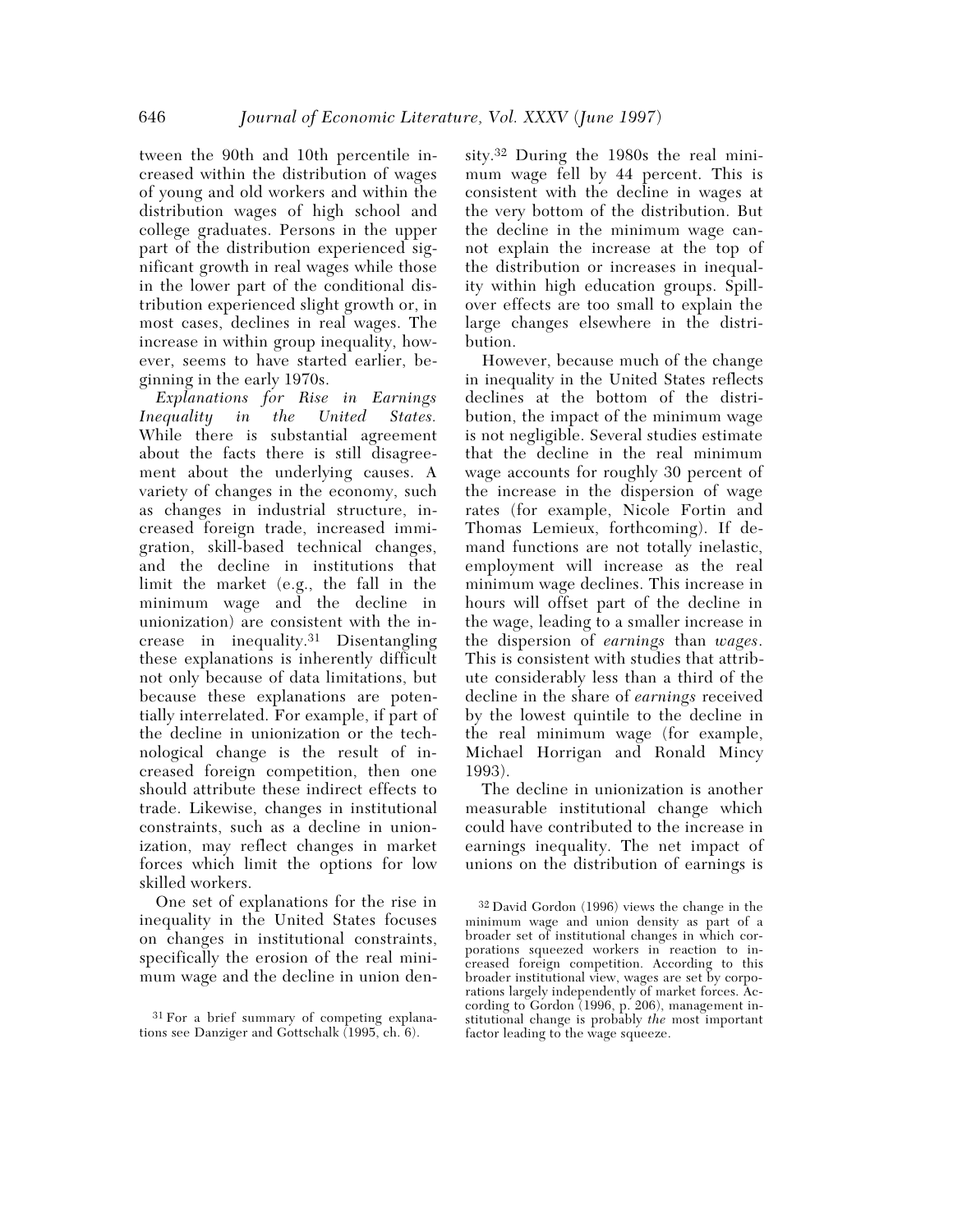ambiguous. Unions increase the wage differential between unionized and nonunionized workers with similar characteristics but lower inequality by reducing differentials among organized workers and by raising the wages of persons with characteristics associated with lower earnings (e.g., semi-skilled white-collar occupations). Their impact on the distribution of hours and employment is likewise ambiguous. Estimates of the impact of the decline in unionization suggest that unions account for roughly 20 percent of the increase in male earnings inequality. The decline in unionization, however, accounts for little of the changes in the distribution of earnings among women (Freeman 1994; Fortin and Lemieux, forthcoming).

Because studies of the impact of reductions in the minimum wage and declines in union density have focused separately on these institutions, they may well double count the impact on inequality. However, even if the estimated impacts of the decline in unions and the reduction in the minimum wage are not additive, it is clear that changes in these two institutional factors had a substantial combined effect on the rise in earnings inequality.

Changes in market forces, however, must also be part of the story. The sharp increase in both the skill premium and skill intensity suggests that demand was shifting faster than supply. The 1980s were clearly a period of sharp increases in returns to skill, measured either in terms of returns to education or experience. These increases in the relative price of skilled workers occurred at the same time that labor markets were absorbing an increasingly large number of these workers. The baby bust made older workers a relatively abundant input and the continued increase in educational attainment meant that college educated workers were arriving on the labor mar-

ket in increasing numbers. The fact that the skill intensity increased at the same time as the skill premium increased presents a prima facie case for the importance of demand shifts in explaining changes in the earnings distribution in the United States.

While there is substantial agreement that shifts in demand are central to the causal story, this still leaves open many competing demand side explanations. The three leading contenders are "deindustrialization," increased international competition, and skill biased technical change which all predict a shift out in the demand for skilled labor.

The deindustrialization hypothesis focuses on shifts in derived demand for skilled labor resulting from shifts in the composition of demand for final products.33 While there is no dispute that the manufacturing sector shrank as the service sector grew, especially the high wage service sector, this change in industrial composition is not likely to be the major factor causing the increase in demand for skilled workers. Shifts in employment across sectors can account for only a fraction of the increase in skill intensity. For example, Kevin Murphy and Finis Welch (1993, p. 126) estimate that changes in industrial shares can account for only 16 percent of the overall change in demand for college educated workers.34 While the deindustrialization hypothesis properly predicts that both quantities and prices for skilled labor would increase, at best it is a part of a larger story.

Increased international competition could have also increased the demand

<sup>33</sup> The deindustrialization hypothesis and the foreign trade explanations overlap, to the extent that some of the industrial shifts reflect changes in trading volume or patterns.

<sup>34</sup> Eli Berman, John Bound, and Zvi Griliches (1993) also conclude that changes in the industrial structure were not a major factor causing the increased inequality.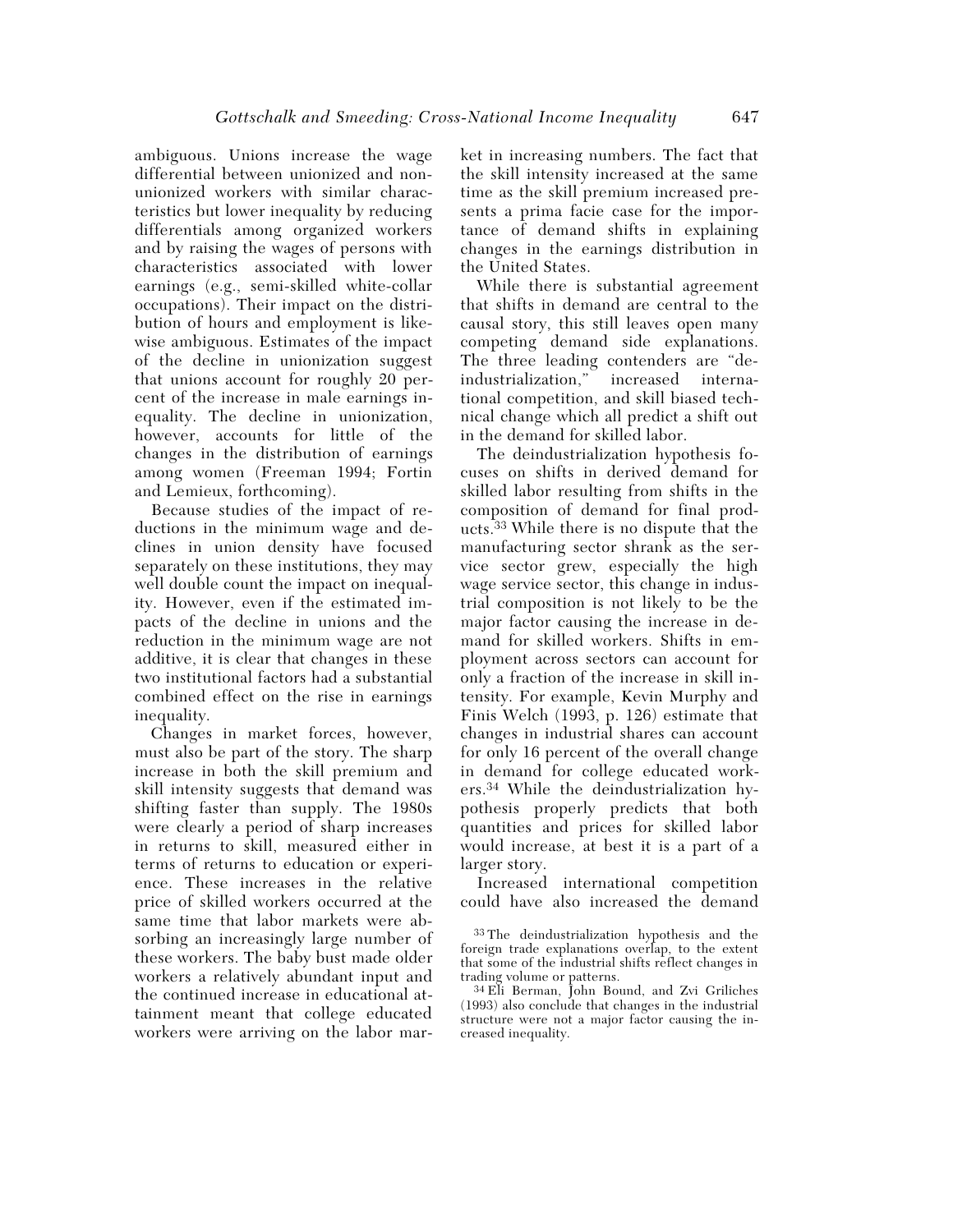for skilled labor.35 Two theoretical frameworks have been used to analyze the links between changes in international trade and changes in the wage distribution. The factor content of trade approach, used largely by labor economists, focuses on changes in relative effective supplies of less skilled labor (for example, see Berman, Bound, and Griliches 1993). Imports embody skilled and unskilled labor which, when added to domestic supplies, determine the effective supplies of these two factors. Because imports are less skill intensive than domestic production, the opening of trade increases the relative effective supply of less skilled workers, which puts downward pressure on their relative wages.

This factor content of trade approach has been severely criticized by several trade economists who argue that exogenous output prices, not endogenous factor quantities, determine relative wages (for example, see Edward Leamer 1996). This conclusion is based on the Stolper-Samuelson theorem that develops links between factor prices and output prices which are set on world markets. Two countries with the same technology, facing the same output prices, will tend to have the same wage structure, regardless of their volume of trade. Therefore, newly liberalized international trade with less skill intensive countries changes relative output prices in the domestic economy and, hence, the distribution of wages, no matter what happens to the volume of trade. According to this trade theory, it is the decline in the relative prices of less skill intensive goods, not the increase in the volume of trade, that should be the focus of empirical analysis.

The resolution of this ranging debate is of more than theoretical interest because estimates of the impact of trade

differ widely across methods. The general consensus emerging from factor content of trade literature is that increased trade accounts for less than 20 percent of the shift in demand.36 There is a wider range of estimates in the literature that focuses on the effects of trade on output prices, with some of the more vocal critics of the factor content of trade finding that trade accounts for 40 percent of the decline in wages of less skilled workers.37

While it is too soon to tell whether a common ground will be found, Paul Krugman (1995) offers a possible reconciliation. He argues that the appropriate counterfactual is what the prices of tradables (and hence wages) *would have been* if trade had not expanded. Existing studies that use observed changes in prices may over or understate the relevant changes in prices because they include the impact of numerous factors other than trade.38 The question is how to infer the prices that *would have* occurred in the absence of trade. The answer to this "what if" question about prices depends crucially on the volume of trade. If the expansion of trade were small then there would be little impact on world prices of tradables. Krugman develops a CGE model based on commonly used supply and demand elasticities to infer the price changes associated with the increase in trade. As might be expected, world supply and demand do not shift very much as long as new trade

38 Factors other than trade may have either reinforced or countered the impact of trade.

<sup>35</sup> See David Richardson (1995), Freeman (1995), and Burtless (1995) for reviews of this literature.

<sup>36</sup> See Freeman (1995) for a review. The exception is Adrian Wood (1994), who attributes as much as 50 percent of the decrease in demand for less skilled workers to international trade.

<sup>37</sup> Robert Lawrence and Matthew Slaughter (1993) find little impact of changes in output prices in the 1980s while Jeffrey Sachs and Howard Shatz (1994) and Leamer (1996) find larger impacts. Leamer's estimate of 40 percent requires long lags because he uses price changes in the 1970s to explain wage changes in the 1980s.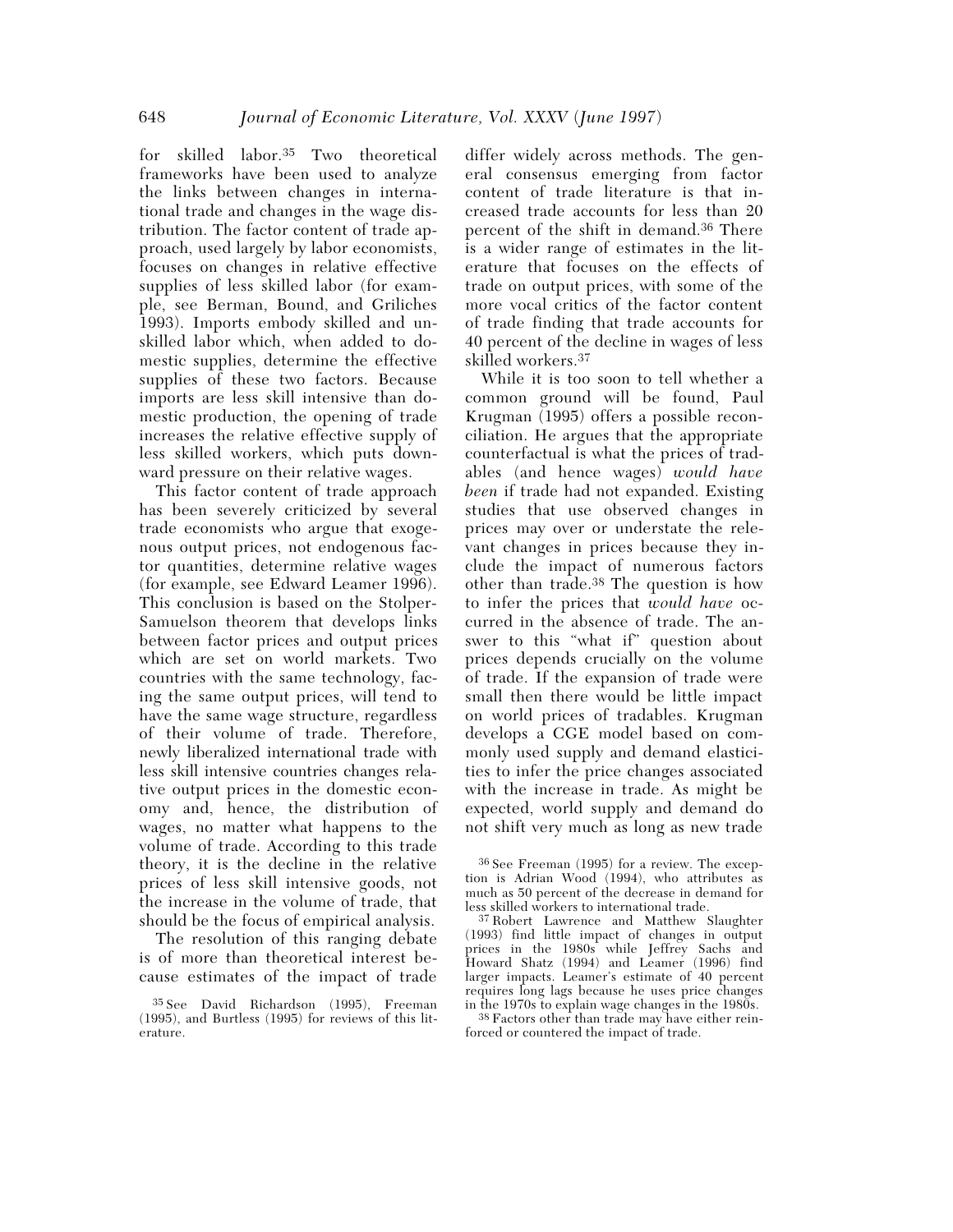volumes are small relative to the total. Given reasonable elasticities, prices have to adjust only a small amount in order to absorb the excess demand brought about by increased trade. Therefore, only a small part of the observed change in relative prices is relevant to the question: What would prices (and hence wages) have been *if* there had been no change in trade?

The value of this work is that it has the potential for bridging the analytical gap between the two approaches by showing that the volume of trade is indeed relevant to the key "what if" question. Not surprisingly, the two approaches give similar empirical results when the hypothetical changes in prices are used rather than the actual changes in prices.

It should be noted that all explanations based on increases in international trade leave unexplained the rising skill intensity in non-traded goods as well as traded goods sectors. In spite of having to pay more for skilled workers, employers in almost all sectors (traded as well as untraded goods) chose to hire more skilled workers.39

Widespread skill biased technological change would be consistent with increases in both the skill intensity and skill premium within finely defined industry occupation cells.40 Firms would bid up the price of skilled workers as their productivity increased relative to the productivity of less skilled workers.

There are two primary objections to the technological change explanation.

The first is that technological change is simply a label for our ignorance. Because changes in technology are difficult to observe directly, its importance is often inferred by ruling out other factors. As Steven Davis and Robert Topel (1993) have colorfully stated, "The argument for the skill-biased technical change hypothesis is a bit like inferring the existence of Pluto, because Neptune's orbit does not otherwise fit the predictions of theory." Likewise ubiquitous increases in inequality require some widespread force, like technology, that cannot be easily observed. While this critique does have a ring of truth, there are now a variety of studies of specific technological changes that have increased the demand for the more skilled.41 These direct sightings of Pluto make the technological change explanation more compelling.

The second argument against the importance of technological change focuses on timing (Lawrence Mishel and Jared Bernstein 1996; David Howell 1995). Earnings inequality increased most rapidly during the 1980s. According to the critics, this implies that technological change accelerated during this period.42 But the well-known series on productivity growth shows a deceleration in output per hour during the 1980s, hardly strong evidence for an acceleration in technological change. Furthermore, the econometric evidence on changes in capital-skill complementarity and skill

<sup>39</sup> Note that other explanations of the rise in inequality, such as the decline in real minimum wages or the decline in unionization, cannot explain the rise in skill intensity because these changes would have made less skilled workers cheaper, leading firms to decrease skill intensity.

<sup>40</sup> Trade theory models focus on sector bias, skill neutral technological change, which also raises the wages of skilled workers if the technological change takes place in the skill intensive sectors.

<sup>41</sup> For example, see Thomas Bailey (1988), Berman, Bound, and Griliches (1993), and Peter Cappelli (1993), as well as BLS studies of the impact on individual industries, such as U.S. Bureau of Labor Statistics (1994).

<sup>42</sup> It should be pointed out that these two criticisms of the technological explanation for the growth in inequality cannot both be right. If technology cannot be directly observed then it is impossible to tell if it accelerated or not. If, on the other hand, slow growth in average productivity reflects slow technological change, then Pluto is observable.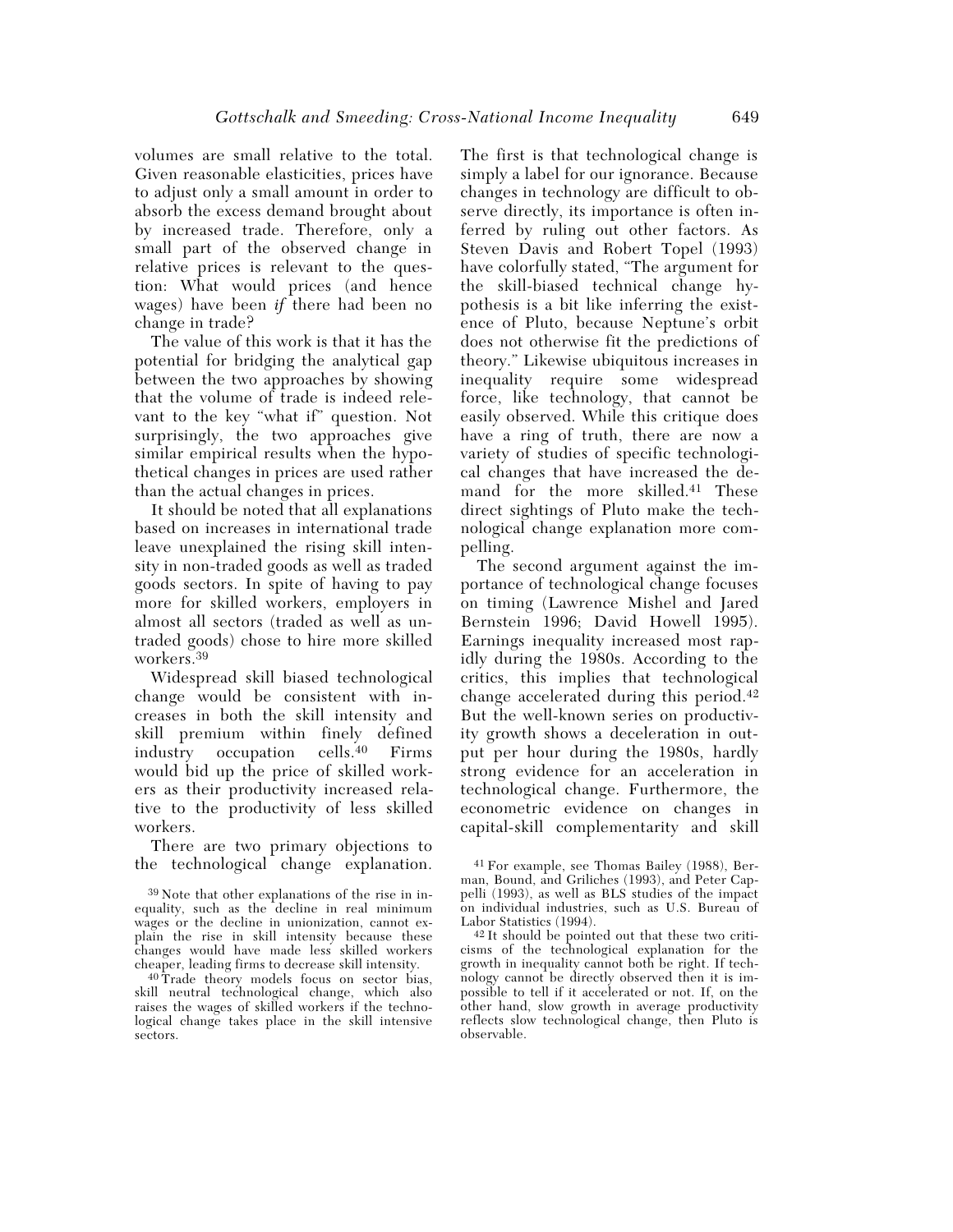bias technical change during the 1980s is mixed.43

The critique based on timing properly corrects sometimes sloppy use of language but it does not deal with the heart of the argument in favor of the importance of technological change. It is true that the literature's stress on demand side factors sometimes seems to ignore Marshall's dictum that it takes both blades of the scissors (demand and supply) to explain changes in prices. *If* supply had grown at a constant rate then demand would have had to accelerate during the 1980s in order to explain the increase in the relative wages of skilled labor. But the supply of educated workers increased at a decreasing rate during the 1980s, which is consistent with an increase in the college premium in the face of non-accelerating growth in demand (Katz and Murphy 1992). While it may be sloppy language to attribute the rise in the wage premium to demand side factors, there is nothing inherent in the argument that requires an acceleration in the shift in demand. Deceleration in supply will do.

What is required of any explanation for the increase in inequality is that the shift in demand be greater than the shift in supply. Otherwise the explanation will not be consistent with the rise in skill intensity in the face of a rise in the skill premium. Technological change remains one of the only factors that will result in a ubiquitous increase in the proportion of college educated workers employers are willing to hire in spite of the large increase in the college premium. Deindustrialization, increases in international trade, and declines in unionization and the real minimum wage are all consistent with the a decline in the relative wages of less skilled workers but all these theories predict that firms would choose less skill intensive production methods, not more skill intensive methods, as we in fact observe. Only technological change is consistent with rising skill intensity in the face of rising skill prices.

The final explanation for the rise in inequality focuses on the distinction between increases in inequality of permanent earnings and increases in the volatility of earnings.44 Almost all the explanations reviewed thus far implicitly assume that the increase in inequality is a result of increases in the dispersion of permanent earnings. For example increases in the return to education, whether caused by skill biased technological change or increased international trade, will raise the permanent earnings of college graduates. Likewise, decreases in the real minimum wage are assumed to lower the long-run earnings of less skilled workers.45

While the focus of most explanations has been on factors that increase the dispersion of permanent earnings, the cross-sectional evidence that these theories are attempting to explain cannot distinguish between changes in permanent and transitory of earnings.46 Longitudinal data is necessary to separate the relative importance of these two factors.

Evidence for the 1980s indicates that increases in the dispersion of permanent earnings and increases in the variability of transitory earnings were roughly

<sup>43</sup> Mishel and Bernstein (1996) find no evidence of increased capital-skill complementarity while Claudia Goldin and Lawrence Katz (1996) find higher complementarity and increased skill bias when comparing the 1970s with the 1980s.

<sup>44</sup> The basis for this distinction is the canonical error components model.

<sup>45</sup> Some institutional explanations, such as decreases in unionization, may be consistent with greater earnings variability.

<sup>46</sup> In the simplest model, in which observed log of earnings is equal to a time invariant person specific permanent component and transitory component, the variance of log earnings is equal to the variance of the permanent component plus the variance of the transitory component.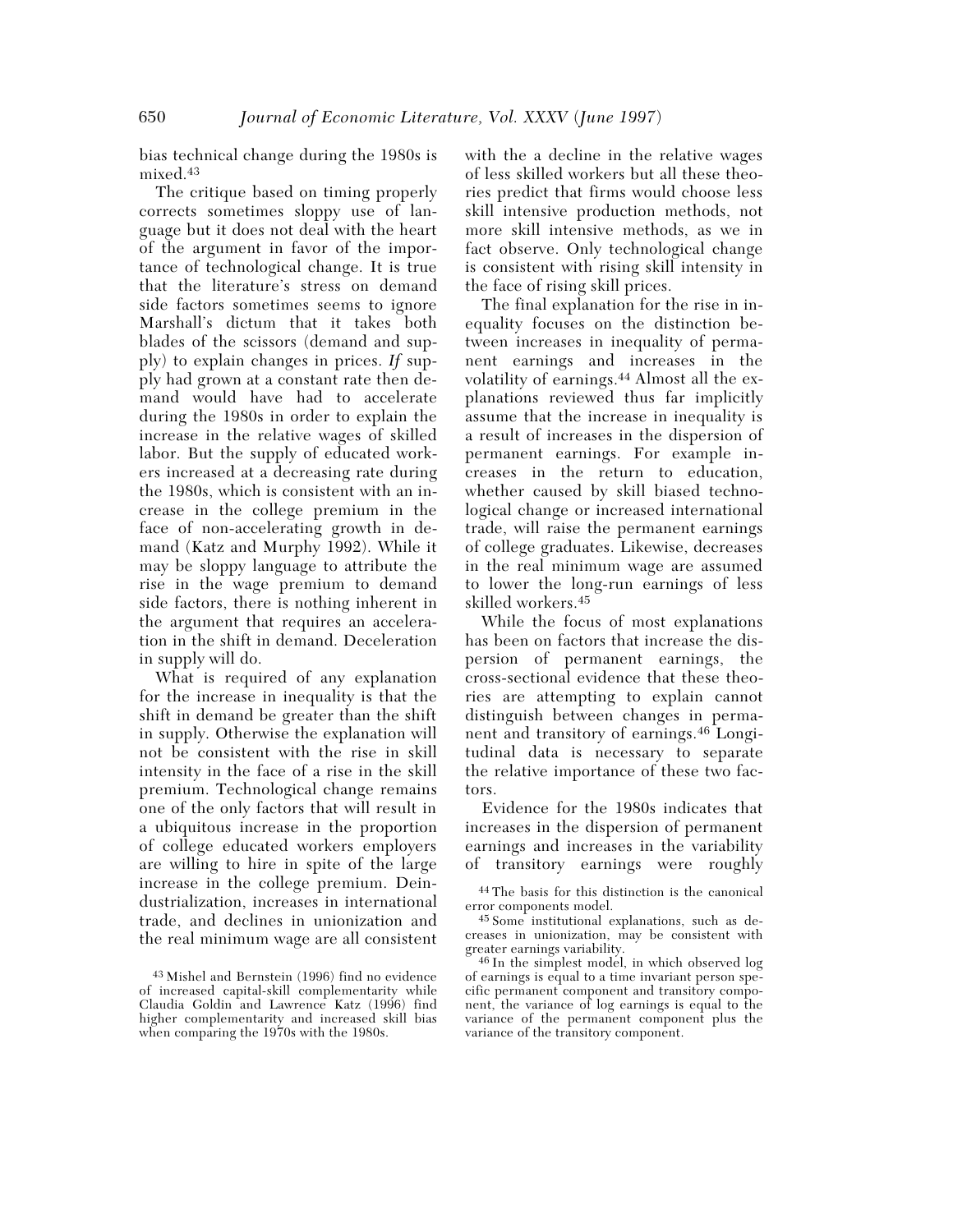equally important in accounting for the increase in inequality (both for annual and weekly earnings).47 Part of the increase in the variability of earnings reflects increases in the variance of weeks worked but weekly earnings also became less stable.

This suggests that the search for causal links should focus on factors associated with greater instability of both weeks and wages. While this line of research points in a new direction, we know relatively little about changes in market or institutional forces that may have led to greater year to year (or week to week) fluctuation in earnings. The decrease in unionization seems to be part of the story, but transitory fluctuations increased among unionized as well as non-unionized workers. Involuntary job losses from layoffs and firings and voluntary quits both increased during the 1980s (Johanne Boisjoly, Greg Duncan, and Smeeding 1996). Likewise the decrease in job duration is a contributing factor, but instability increased even among persons who stayed in the same job.48 The fact that increased instability accounts for roughly half of the increase in overall inequality and that we know so little about its cause opens an obvious line for future research.

## IV. *Changes in Earnings Inequality in Other Industrialized Countries*

#### A. *Similarities and Differences*

Table 2 provides a summary of changes in male earnings inequality during the 1980s. The table includes the ten countries for which we have information on trends in overall inequality and trends in returns to education (or occupation) and experience as well as trends in inequality within education and experience groups. Because studies of trends in inequality in other countries summarized in this table vary widely in populations covered, measures of inequality, period covered, and a whole host of differences that make comparisons across countries difficult, we focus on studies that contrast each country with the United States. This allows us to benchmark the change in inequality in each country to the corresponding change in the United States. We also include studies that do not provide specific comparisons but where authors discuss their findings in light of changes in the United States. Our rankings for these studies, which are marked with an asterisk, reflects the authors' qualitative judgement.

The table shows the absolute change in inequality in each country measured as a percentage of the absolute change in inequality in the United States. For example, the ++ in Column (3) for Canada signifies that the increase in overall inequality in Canada was 50 to 80 percent as large as in the United States.49 Because the use of absolute changes is arbitrary, we also indicate where classifications would be altered if we compared relative changes in inequality in the two countries.50 While these two metrics do

<sup>47</sup> See Gottschalk and Moffitt (1994) and Moffitt and Gottschalk (1995). The latter paper defines transitory earnings as shocks that die out within three years.

<sup>48</sup> See Gottschalk and Moffitt (1994) for contributing factors. Henry Farber (1995) finds little change in job duration for the period covered by Gottschalk and Moffitt. His more recent unpublished tabulations, however, show a clear decrease in duration for more recent years.

<sup>49</sup> As Appendix Table A indicates, Blackburn and David Bloom (1994) show the variance of log earnings increasing by .018 in Canada (from .270 to .288). The change in the United States over the same period is .036 (from .286 to .320). Thus, inequality rose half as much in Canada as in the United States according to this measure.

<sup>50</sup> The classification for Canada is unaltered because the relative change in Canada of .067 is 77 percent as large as the .119 change in the United States (.288/ .270 −1 versus .320/ .286 −1). This continues to fall in the 50 to 80 percent band.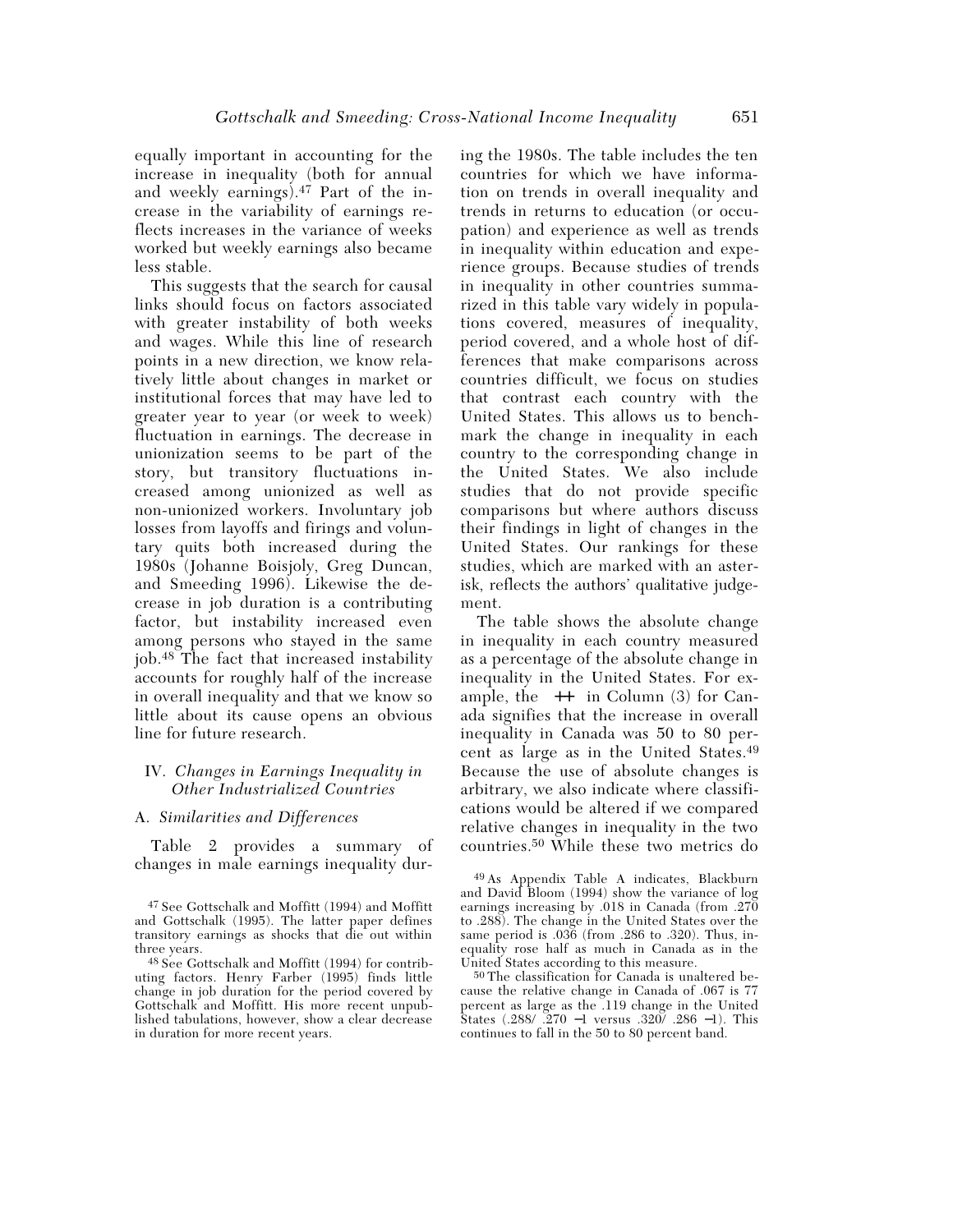not exhaust all possible comparisons, they are the most commonly used meth- $\log 51$ 

The countries shown in Table 2 break down into four broad groups. The first consists of countries that experienced at least as large an increase in inequality as in the United States. This group includes only the United Kingdom.52 A second group which experienced substantial increases in inequality but less than the United States and the United Kingdom includes Canada, Australia, and Israel.53 France, Japan, The Netherlands, Sweden, and Finland form a third group with positive but quite small changes in earnings inequality over the 1980s (though inequality started rising in several of these countries in the second half of the decade).54 While even the Nordic countries experienced some increase in earnings inequality during the 1980s, they started from very low levels, resulting from a long secular decline in inequality.55 Finally, Italy and Germany

51 Because any monotonic transformation of an inequality measure maintains ordinal ranks, there is no natural metric for comparisons. Each metric reflects an implicit social welfare function. Our absolute (relative) classification scheme implicitly assumes that equal changes in absolute (relative) changes in inequality are equally valued.

 $52 \text{ Ås}$  a result of allowing market forces to influence wages, Russia, Hungary, and the former East Germany experienced considerably larger percentage changes in earnings inequality than the United States or the United Kingdom. However, these nations are outside the scope of our study.

53 In Canada and Australia the rise in inequality was largely a result of declines at the bottom of the distribution. Israel saw very modest declines at the bottom but large increases at the top.

54 Tom Eriksson and Jäntti (1994) show that the rise in inequality in Finland after 1985 was as large as the increase in the United States. Pierre Concialdi (1997, Table 1) shows moderate increases in France between 1984 and 1989.

55 Eriksson and Jäntti (1994) show that inequality increased in Finland between 1985 and 1990 but this followed a sharp decline during the 1970s and early 1980s. Likewise, what is anomalous about the 1980s in Sweden (Douglas Hibbs 1990) and France (Concialdi 1997) is not the rise in inequality, which was small, but the ending of a long period of rapidly falling inequality.

form a small group that experienced no measurable increase in earnings inequality during the 1980s.56

Thus, what we observe is a diversity of experiences but with almost all countries experiencing some increase in earnings inequality. The hypothesis that inequality increased only in the United States can clearly be rejected. However, the hypothesis that all western industrialized countries experienced as large increases in inequality as the United States is equally unsustainable. Clearly the United States was a leader in the trend toward greater inequality of labor market outcomes but most other countries experienced some changes. Whether one stresses the differences or the commonalities is like describing a bottle as half full or half empty.

When one goes behind changes in the overall distribution and starts to examine changes in inequality at different points in the distribution or trends in returns to education or experience, further similarities and differences emerge. The United States earnings distribution became less equal both because of growth at the top and decline in absolute and relative earnings at the bottom. While the absolute decline in real earnings at the bottom of the distribution is limited to Australia, the United States, and Canada, the decline in relative earnings in the lower deciles is common across a large number of countries, including Japan, The Netherlands, Sweden, and the United Kingdom (OECD 1993, Table 5.2). While less skilled workers lost ground during the 1980s in most countries, the gains at the top of the distribution were more modest than in the United States. Only the United Kingdom rivaled the United

<sup>56</sup> Richard Hauser and Irene Becker (1993, Table 4), who exclude households with a foreign head, show a 2.7 percent increase in the Gini coefficient for West Germany between 1983 and 1990.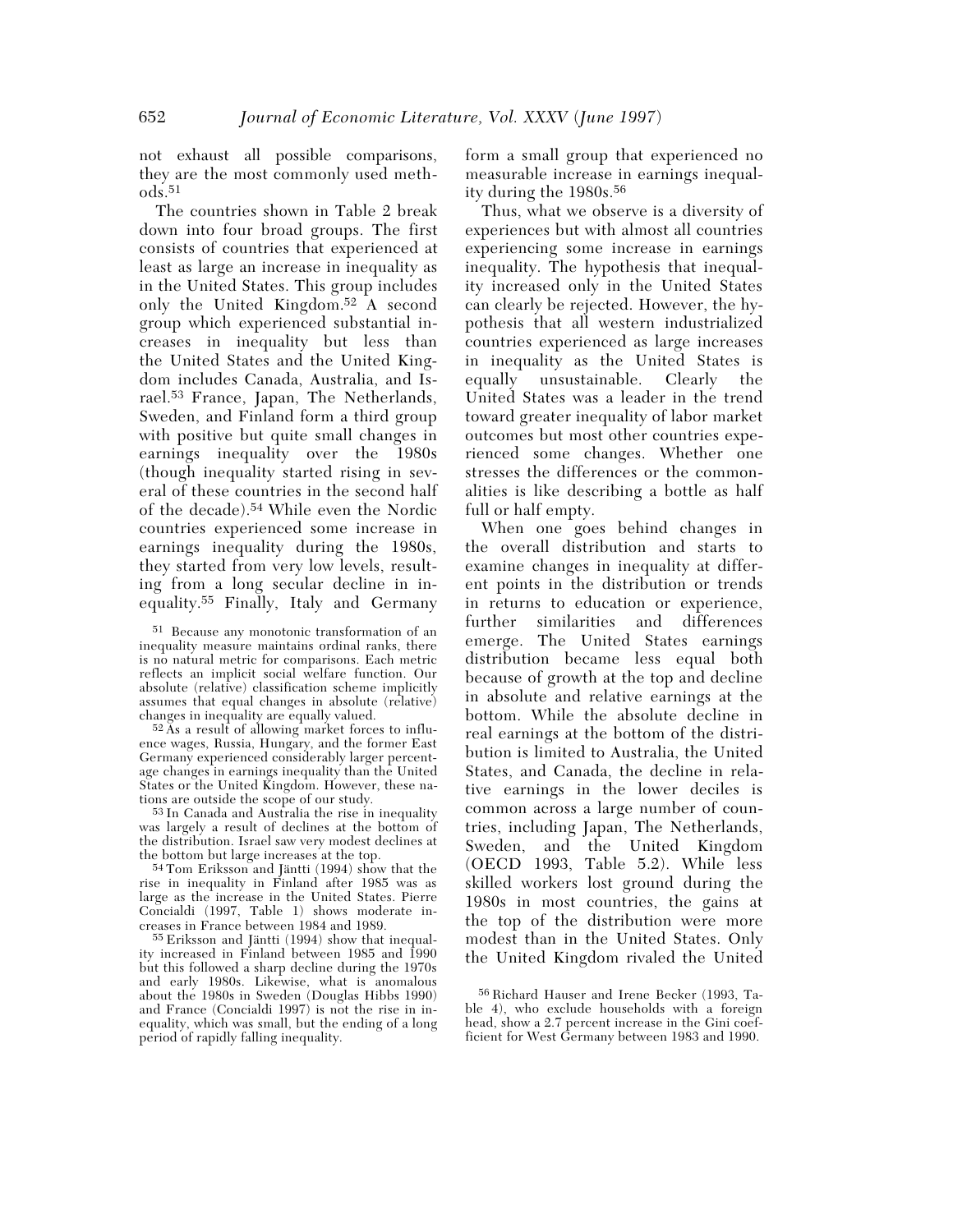States in the increase in the P90/P50 ratio.

Columns  $(4)$  to  $(6)$  of Table 2 summarize changes in returns to experience and education (or occupation), as well as trends in inequality within skill groups. All countries, except Finland, Israel, and Italy, experienced increases in inequality within skill groups and most countries experienced an increase in the returns to experience. The United States stands out in two important respects. First, it is the country with the largest increase in returns to education. Second, it experienced large increases in all three components—increases in returns to both education and experience, as well as increases in inequality within groups. Only the United Kingdom also experienced large increases in all three components.

The commonalities suggest that similar factors may have affected these countries. The differences suggest that these forces were either not equally strong in all countries or that they were countered by country-specific factors. For example, some countries may have experienced supply shifts that countered the demand shifts, leaving relative wages constant. Countries with declining proportions of young people in the labor market should have experienced smaller increases in the experience premium, and fewer young people competing for a dwindling number of jobs should have limited the decline in their wages. Similarly, countries with large increases in college enrollments should have experienced relatively small increases in the college premium as the growth in supply offset some of the increase in demand.

Differences in wage setting institutions may account for some of the differences in growth in inequality. There is certainly a prima facie case that countries with high union coverage or centralized wage setting were able to limit the growth in inequality. (Freeman and Katz 1993; and Fortin and Limieux, forthcoming, discuss the role of institutions.) Germany, Italy, and the Nordic countries have fairly centralized wage setting and a high proportion of their workforce covered by collective bargaining agreements (Lars Calmfors and John Driffill 1988; OECD 1994b). At the other extreme, unionization rates declined in both the United States and the United Kingdom and wage bargaining became less centralized in the United Kingdom (David Blanchflower and Freeman 1992).

## B. *Impact of Changes in Relative Supplies*

We start by turning to the crossnational relationship between changes in the rates of return to education and experience and changes in the relative supplies of persons classified by education and experience. If market forces were responsible for the diversity of changes in returns to education, then countries with faster growth in college educated workers would have experienced smaller growth in the education premium.57 Likewise, countries with a baby bust entering the labor market would have experienced smaller than average increases in the experience premium as less experienced workers became relatively scarce. The question we ask is whether these supply shifts are sufficient to explain the small increases in relative factor prices in countries with centralized wage setting. If they are, then this suggests that institutional constraints may not have been binding.

Exploring the importance of shifts in supply requires estimates of changes in

<sup>57</sup> This assumes that shifts in demand were roughly equal across countries, or at least that shifts in demand were not strongly positively correlated with supply shifts.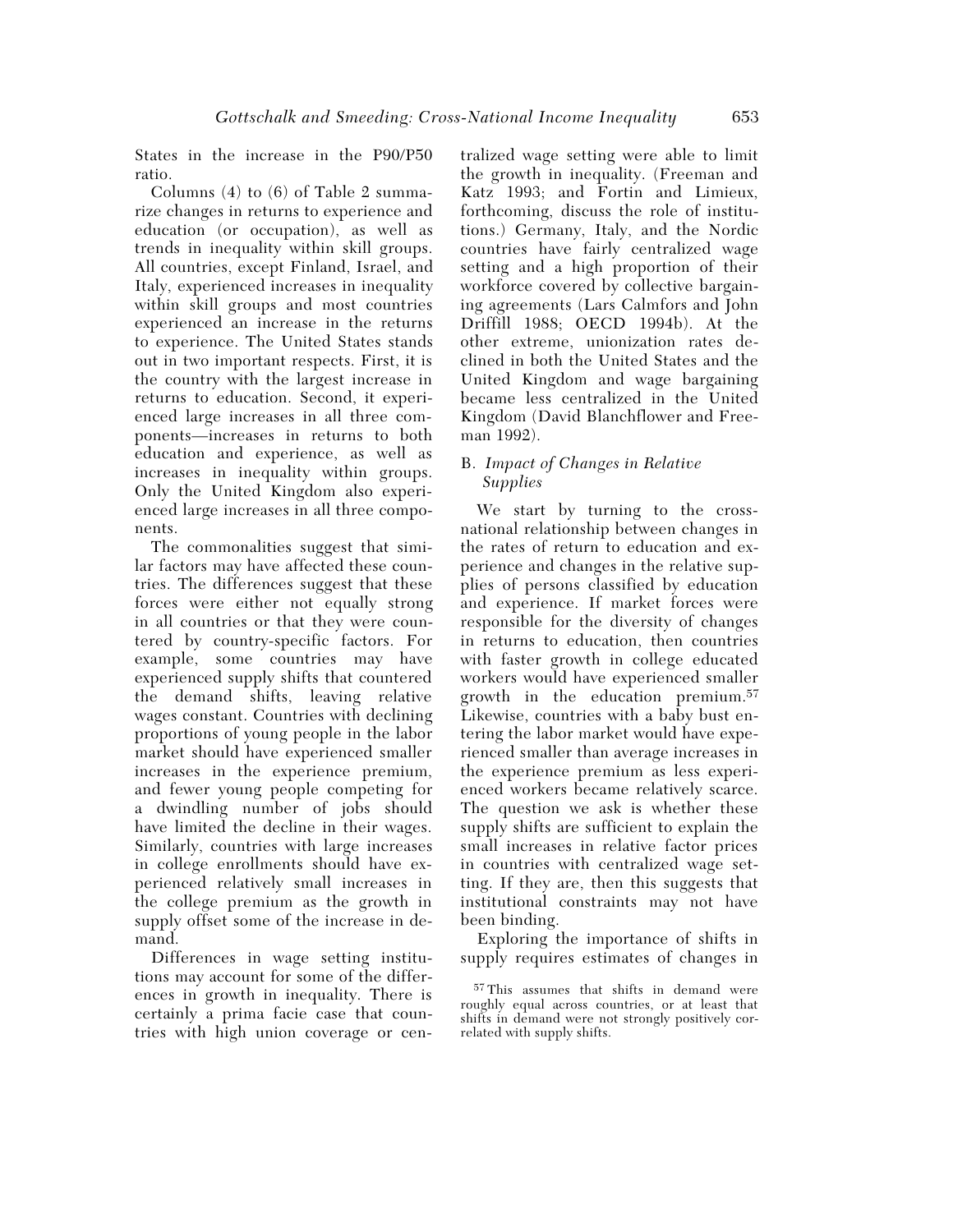| Country and Authors<br>(1)                                                | Years<br>(2) | Overall<br>Earnings<br>Inequality<br>(3) | Returns to<br>Experience<br>(4) | Returns<br>to Education<br>or Occupation <sup>b</sup><br>(5) | Earnings<br>Inequality<br>Within Group<br>(6) |
|---------------------------------------------------------------------------|--------------|------------------------------------------|---------------------------------|--------------------------------------------------------------|-----------------------------------------------|
| <b>Australia</b>                                                          | 1981-89      | $^{+}$                                   | $++$                            | mixed                                                        | $+ +$                                         |
| $\degree$ Borland (1992)                                                  | 1981-85      | $+ +$                                    | $***$                           |                                                              | $++++$                                        |
| Gottschalk and Joyce (1995)<br>Gregory (1993)                             | 1976-90      | $+++$                                    | na                              |                                                              | na                                            |
| Canada                                                                    | 1979-87      | $+ +$                                    | $+ +$                           |                                                              | $++++$                                        |
| Blackburn and Bloom (1994)<br>Gottschalk and Joyce (1995)                 | 1981-87      | $++$                                     | $+ +$                           | $^{+}$                                                       | $+ +$                                         |
| <b>Finland</b>                                                            | 1980-90      | $\theta$                                 | $\theta$                        | $\theta$                                                     | $\theta$                                      |
| * Ericksson and Jantti (1994) <sup>c</sup><br>Gottschalk and Joyce (1995) | 1987-91      | $^{+}$                                   |                                 |                                                              | $\Omega$                                      |
| <b>France</b>                                                             | 1976-87      | $+$                                      | $^{+}$                          | (0)                                                          | mixed                                         |
| Katz, Loveman, Blanchflower (1995)<br>Gottschalk and Joyce (1995)         | 1979-84      | $++^a$                                   | $***b$                          | $(-)$                                                        | $^{+}$                                        |
| Germany<br>* Abraham and Houseman (1995)                                  | 1983-88      | $\theta$                                 | $\overline{0}$                  | $\theta$                                                     | na                                            |
| <b>Israel</b><br>Gottschalk and Joyce (1995)                              | 1979-86      | $^{+}$                                   | $***$                           | $++a$                                                        | $\theta$                                      |
| <b>Italy</b><br>Ericksson and Ichino (1995)                               | 1978-87      | 0 <sup>c</sup>                           | 0 <sup>c</sup>                  | 0a                                                           | $-c$                                          |
| Japan<br>Katz, Loveman, Blanchflower (1995)                               | 1974-90      | $+^{\rm b}$                              | mixed                           | $^{+}$                                                       | na                                            |
| <b>The Netherlands</b>                                                    | 1979-89      | $\theta$                                 | $\theta$                        |                                                              | $^{+}$                                        |
| * Hartog, Oosterbeek, Teulings (1992)<br>Gottschalk and Joyce (1995)      | 1983-87      | $+$ b                                    | $***$                           |                                                              | $^{+}$                                        |
| <b>Sweden</b>                                                             | 1984-91      | $++$                                     | $^{+}$                          | $+ +$                                                        | $++++$                                        |
| * Edin and Holmlund (1995) <sup>d</sup><br>Gottschalk and Joyce (1995)    | 1981-87      | $+^{\rm b}$                              |                                 | $(+++)$                                                      | $++++$                                        |
| <b>United Kingdom</b>                                                     | 1979-90      | $+++$                                    | $+ +$                           | $(++)$                                                       | $+++$                                         |
| Katz, Loveman, Blanchflower (1995)<br>Gottschalk and Joyce (1995)         | 1979-86      | $+++$                                    | $++++$                          | $(+++)$                                                      | $++++$                                        |

| TABLE 2                                                                                     |  |
|---------------------------------------------------------------------------------------------|--|
| CHANGES IN MALE EARNINGS INEQUALITY OVER THE 1980s IN INDUSTRIALIZED COUNTRIES <sup>a</sup> |  |

 a Classification for studies that compare country to the United States in same time period (for measures, see Appendix A):

+++ increase in inequality at least 80 percent as large as in the United States

++ increase 50 to 80 percent as large as in the United States

+ increase 10 to 50 percent as large as in the United States

0 increase from −10 to +10 percent of change in the United States

<sup>−</sup> decrease greater than <sup>−</sup>10. \* Classification for other countries based on authors' qualitative comparison.

 b Parentheses signify returns to higher paid occupations (e.g., non-manual). Wherever possible, returns to education are for recent labor market entrants.

c Small changes over decade reflect decline followed by sharp increase after 1985.

d Inequality was constant from 1974–84 in this study.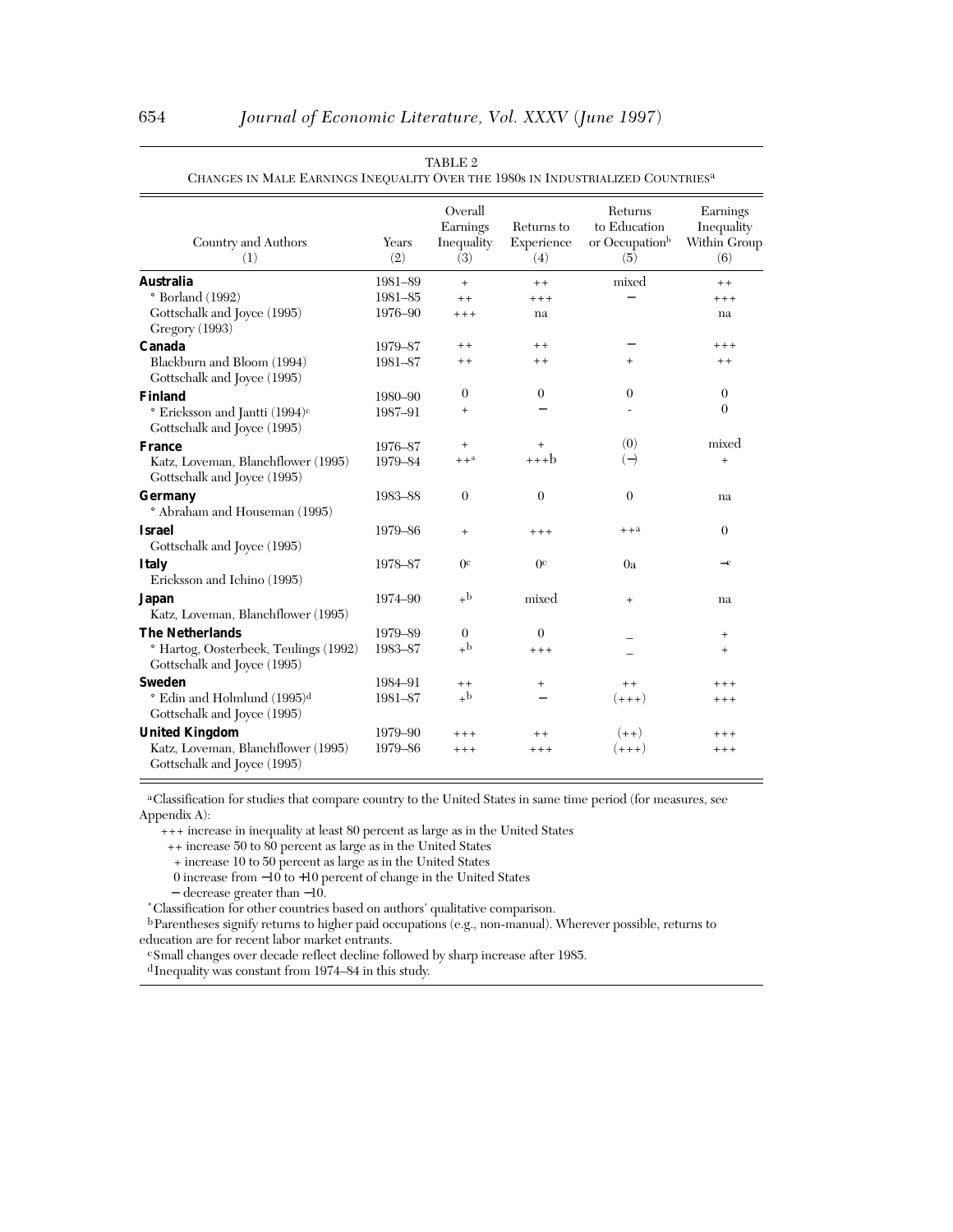returns to education and experience in each country. Two types of evidence are available. The first comes from LIS which allows similar earnings functions to be estimated across a variety of countries using similar samples and variable definitions (Gottschalk and Joyce 1996). The second source of evidence comes from country-specific studies that provide less comparability across countries but greater detail on the specific country being studied.

The data from LIS provide evidence of the importance of market forces. There is a systematic negative relationship between the size of supply shifts and changes in education and experience premium across countries. The relationship is particularly strong for the education premia. Sweden, Finland, and Canada experienced relatively small growth in the relative supply of young workers during the years coverd by LIS (Gottschalk and Joyce 1996). This was accompanied by small increases in the age premium in these countries. In contrast, The Netherlands experienced a large inflow of young workers and a substantial decline in their relative earnings, which is again consistent with a market explanation for changes in the age premium. Changes in the education premium also show a negative relationship. The Netherlands experienced the largest yearly growth in the proportion of workers with a college degree and it experienced an actual decline in the college premia. Likewise, large increases in the supply of college workers in Israel and Australia are consistent with the small increase in their college premia. At the other extreme, the United States and Canada experienced relatively small increases in the supply of college workers. This was accompanied by substantially larger increases in the college premium than in the above countries.

The other sources of evidence on the

importance of shifts in supply are country studies. While it is difficult to make comparisons across countries because concepts and measures often differ across studies, the general pattern is similar to that found in LIS. These studies find fairly consistent effects of changes in the education composition of the workforce and some weaker support for the proposition that the age composition affected the experience premium (Katz, Gary Loveman, and Blanchflower 1995). Increases in the college premium in Japan, the United Kingdom, and the United States are consistent with demand shifting faster than supply. Likewise, Sweden, Canada, and Australia offer support for the importance of changes in the supply of college educated workers. In Sweden, the ratio of workers with a college degree to those with a gymnasium degree rose steadily during the 1970s and early 1980s. This was followed in the late 1980s by a decline in the proportion of workers with a college degree and a modest increase in the returns to education, which is consistent with a simple supply/demand explanation (Pers-Ander Edin and Bertil Holmlund 1995). The smaller increases in returns to education in Canada than in the United States are also largely explained by the substantially larger growth in the proportion of the work force with a college degree in Canada than in the United States.58 The lack of growth in the educational premium in Germany, The Netherlands, and Australia (during the 1970s) can also be explained by shifts in the relative supplies of college educated workers.59 Australia

<sup>58</sup> See Freeman and Karen Needels (1991). John DiNardo and Lemieux (1993) conclude, however, that changes in unionization and the minimum wage, not relative supplies, were the driving forces in Canada.

<sup>59</sup> Katharine Abraham and Susan Houseman (1995) show that educational attainment continued to accelerate during the 1980s, which is con-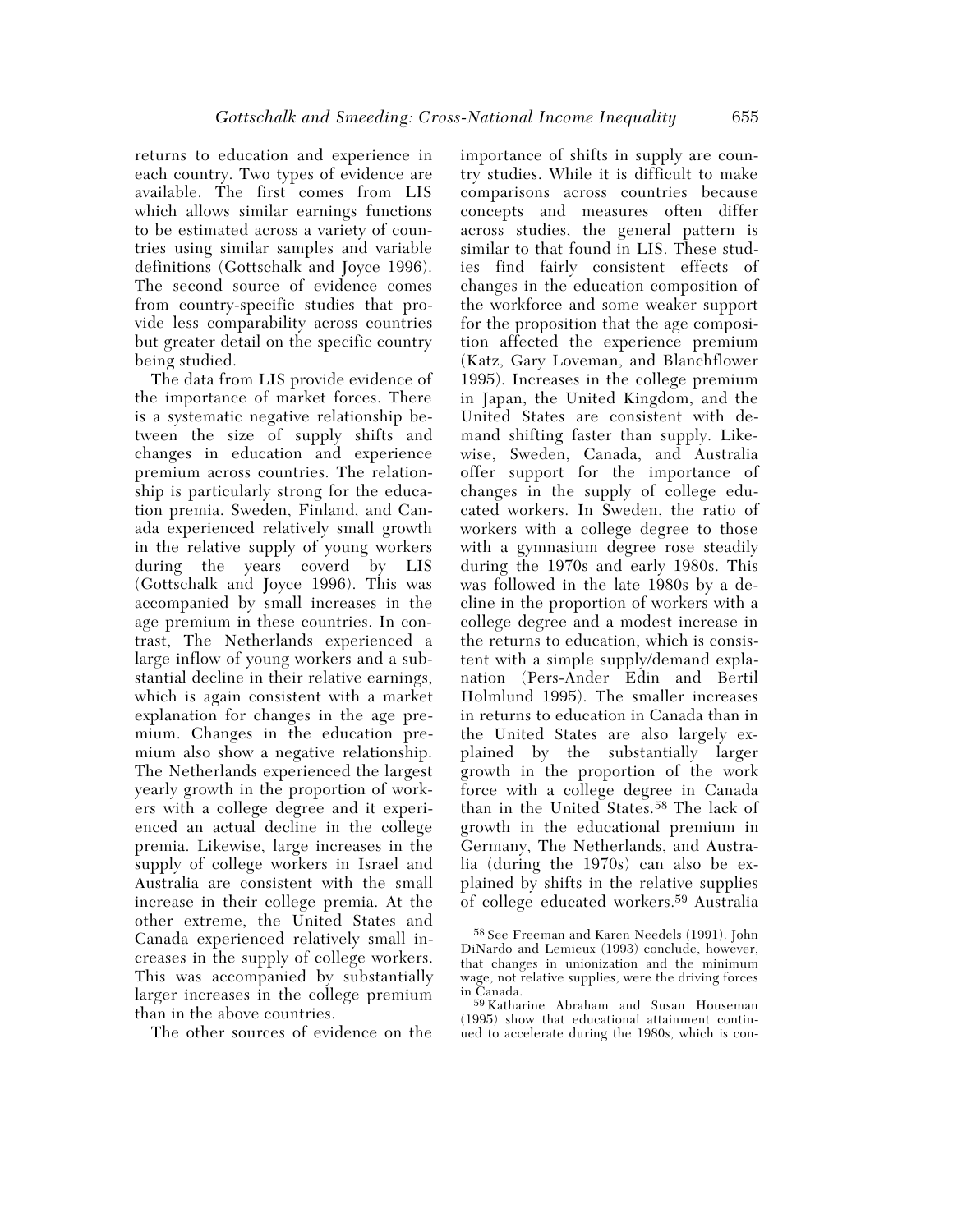offers a stark example of the impact of an accelerating supply of college workers. The most rapid growth in educational attainment occurred prior to 1978, a period during which the education premium actually fell (Robert Gregory and Frank Vella 1992). Returns to education also dropped substantially in The Netherlands during the 1980s while the proportion of workers with a college degree increased dramatically as a result of generous government subsidies for education during the 1970s (Hartog, Hessel Oosterbeek, and Coen Teulings 1993).

The evidence from LIS and countryspecific studies strongly suggests that market forces played a role in limiting the increase in inequality. This statement applies also to countries with centralized wage setting institutions. While it is possible that some omitted variable is responsible for the negative correlation between changes in factor prices and changes in relative factor supplies, these studies at least provide the empirical basis for the presumption that market forces matter, even in countries with centralized wage setting.

# C. *Impact of Differences in Institutions*

Given the large proportion of workers covered by collective bargaining agreements and the centralization of wage setting in many OECD countries, one should look beyond market forces to explain changes in the structure of wages. Most western European countries place a greater emphasis on distributional issues than the United States and many have centralized wage setting institutions that can be used to limit the impact of market forces. The question is how much of the diversity in trends in inequality can be explained by these institutional factors?

Again, conceptual as well as measurement issues must be confronted. First, how should one measure the degree to which wages are set by "institutions" in different countries? One common measure is the union density rate (the proportion of the workforce belonging to a union) but this measure potentially misses workers who do not belong to a union but who are covered by union-negotiated wage agreements. For example, in France, 85 percent of the workforce was covered by collective bargaining agreements in 1980 but only 17.5 percent belonged to unions (OECD 1994c, Table 5.8). Furthermore, neither union density nor union coverage necessarily captures the degree to which wage setting is centralized. For example, Japan has low union coverage rates and bargaining is at the company level but wage demands are coordinated through a nationwide Shunto (spring offensive) which sets guidelines that form the basis for company level bargaining. Thus, while institutional wage setting in an environment of high coverage rates in countries such as Germany and Norway points to the importance of unionized wage setting, the picture is less clear for countries that share some, but not all, of these attributes.

While it is easy to contrast the decentralized labor markets of the United States with the more centralized or unionized labor markets in most of Europe, ranking European countries is more problematic. Countries differ in many dimensions, making it difficult to aggregate into a single summary measure. For example, bargaining is fairly decentralized in France but the bottom of the wage structure is tightly controlled by a widely applied minimum wage (the SMIC). If market forces changed primarily at the bottom of the distribution, this seemingly minor insti-

sistent with the stability of the education premium<br>in Germany.<br>tutional factor might be paramount. in Germany.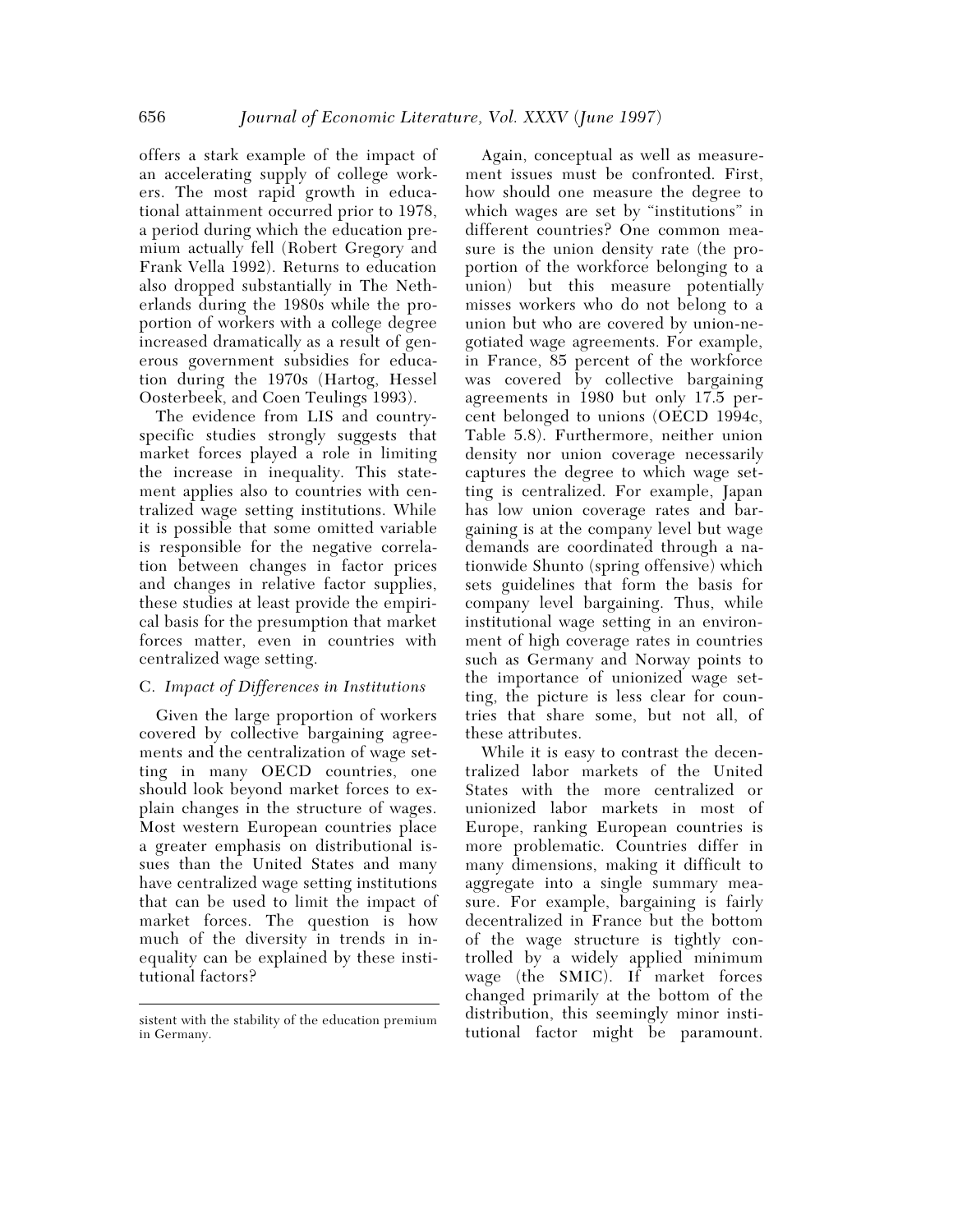Given the idiosyncratic nature of country-specific institutions, it comes as no surprise that indices of centralization have come to different rankings depending on the weights they attach to different attributes (Calmfors and Driffill 1988; Alberto Alesina and Roberto Perotti 1994).

The diversity of institutional arrangements across countries suggests that using a single measure may be inappropriate, but this leaves a great deal of room for ex-post rationalization. If inequality increases, one may be tempted to infer that the particular institutions in that country were not effective in limiting the impact of market forces. But this is not a test of the institutional hypothesis, because it assumes that institutions matter and infers the effectiveness of the particular institution from the outcome.

The second measurement issue focuses on the distinction between levels and changes. For example, is inequality expected to increase in countries with high but declining centralization of wage negotiations? Sweden entered the 1980s with bargaining at the national level but moved somewhat away from this highly centralized system in the early 1980s as employers withdrew from this arrangement. It was only by starting with sufficiently centralized labor markets that countries like Sweden managed to end the decade with markets that were still as centralized as countries like Germany that did not experience similar institutional changes. Likewise, the union coverage declined in many countries during the 1980s, including the United Kingdom and Australia.

The key conceptual question is whether the *level* of the institutional constraint or the *change* in level is relevant. Many countries with centralized wage setting or high rates of union coverage saw these institutions weakened during the 1980s. This could be used to rationalize either stable wages (the institutions remained strong enough to block the impact of market forces) or rising inequality (the institutions weakened). With relatively few countries and a great deal of latitude in prediction, it is hard to test institutional explanations.60

Finally, if changes in institutional structures are central to explanations of changes in inequality, then one must at least consider the possibility that causation runs partially in the opposite direction. Surely some of the weakening of institutional barriers was a response to the increased pressure brought about by changes in market forces. If this is the case, then it is inappropriate to treat changes in institutional factors as exogenous.

The importance of centralized wage setting is often based on the observed negative cross country correlation between the degree of centralization or unionization and the trend in inequality. Almost all countries with institutional limits on market forces managed to have either small increases in inequality (France and the Nordic countries) or no change in inequality (Germany). At the other extreme, the United States and the United Kingdom, two countries with decentralized labor markets, experienced the largest increases in inequality.

The fact that countries with small increases in earnings inequality also had some form of institutional wage setting does not necessarily mean that these constraints were binding. Differences in market forces could have been responsible for the small increase in inequality. We, therefore, examine two additional sources of information which may shed light on the importance of these institutions.

First, if these institutions were limit-

<sup>60</sup> Fortin and Lemieux (forthcoming) are careful to stipulate that they focus only on change in institutional factors.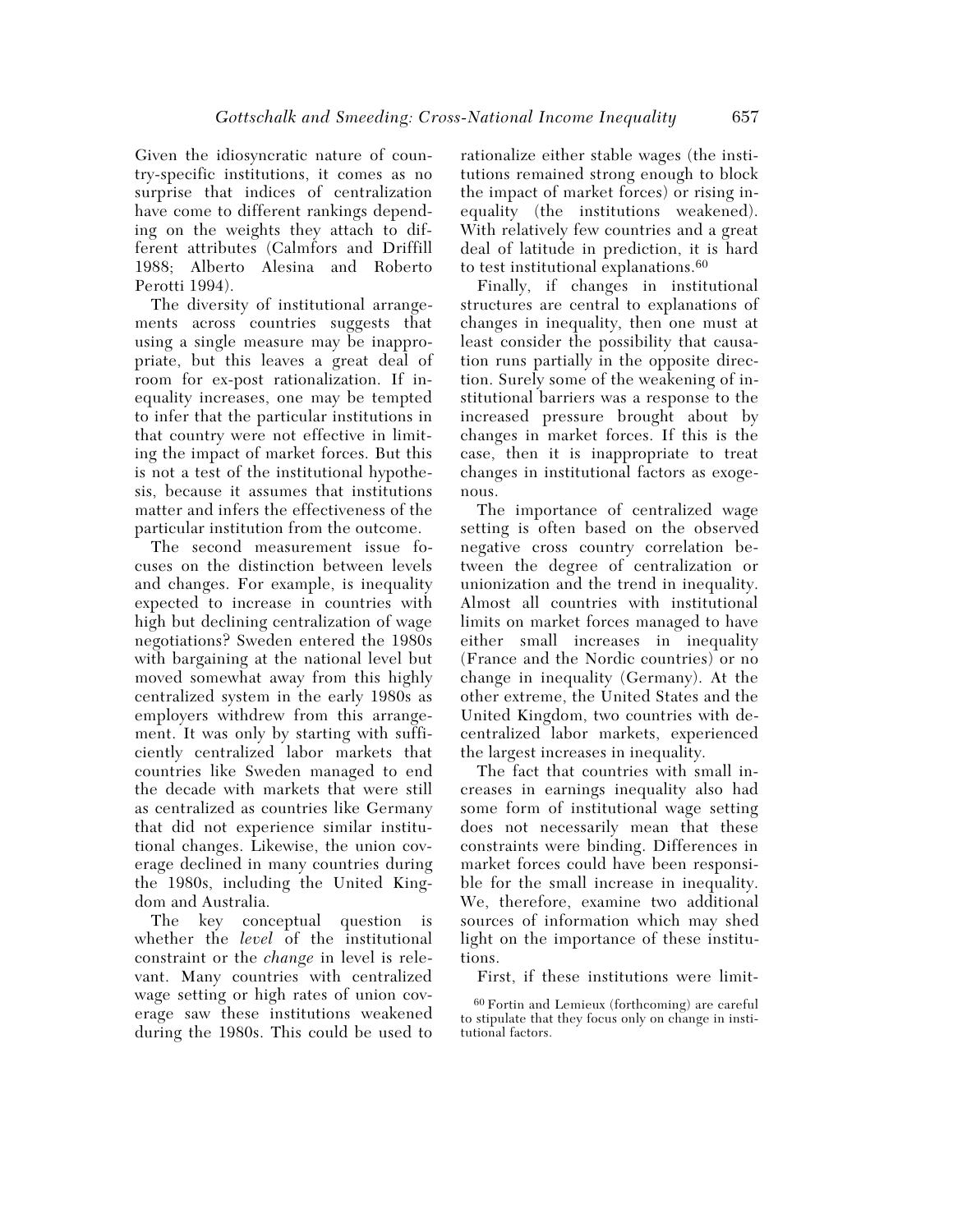ing prices from reaching market clearing levels then we might expect to see an increase in the relative unemployment rates of less skilled workers. Unless unions or public agencies were able to guarantee employment as well as wages, workers would find it increasingly difficult to find jobs as the demand for their services declined but wages were unable to adjust.61

Gottschalk and Joyce (1996) find some evidence that unemployment rates of the young did increase more than for the old in countries with centralized labor markets and small increases in the age premium. This is consistent with the hypothesis that these countries were using the institutional constraints at their disposal to limit the decline in wages of the young. Relative wages did not fall as much as they otherwise would have, but this wage policy was at the cost of increases in the relative unemployment rates of the young.62

Another piece of evidence that sheds light on the importance of institutional constraints in limiting the rise in inequality comes from distinguishing between increases at the top and declines at the bottom of the distribution. It is commonly assumed that institutional

61 John Pencavel (1991) points to the paucity of sound empirical studies showing the employment impact of unions. This suggests that institutional constraints and wages may not lead to higher unemployment rates for less skilled workers.

62 Gottschalk and Joyce (1996) and Blau and Kahn (1996) find evidence of both market and institutional factors limiting the wage decline for the young in several OECD countries. Edin and Holmund (1995) find similar increases in official youth unemployment rates and hidden youth unemployment (increases in enrollment in government training programs). Stephen Nickell and Brian Bell (1995) track changes in unemployment rates over a longer period and find changes in the relative unemployment rates of less educated workers in Germany, The Netherlands, and Sweden which are similar in magnitude to changes in the United States and the United Kingdom. David Card, Francis Kramarz, and Lemieux (1995) find changes in employment rates in France that are similar to those in the United States.

constraints were used primarily to protect those at the bottom. *If* this is the case then we should observe relatively small declines in the P10/P50. For example, the high and rising minimum wage in France (the SMIC) should have kept the bottom of the distribution from falling. The fact that the P10 and P50 grew roughly equally is evidence that this constraint was binding. The fact that the P90 grew faster than either indicates that France was also experiencing a shift in demand for high skilled workers (OECD 1996). Similar patterns of floors under the P10 are found for Belgium, Finland, and Germany but not for Australia, New Zealand, Italy, and Sweden. In the latter countries the increases in the P90/P10 reflect declines in the P10/P50 as well as increases in the P90/P50. This indirect evidence also suggests that institutional constraints were binding in some but not all countries.

Finally, some countries with coordinated wage setting institutions did not stem the tide of inequality. For example, Australia's enactment of the accord between the government and trade unions allowed unions to coordinate and centralize wage setting.63 This agreement had the potential of limiting increases in inequality as well as reducing inflationary pressures. However, Australia experienced a large increase in earnings inequality (see Table 2). This suggests that the power to limit wage adjustments may not have been used to offset the increase in earnings inequality (Gregory and Vella 1992, p. 92). However, the accord was weakened over the 1980s and the largest increase in inequality occurred at the end of the decade. This could imply that institutions were important because inequality increased when they were weakened (Borland 1992, p. 16). This

<sup>63</sup> By increasing noncash benefits, the accord may have had greater impact on cash inequality plus noncash income. See Saunders (1994).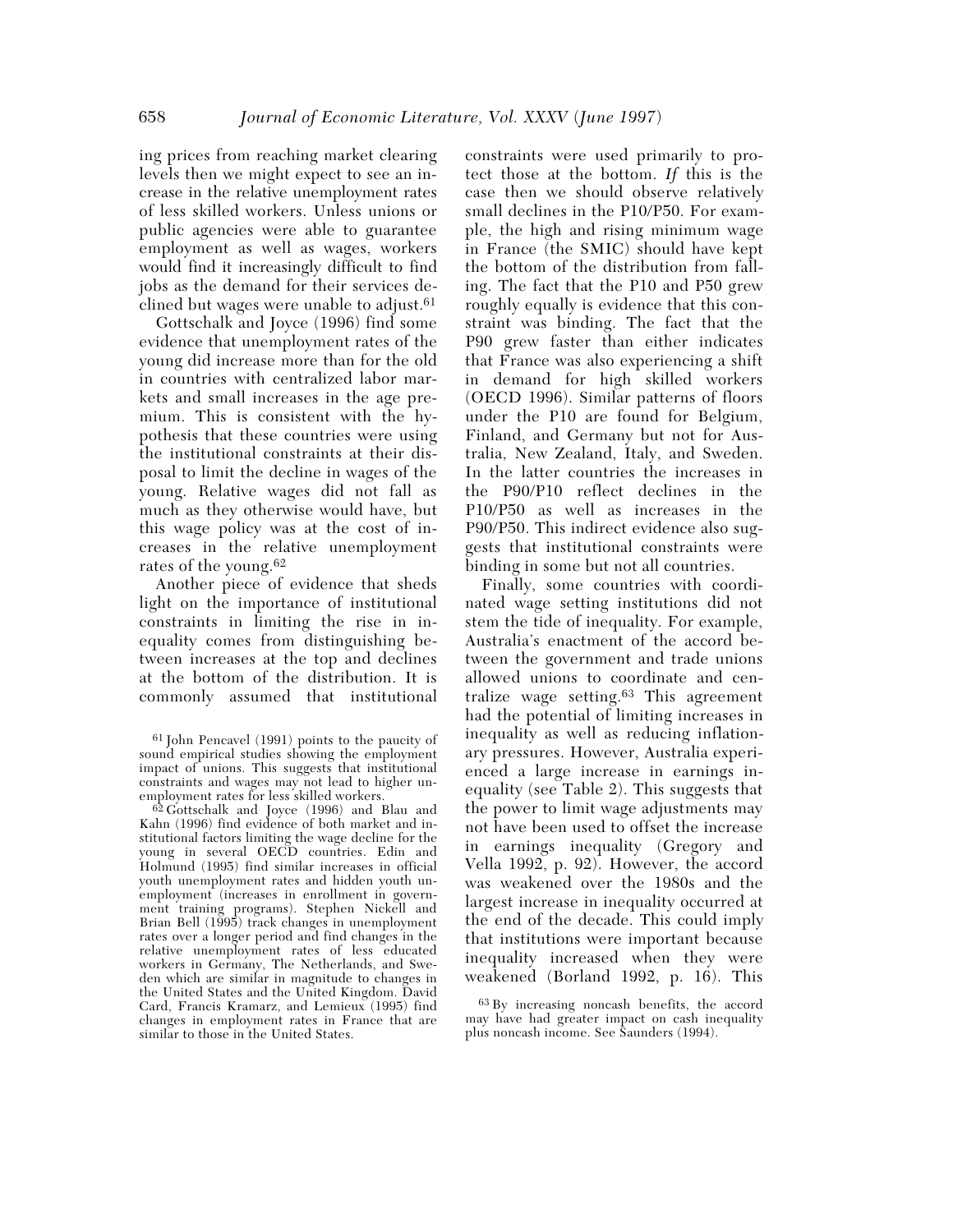difference in focus on the level or the change in institutions vividly illustrates the difficulty of subjecting institutional explanations to a rigorous test.

## D. *Institutional Differences and Changes in Aggregate Unemployment Rates*

In the previous section we focused on relative unemployment rates of different groups to see if protected groups experienced increases in relative unemployment rates. Increases in aggregate unemployment in many OECD countries during the 1980s has also been cited as evidence that institutional constraints on wage adjustments were binding.64 This argument takes several forms. The first is that these institutions were used to raise *average* wages faster than productivity. According to this argument, the United States opted for stagnant real mean wages but high employment while other OECD countries opted for wage growth but paid a price in terms of higher aggregate unemployment rates. This form of the argument, has no implications for inequality because it focuses on the mean, not the dispersion, of the wage distribution.

The second form of the argument is that centralized wage setting institutions were used to counter the shift in relative demand away from less skilled workers (Nickell and Bell 1995). According to this line of reasoning, aggregate unemployment rates grew in countries that were willing to accept higher unemployment rates for the least skilled in order to keep low skilled wages from falling to market driven levels. This interpretation for the rise in aggregate unemployment rates in OECD countries has two empirical implications. First, if this were the

cause for the rise in aggregate unemployment rates in OECD countries, then those countries experiencing the smallest increases in inequality should have experienced the largest increases in aggregate unemployment rates.65 Second, the rise in aggregate unemployment should reflect larger increases in the unemployment rates of low skilled workers than in the unemployment rates of more skilled workers.

While unemployment rates in many OECD countries did increase during the 1980s to levels similar in the United States, the increases in aggregate unemployment rates were not unusually large in countries with more centralized labor markets. In fact, the increases in unemployment rates were much less pronounced in Nordic countries than in other OECD countries during the 1980s.66 Furthermore, the rises in aggregate unemployment rates were largely driven by increases in unemployment rates of more skilled workers. As Chart 1 indicates, the relative unemployment rates of the young actually declined in almost all countries with centralized labor markets.67 Youth unemployment did become more of a problem in many OECD countries but this reflects an increase in the aggregate number of unemployed workers, not an increase in the proportion of the unemployed who were young.

65 This assumes that the institutional barriers to a decline in the wages of the least skilled did not also operate to limit quantity adjustments. Institutions such as unions (whether centralized or not) could have bargained both on prices and quantities. In this case, however, institutions would not be responsible for the higher aggregate unemployment rates in these countries.

66 OECD (1994c, Chart 1.13). The Nordic countries did experience large increases in unemployment rates in the late 1980s and early 1990s but this would require over five year lags in the effect of rigid wages on unemployment rates.

67 See Gottschalk and Joyce (1996) and Nickell and Bell (1995) for changes in relative unemployment rates by education as well as age.

<sup>64</sup> For alternative explanations of the rise in unemployment rates in OECD countries, see Charles Bean (1994) and Guiseppe Bertola and Andrea Ichino (1995).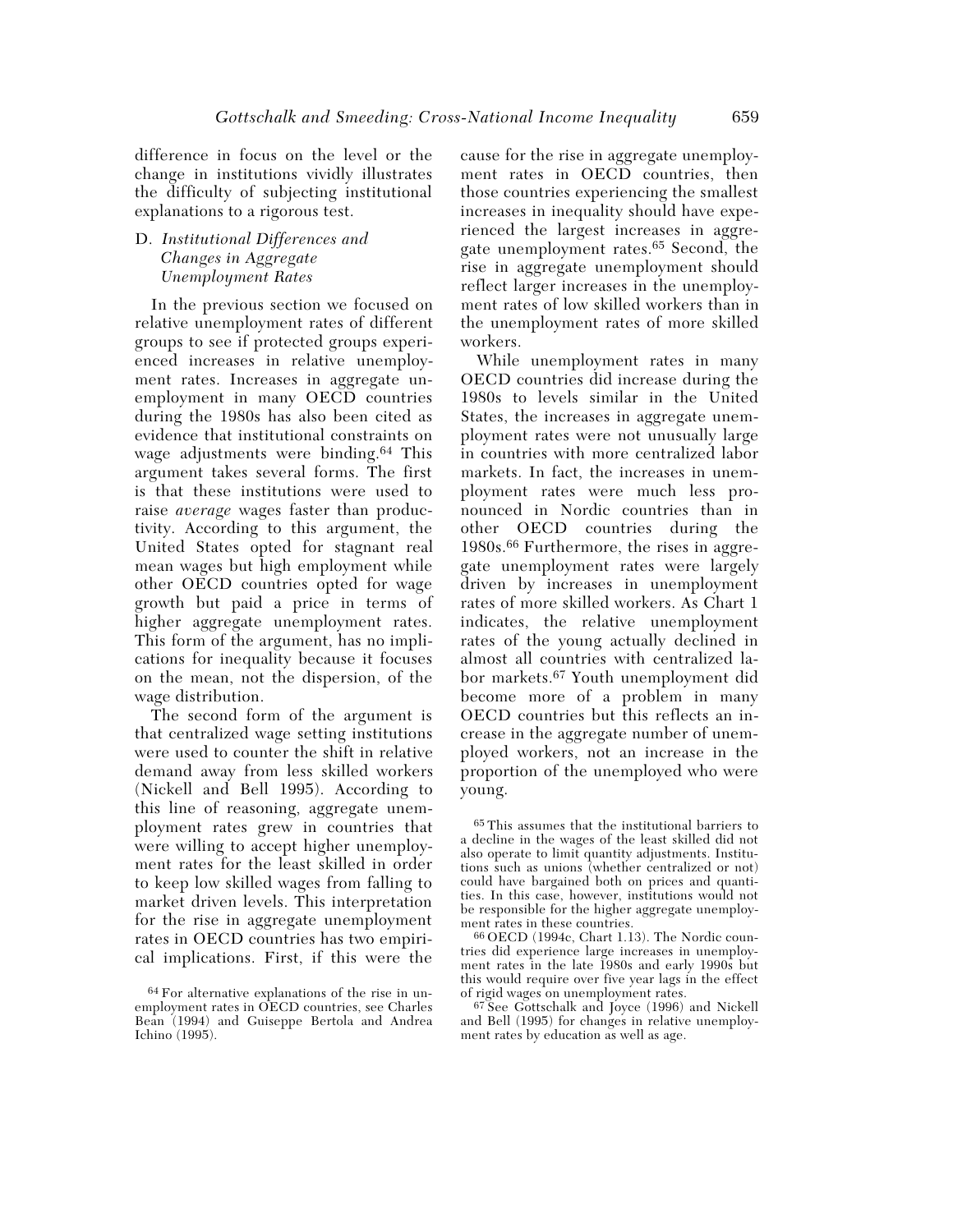

*Chart* 1. Youth Unemployment Rates Relative to Adults

*Source:* OECD (1994c Job Studies, Table 1.17, p. 43).

Thus, these aggregate data do not provide strong support for the hypothesis that the higher unemployment rates in OECD countries reflect the consequences of distributional policies. While careful studies of the relationship between changes in relative wages and relative unemployment rates using micro data may provide stronger support for this theory, this work remains to be done.

#### E. *Summary*

The strength of current research on changes in earnings inequality has been

to develop a set of stylized facts that any theory must fit. It is clear that the United States and the United Kingdom were not the only countries to experience an increase in earnings inequality. However, the changes in these two countries were unusually large. The challenge is to understand why some countries managed to escape the forces of inequality which affected the United Kingdom and the United States to a much greater degree. Supply shifts are clearly a part of the explanation, including in many countries with centralized labor markets.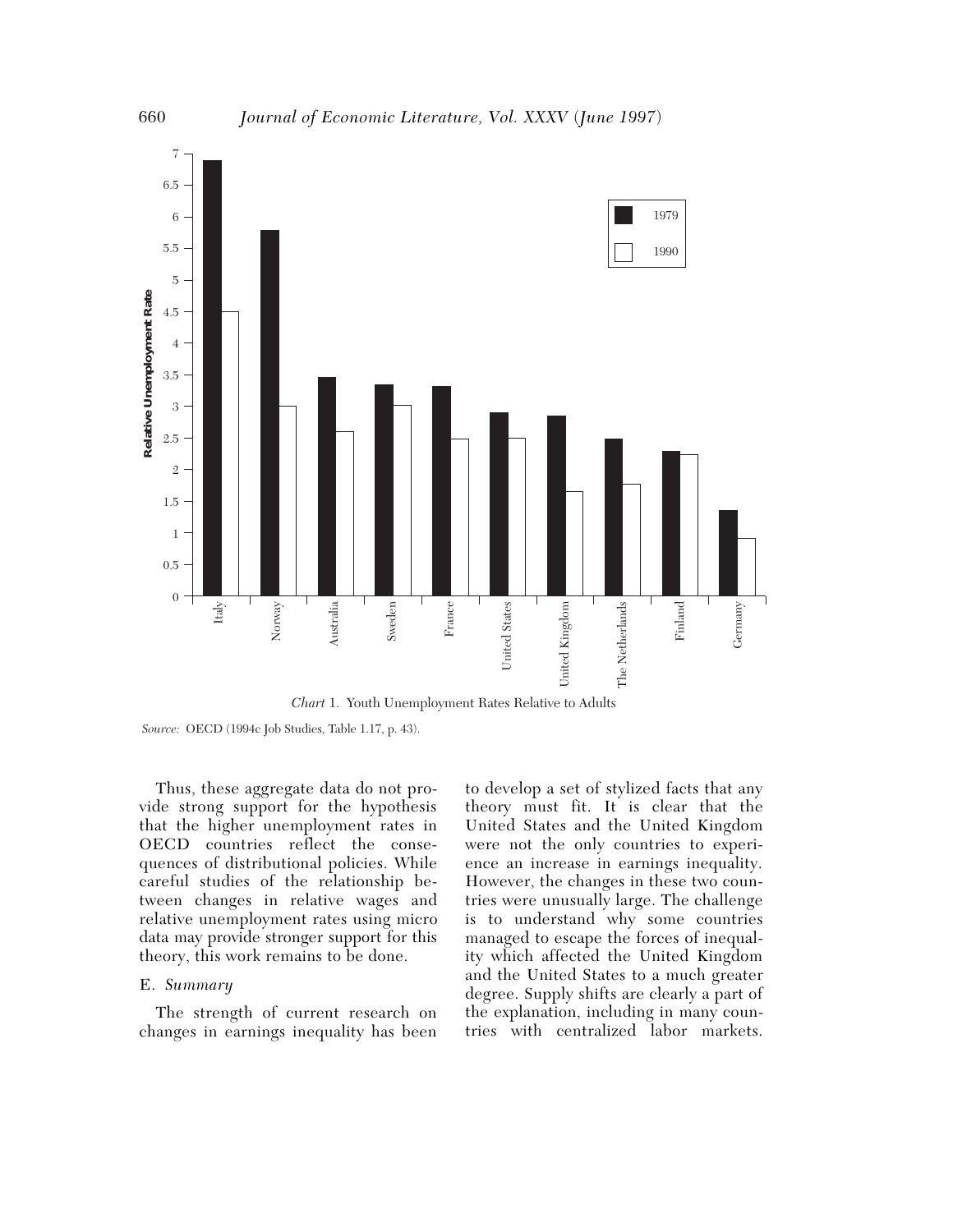|                      |                  |          |    | Length of bars represents                          |     |     |     |                            | Ratio of                              |                      |
|----------------------|------------------|----------|----|----------------------------------------------------|-----|-----|-----|----------------------------|---------------------------------------|----------------------|
|                      | Lowb<br>$($ P10) |          |    | the gap between high and<br>low income individuals |     |     |     | High <sup>c</sup><br>(P90) | <b>High to Lowd</b><br>(Decile Ratio) | Gini<br>Coefficiente |
|                      |                  |          |    |                                                    |     |     |     |                            |                                       |                      |
| Finland 1991         | 58               |          |    |                                                    |     |     |     | 158                        | 2.74                                  | 0.227                |
| Sweden 1992          | 57               |          |    |                                                    |     |     |     | 159                        | 2.78                                  | 0.229                |
| Belgium 1992         | 58               |          |    |                                                    |     |     |     | 163                        | 2.79                                  | 0.230                |
| Norway 1991          | 56               |          |    |                                                    |     |     |     | 158                        | 2.80                                  | 0.230                |
| Denmark 1992         | 54               |          |    |                                                    |     |     |     | 155                        | 2.86                                  | 0.239                |
| Austria 1987f        | 56               |          |    |                                                    |     |     |     | 163                        | 2.89                                  | 0.227                |
| Luxembourg 1985      | 59               |          |    |                                                    |     |     |     | 174                        | 2.95                                  | 0.238                |
| Germany 1984         | 57               |          |    |                                                    |     |     |     | 171                        | 3.01                                  | 0.249                |
| The Netherlands 1991 | 57               |          |    |                                                    |     |     |     | 173                        | 3.05                                  | 0.268                |
| Italy 1991           | 56               |          |    |                                                    |     |     |     | 176                        | 3.14                                  | 0.255                |
| Switzerland 1982     | 54               |          |    |                                                    |     |     |     | 185                        | 3.43                                  | 0.311                |
| France 1984          | 55               |          |    |                                                    |     |     |     | 193                        | 3.48                                  | 0.294                |
| Canada 1991          | 47               |          |    |                                                    |     |     |     | 183                        | 3.90                                  | 0.285                |
| Spain 1990           | 49               |          |    |                                                    |     |     |     | 198                        | 4.02                                  | 0.306                |
| Israel 1992          | 50               |          |    |                                                    |     |     |     | 205                        | 4.12                                  | 0.305                |
| Ireland 1987         | 50               |          |    |                                                    |     |     |     | 209                        | 4.23                                  | 0.328                |
| Australia 1989/90    | 45               |          |    |                                                    |     |     |     | 193                        | 4.30                                  | 0.308                |
| United Kingdom 1991  | 44               |          |    |                                                    |     |     |     | 206                        | 4.67                                  | 0.335                |
| United States 1991   | 36               |          |    |                                                    |     |     |     | 208                        | 5.78                                  | 0.350                |
|                      |                  | $\theta$ | 50 | 100                                                | 150 | 200 | 250 |                            |                                       |                      |
| Averageg             | 53               |          |    |                                                    |     |     |     | 180                        | 3.52                                  | 0.274                |

*Figure* 2. Comparisons of Levels of Income Inequality: The Gap between Low and High Income<sup>a</sup> Individuals (numbers given are percent of median in each nation and Gini coefficient)

*Source:* Authors' calculations using the Luxembourg Income Study database.

aIncome is household disposable income per equivalent adult using an equivalence scale factor of E=0.5. bRelative income for individuals who are lower than 90 percent of the individuals in the country and higher than 10 percent of the individuals, as a percent of national median.

 $\epsilon_{\text{Relative income}}$  for individuals who are higher than 90 percent of the individuals in the county and lower than 10 percent of the individuals, as a percent of national median.

dRatio of 90th to 10th percentiles, or decile ratio.

eGini coefficients are based on incomes which are bottom coded at one percent of disposable personal income and top coded at ten times the median income.

f Austria excludes self-employment income in its survey.

gSimple 19 nation average.

While institutional constraints do not seem to have been binding in all countries, they are also clearly part of the story. The question should not be whether it was market forces (i.e., shifts in supply that offset the shifts in demand) *or* institutional constraints that limited the increase in inequality. Both are clearly necessary to explain cross-national differences in the growth in inequality.

#### V. *Income Inequality and Redistribution*

The preceding section has documented the substantial changes in labor markets which led to greater earnings inequality in the United States and many other industrialized countries. In this section we broaden the focus to the distribution of post-tax and transfer income. How does the distribution of income in the United States compare with that in other industrialized countries? Were changes in the distribution of labor market earnings matched by correspondingly large changes in the distribution of family income? Did changes in taxes and transfers cushion or exacerbate changes in labor market incomes?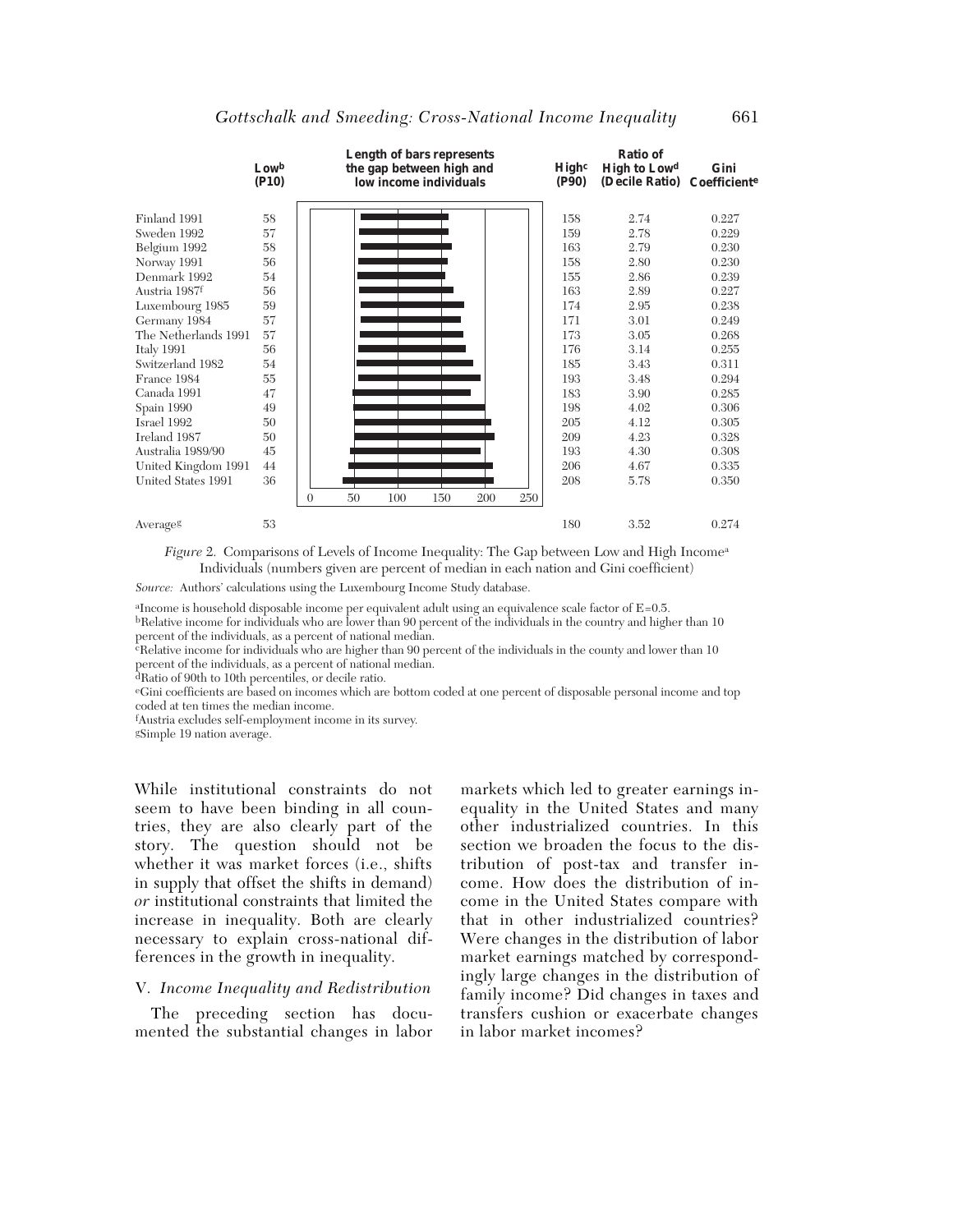## A. *Relative Levels of Income Inequality*

Figure 2 shows the distributions of post-tax and transfer income in 19 OECD countries for the most recent year available in LIS. In the United States, a person in a household at the tenth percentile received 36 percent of the median income (Column 2), while a person at the 90th percentile received 208 percent of the median (Column 4). This results in a decile ratio of 5.78, indicating that a person living in a household at the 90th percentile enjoys over five and three-quarters times the income of a person at the 10th percentile.

The United States has the largest value of the 90/10 ratio recorded in Figure 1, with the next largest being the United Kingdom with a value of 4.67. The lower part of the distribution of disposable income appears to be substantially different in the United States than in other countries. The United States person at P10 has 36 percent of the median, compared with values averaging 53 percent for the other nations. This difference owes in part to the relatively low values of P10 for the United States *earnings* distribution, shown in Table 1. However, Canada, which has similar low P10 values for earnings, has an 11 point higher value for P10 (47 percent) for adjusted household income in Figure 2. Thus, individual earnings distributions may be quite different from household income distributions.

At the top of the distribution, the United States does not stand out to the same extent. In Ireland, the income at the top decile is 209 percent of the median, just about that in the United States. The top deciles are noticeably lower in Austria (which excludes self-employment income), Belgium, and the Scandinavian countries.

While percentile ratios have some obvious appeal (e.g., insensitivity to top and bottom coding, ease of understanding), they have the disadvantages of focusing on only two points in the distribution. An alternative is to use a summary measure of inequality such as the Gini which is shown in the final column of Figure 2.68 While this ranking of nations according to the Gini differs slightly from that produced by the decile ratios, there appears to be a clear grouping of nations. Scandinavia, Austria, and the BENELUX countries have the least inequality followed by central Europe, then the Commonwealth countries, Israel, and southern Europe, with the United States, the United Kingdom, and Ireland at the bottom.

## B. *Absolute Levels of Income Inequality*

Because countries differ substantially in terms of real GDP per capita, most authors have made comparisons across nations using relative income measures such as those used in Figure 1. Measures of real or absolute income differences across nations again require comparisons of the purchasing power of currencies across nations. Such comparisons can be used to test the argument that the higher the *average* standard of living in a particular nation, the better off are its citizens.69

Figure 3 presents the P10, P50, and P90 in each country measured as a proportion of the United States median using the same Penn World Tables and methods used in Figure 1.70 Just as

<sup>68</sup> Still another method would involve rank orderings based on Lorenz dominance. Such an ordering produces a very similar ranking of nations. See Atkinson, Rainwater, and Smeeding (1995a, Figure 4.4) for such a ranking.<br> $69 \text{ See}$  Atkinson (1995);

Smeeding and Gottschalk (1996); and Rainwater and Smeeding (1995) for additional real disposable income comparisons across nations.

<sup>70</sup> Excluded from Figure 3 are nations with real median incomes below 70 percent of the United States median (Austria, Israel, Italy, Spain, and the United Kingdom).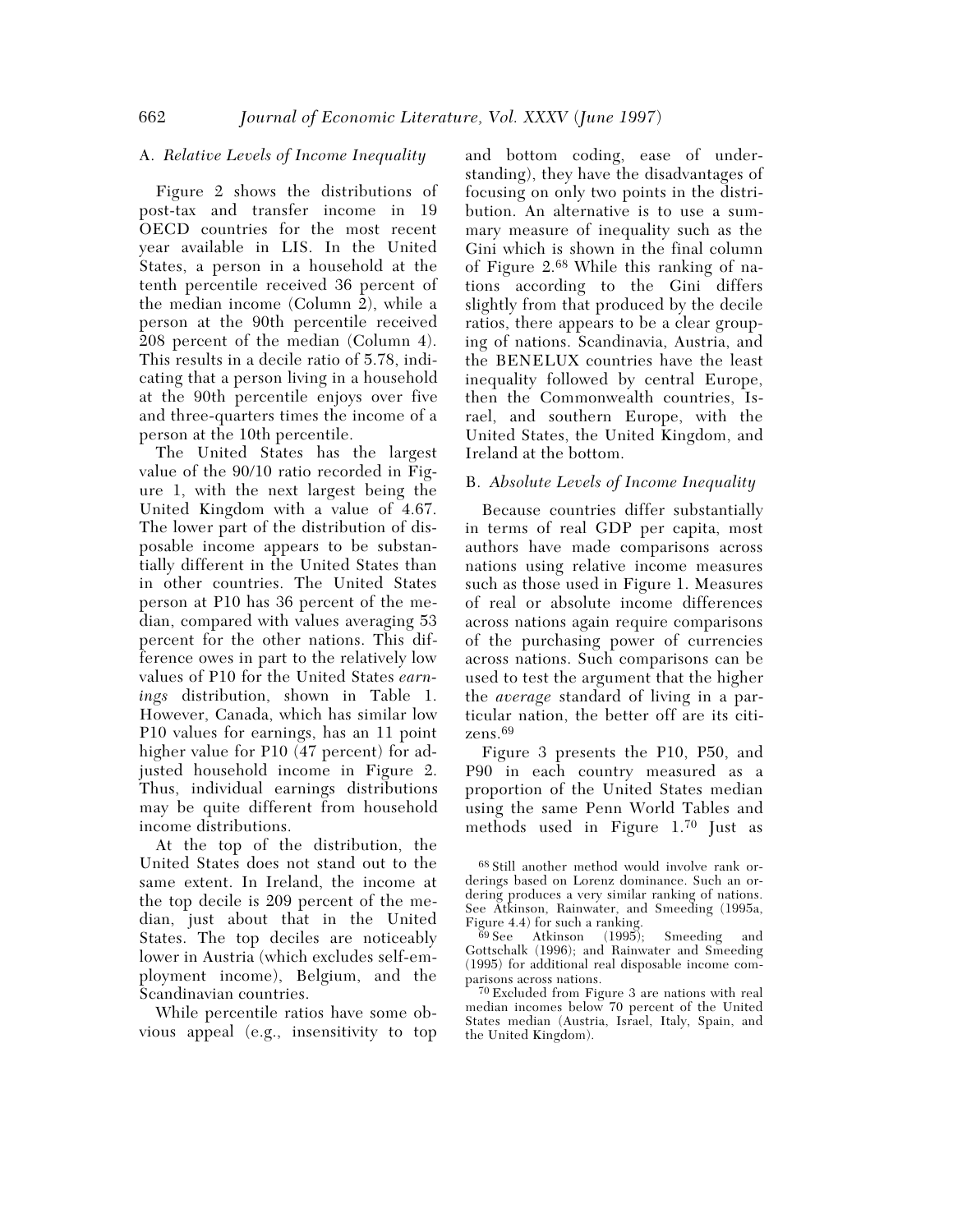|                      | Low<br><b>Disposable</b><br>Incomeb<br>$($ P10) |          |    |     | <b>Length of bars represents</b><br>the gap between high and<br>low income individuals |     |     | <b>High</b><br><b>Disposable</b><br><b>Income</b> <sup>c</sup><br>(P90) | Ratio of<br><b>High to</b><br><b>Low Incomes</b><br>(Decile Ratio) | <b>Ratio of Real</b><br><b>National</b><br><b>Median To</b><br><b>Real United</b><br><b>States Median</b> |
|----------------------|-------------------------------------------------|----------|----|-----|----------------------------------------------------------------------------------------|-----|-----|-------------------------------------------------------------------------|--------------------------------------------------------------------|-----------------------------------------------------------------------------------------------------------|
| Finland 1991         | 44                                              |          |    |     |                                                                                        |     |     | 122                                                                     | 2.74                                                               | 77                                                                                                        |
| Sweden 1992          | 49                                              |          |    |     |                                                                                        |     |     | 136                                                                     | 2.78                                                               | 86                                                                                                        |
| Belgium 1992         | 49                                              |          |    |     |                                                                                        |     |     | 136                                                                     | 2.79                                                               | 83                                                                                                        |
| Norway 1991          | 46                                              |          |    |     |                                                                                        |     |     | 128                                                                     | 2.80                                                               | 81                                                                                                        |
| Denmark 1992         | 48                                              |          |    |     |                                                                                        |     |     | 137                                                                     | 2.86                                                               | 89                                                                                                        |
| Luxembourg 1985      | 48                                              |          |    |     |                                                                                        |     |     | 143                                                                     | 2.95                                                               | 83                                                                                                        |
| Germany 1984         | 44                                              |          |    |     |                                                                                        |     |     | 132                                                                     | 3.01                                                               | 77                                                                                                        |
| The Netherlands 1991 | 45                                              |          |    |     |                                                                                        |     |     | 136                                                                     | 3.05                                                               | 83                                                                                                        |
| Italy 1991           | 42                                              |          |    |     |                                                                                        |     |     | 132                                                                     | 3.14                                                               | 75                                                                                                        |
| Switzerland 1982     | 47                                              |          |    |     |                                                                                        |     |     | 163                                                                     | 3.43                                                               | 88                                                                                                        |
| France 1984          | 40                                              |          |    |     |                                                                                        |     |     | 138                                                                     | 3.48                                                               | 72                                                                                                        |
| Canada 1991          | 45                                              |          |    |     |                                                                                        |     |     | 174                                                                     | 3.90                                                               | 95                                                                                                        |
| Australia 1989/90    | 38                                              |          |    |     |                                                                                        |     |     | 161                                                                     | 4.30                                                               | 83                                                                                                        |
| United States 1991   | 36                                              |          |    |     |                                                                                        |     |     | 208                                                                     | 5.78                                                               | 100                                                                                                       |
|                      |                                                 | $\Omega$ | 50 | 100 | 150                                                                                    | 200 | 250 |                                                                         |                                                                    |                                                                                                           |
| Averaged             | 44                                              |          |    |     |                                                                                        |     |     | 146                                                                     | 3.36                                                               | 84                                                                                                        |
|                      |                                                 |          |    |     |                                                                                        |     |     |                                                                         |                                                                    |                                                                                                           |

*Figure* 3. Real Income Distribution Comparison

(numbers given are percent of United States median income in 1991 United States dollars)a

*Source:* Authors' calculations using the Luxembourg Income Study database.

aUnit of aggregation is the household and units are weighted by the number of persons in the household. Incomes are adjusted by  $E = 0.5$  where adjusted disposable income (DPI)=actual DPI divided by household size (s) to the power *E*: Adjusted  $\text{DPI} = \text{DPI/sE}$ .

bRelative income for individuals who are below 90 percent of the individuals in the country and more affluent than 10 percent of the individuals in the country. Numbers give real income (1991 United States dollars) as a percent of the United States median.

cRelative income for individuals who are more affluent than 90 percent of the individuals in the country and below 10 percent of the individuals in the country. Numbers give real income (1991 United States dollars) as a percent of the United States median.

dSimple average, excluding United States.

we found for earnings, the wider distribution of United States incomes means that "low income" persons living in households at the P10 level in the United States had lower living standards than did similarly situated persons in each of the 14 other nations compared here, despite the United States' clear advantage at the median. For instance, a person at the 10th percentile of the Finnish distribution had an income that was 58 percent of the Finnish median (Figure 2). In terms of purchasing power parity (Figure 3), the same person has a real income which is 44 percent of the United States median. However, while Finland's median income person enjoys a standard of living

that is 77 percent that of the United States (Figure 3), the person at the 10th percentile of the Finnish distribution still has a real income which is higher than that found in the United States (44 percent versus 36 percent). In fact, Figure 3 shows nations with real median incomes as low as 72 percent of the United States median, but no nation with a lower standard of living at the 10th percentile. At the other end of the scale, "high income" Americans enjoyed real living standards far above those experienced in other nations. At the P90 level. the real income of Americans was almost half again as high as the average incomes of persons at the P90 point in their distribution.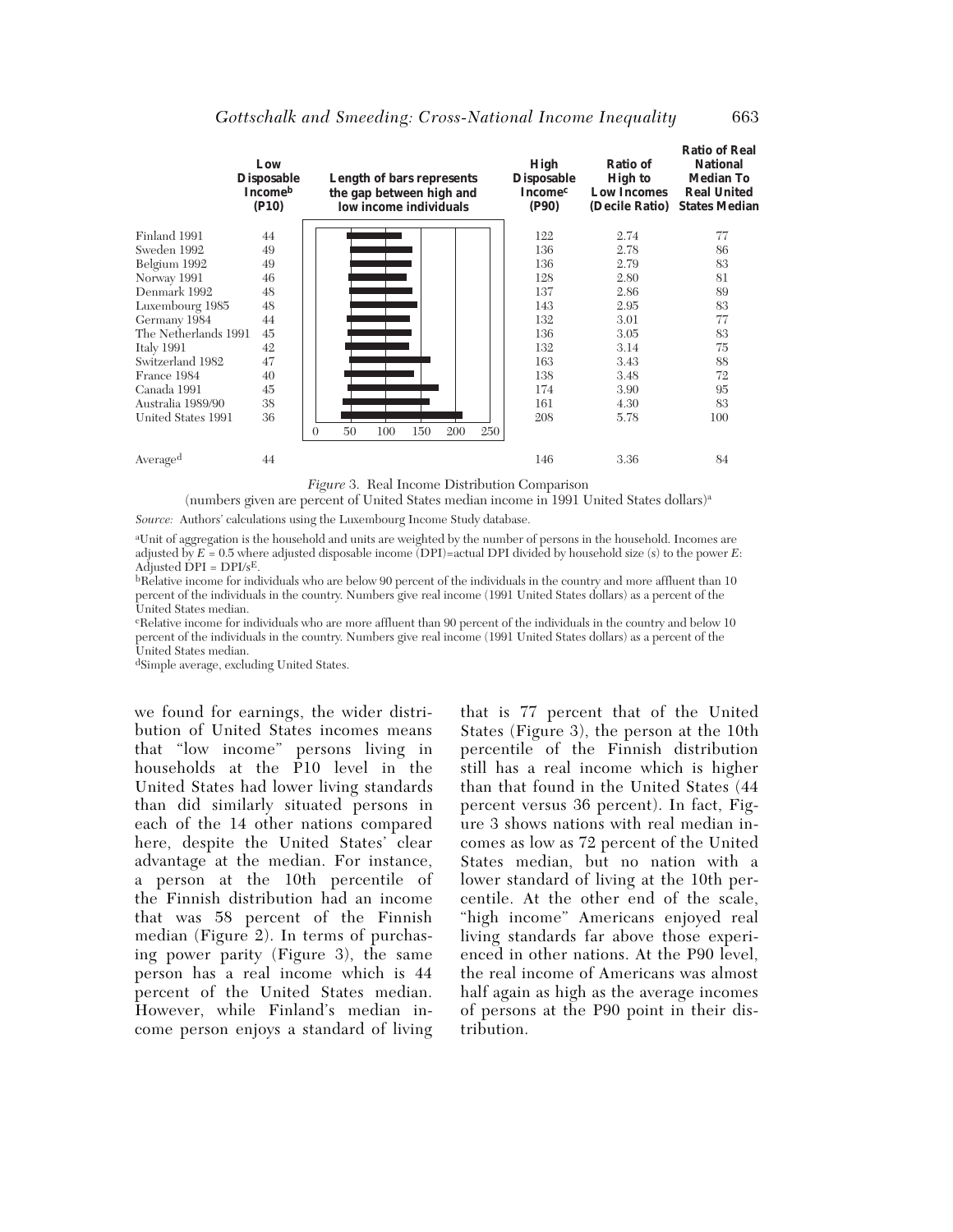

*Sources:* U.S. Department of Commerce, Bureau of the Census (1995b, Table B-6).

aHousehold income series is weighted by households (all persons sharing the same living facilities) and includes all sources of money income, including earnings and transfer income.

bAdjusted disposable income adds food stamps and other cash income components and subtracts federal income and payroll taxes. It is based on households as an income aggregation unit, but weighed by the number of persons in each household, 1979-1993 only. This concept is the same as the one used in LIS. The figures are shown in Table 3.

#### C. *Trends in Income Inequality*

In this section we show how post-tax and transfer income inequality has changed over the past 10 to 25 years. We start with an overview of trends in the United States and then turn to crossnational comparisons.

*Trends in the United States*. Income inequality in the United States increased steadily during the 1980s.71 Figure 4 shows the Gini coefficient for income before taxes but after transfers over the period 1967 to 1993. By this and almost all other measures, inequality remained relatively stable from 1967 to the mid-1970s and then started increasing.72 Adjusting for household size and federal income and payroll taxes, weighting by persons, and thereby using an income definition which is similar to that used in the cross-national comparisons indicates an even greater increase in inequality.73

The Gini values which underlie the adjusted disposable income line in Figure 3 has been reproduced in Table 3 along with the corresponding percentile points of the associated income distribution. Relative incomes fell at the

<sup>71</sup> See Jeffrey G. Williamson and Peter H. Lindert (1980); Plotnick and Eugene Smolensky (1992); and Goldin and Robert Margo (1991) for a longer-term perspective on the United States income distribution.

<sup>72</sup> Data on inequality among families, which goes back to 1947, shows a secular decline in in-

equality through 1970 and an increase after 1979. Karoly and Burtless (1995) find the United States increase robust with respect to unit of observation, adjustments for unit size and unit of income aggregation (weighting by persons, households or families).

<sup>73</sup> The trend in post-tax and transfer disposable income can go back only to 1979 due to data restrictions. See also Karoly (1995) for a similar trend in equivalence-adjusted family income from 1974–1993.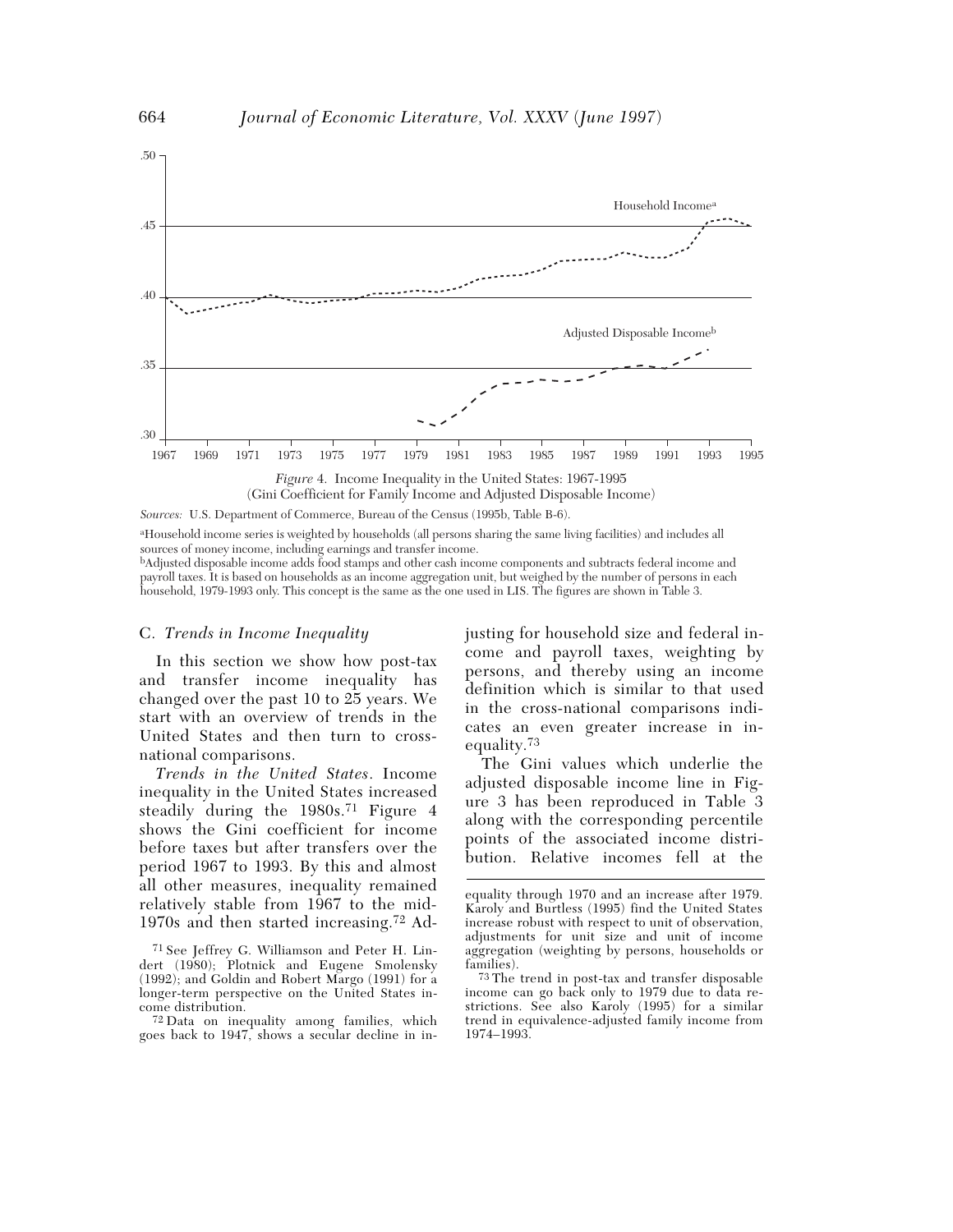|               | PERCENTILES OF ADJUSTED DISPOSABLE PERSONAL INCOME |         |         |         |         |         |       |  |  |  |
|---------------|----------------------------------------------------|---------|---------|---------|---------|---------|-------|--|--|--|
|               | Relative                                           |         |         |         |         |         |       |  |  |  |
| Year          | P10/P50                                            | P20/P50 | P80/P50 | P90/P50 | P90/P10 | P80/P20 | Gini  |  |  |  |
| 1979          | 40.4                                               | 57.3    | 154.6   | 190.2   | 4.71    | 2.70    | 0.313 |  |  |  |
| 1980          | 39.9                                               | 56.7    | 154.2   | 189.7   | 4.75    | 2.72    | 0.310 |  |  |  |
| 1981          | 39.2                                               | 55.6    | 155.2   | 192.7   | 4.92    | 2.79    | 0.318 |  |  |  |
| 1982          | 37.7                                               | 54.3    | 159.0   | 200.2   | 5.31    | 2.93    | 0.331 |  |  |  |
| 1983          | 36.7                                               | 53.1    | 161.8   | 203.3   | 5.55    | 3.05    | 0.339 |  |  |  |
| 1984          | 36.5                                               | 53.1    | 162.2   | 204.4   | 5.60    | 3.06    | 0.340 |  |  |  |
| 1985          | 36.5                                               | 53.3    | 162.9   | 205.0   | 5.61    | 3.05    | 0.342 |  |  |  |
| 1986          | 35.5                                               | 52.9    | 162.6   | 204.7   | 5.77    | 3.07    | 0.341 |  |  |  |
| 1987          | 34.8                                               | 52.3    | 161.4   | 201.2   | 5.78    | 3.09    | 0.342 |  |  |  |
| 1988          | 35.1                                               | 52.5    | 162.4   | 205.0   | 5.85    | 3.10    | 0.347 |  |  |  |
| 1989          | 35.8                                               | 52.6    | 162.1   | 205.9   | 5.75    | 3.08    | 0.351 |  |  |  |
| 1990          | 35.9                                               | 53.1    | 163.6   | 207.6   | 5.79    | 3.08    | 0.352 |  |  |  |
| 1991          | 35.5                                               | 52.8    | 162.9   | 207.7   | 5.79    | 3.09    | 0.350 |  |  |  |
| 1992          | 34.7                                               | 52.0    | 164.6   | 209.2   | 6.03    | 3.16    | 0.357 |  |  |  |
| 1993a         | 34.4                                               | 51.9    | 167.9   | 214.1   | 6.22    | 3.23    | 0.363 |  |  |  |
| 1991/1979*100 | 86                                                 | 92      | 109     | 113     | 131     | 119     | 116   |  |  |  |

TABLE 3 TRENDS IN UNITED STATES INCOME INEQUALITY: 1979–1993 PERCENTILES OF ADJUSTED DISPOSABLE PERSONAL INCOME

*Source:* U.S. Department of Commerce, Bureau of Census (1995b).

a 1993 income is topcoded at the 1983–1991 level of \$299,000 per household and reflects population weights from the 1990 census.

bottom (P10) by about as much as they rose at the top (P90) over this period. As a result, the decile ratio rose by more than 30 percent from 1979 to 1993, while the Gini value rose by 16 percent over the period.

While household income inequality in the United States rose over this period, the effects of the 1981–82 and 1990–91 recessions hastened the trend toward greater inequality. What is unusual by historical standards is that inequality grew during the 1983–89 recovery as well. (See also Burkhauser et al., 1996, on this point.)

*Trends in OECD Countries.* The available empirical evidence concerning recent trends in income inequality in different nations is summarized in

Table 4.74 Countries are listed in order of changes in disposable income inequality (as measured by the change in the Gini coefficient) from largest to smallest change.

The largest changes in income distribution took place in the United King-

74 Figures in Table 4 are based on Appendix Table B and are not comparable across countries because they come from a wide variety of studies. Differences in data, concepts of income, or method of calculation may affect the measure of the level of inequality. These differences, which are explained in the notes to Appendix Table B, are less likely to affect trends. However, they do limit comparisons of percentage change in Ginis because different weighting patterns and different equivalence scales will produce different absolute values for the Gini within and across nations. See also Atkinson, Rainwater, and Smeeding (1995a, Ch. 4) on this point.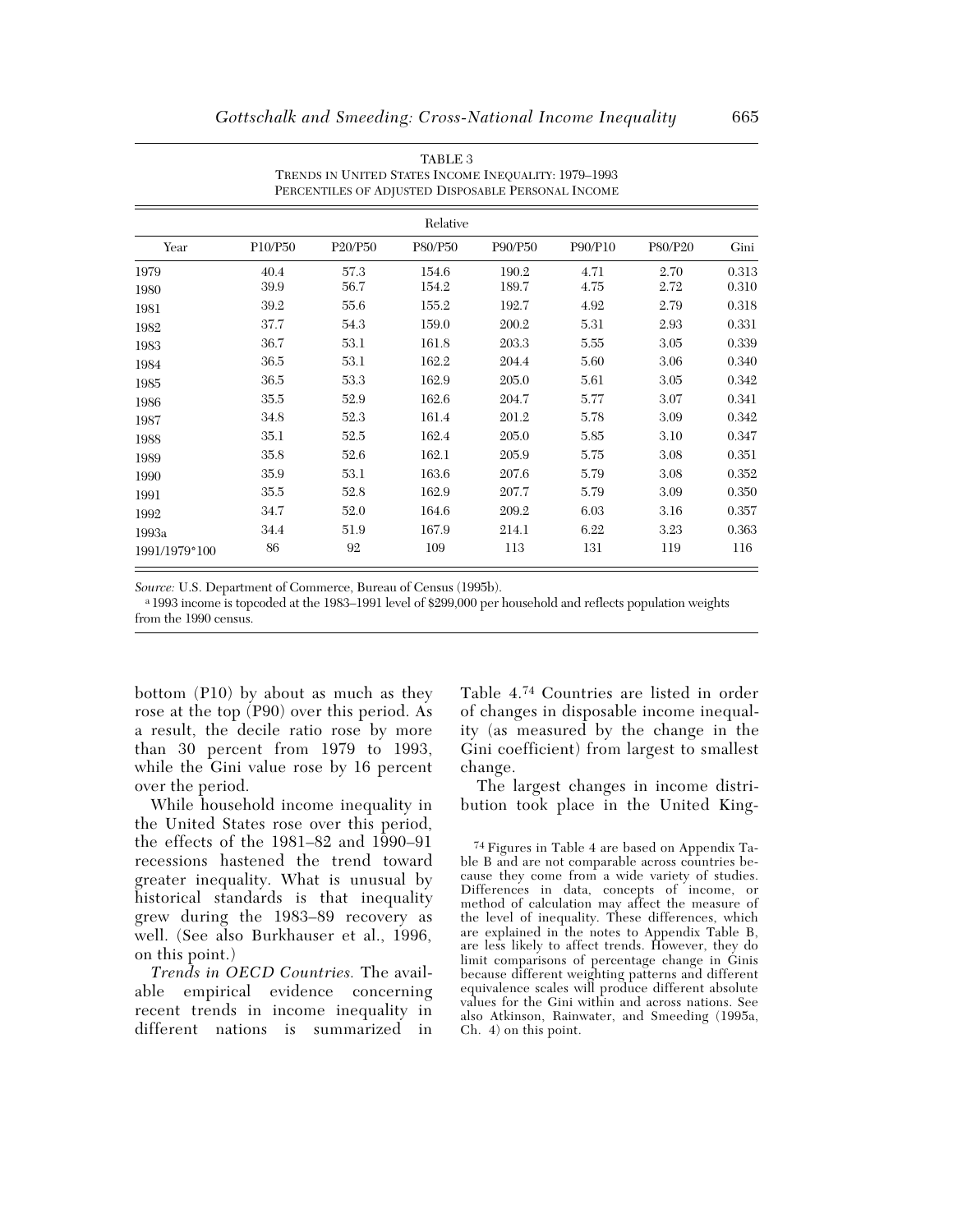|                      |                                                                            | Years   | Market Income                    | Disposable Income |
|----------------------|----------------------------------------------------------------------------|---------|----------------------------------|-------------------|
| Country              | Source                                                                     | Change  | Inequalityb                      | Inequality        |
| United Kingdom       | Goodman and Webb (1994)<br>Atkinson (1993)                                 | 1981-91 | $***$                            | $++++$            |
| <b>United States</b> | U.S. Bureau of the Census (1995A)                                          | 1980-93 | $+++$                            | $+++$             |
| Sweden               | Gustafsson and Palmer (1993)<br>Statistics Sweden (1995)                   | 1980-93 | $***$                            | $+++$             |
| Australia            | Saunders (1994)                                                            | 1980-81 | $\begin{array}{c} + \end{array}$ | $+$               |
|                      |                                                                            | 1989-90 |                                  |                   |
| Denmark              | Aaberge et al. (1995)                                                      | 1981-90 | $^{+}$                           | $^{+}$            |
| New Zealand          | Saunders (1994)                                                            | 1981-89 | $\ddot{}$                        | $^{+}$            |
| Japan                | Tachabanaki and Yagi (1995)<br>Bauer and Mason (1992)                      | 1981-90 | $^{+}$                           | $^{+}$            |
| The Nether-<br>lands | Atkinson, Rainwater, and Smeeding<br>(1995a)<br>Muffels and Nelisen (1996) | 1981-89 | $\ddot{}$                        | $^{+}$            |
| Norway               | <b>Epland</b> (1992)                                                       | 1982-89 | $^{+}$                           | $^{+}$            |
| Belgium              | Cantillon et al. (1994)                                                    | 1985-92 | $^{+}$                           | $^{+}$            |
| Canada               | Beach and Slotsve (1994)<br>Statistics Canada (1994)                       | 1980-92 | $+$                              | 0                 |
| Israel               | LIS(1995)                                                                  | 1979-92 | $^{+}$                           | $\overline{0}$    |
| Finland              | Uusitalo (1995)                                                            | 1981-92 | $++++$                           | $\theta$          |
| France               | Concialdi (1996)                                                           | 1979-89 | $\theta$                         | 0                 |
| Portugal             | Rodrigues (1993)                                                           | 1980-90 | $\Omega$                         | $\theta$          |
| Spain                | LIS(1995)                                                                  | 1980-90 | na                               | $\Omega$          |
| Ireland              | Callan and Nolan (1993)                                                    | 1980-87 | $^{+}$                           | $\theta$          |
| West Germany         | Burkhauser and Poupore (1997)<br>Hauser and Becker (1993)                  | 1983-90 | $\ddot{}$                        | $\overline{0}$    |
| Italy                | Brandolini and Sestito (1993)<br>Eriksson and Ichino (1995)                | 1977-91 |                                  |                   |

#### TABLE 4 CHANGES IN MARKET AND DISPOSABLE INCOME INEQUALITYa

See source notes at end of Appendix Table B.

a Degree of change is based on Appendix Table B and is coded as follows:

| Designation | Interpretation           | Range of Change in Gini |
|-------------|--------------------------|-------------------------|
|             | small decline            | $-5$ percent or more    |
|             | zero                     | $-4$ to $+4$ percent    |
|             | small increase           | 5 to 10 percent         |
| $+ +$       | moderate increase        | $10$ to 15 percent      |
| $++++$      | large increase           | 16 to 29 percent        |
| $+++++$     | extremely large increase | 30 percent or more      |
|             |                          |                         |

b Most studies show changes in market income inequality, while still others do not discuss market income changes at all. The latter are marked "na."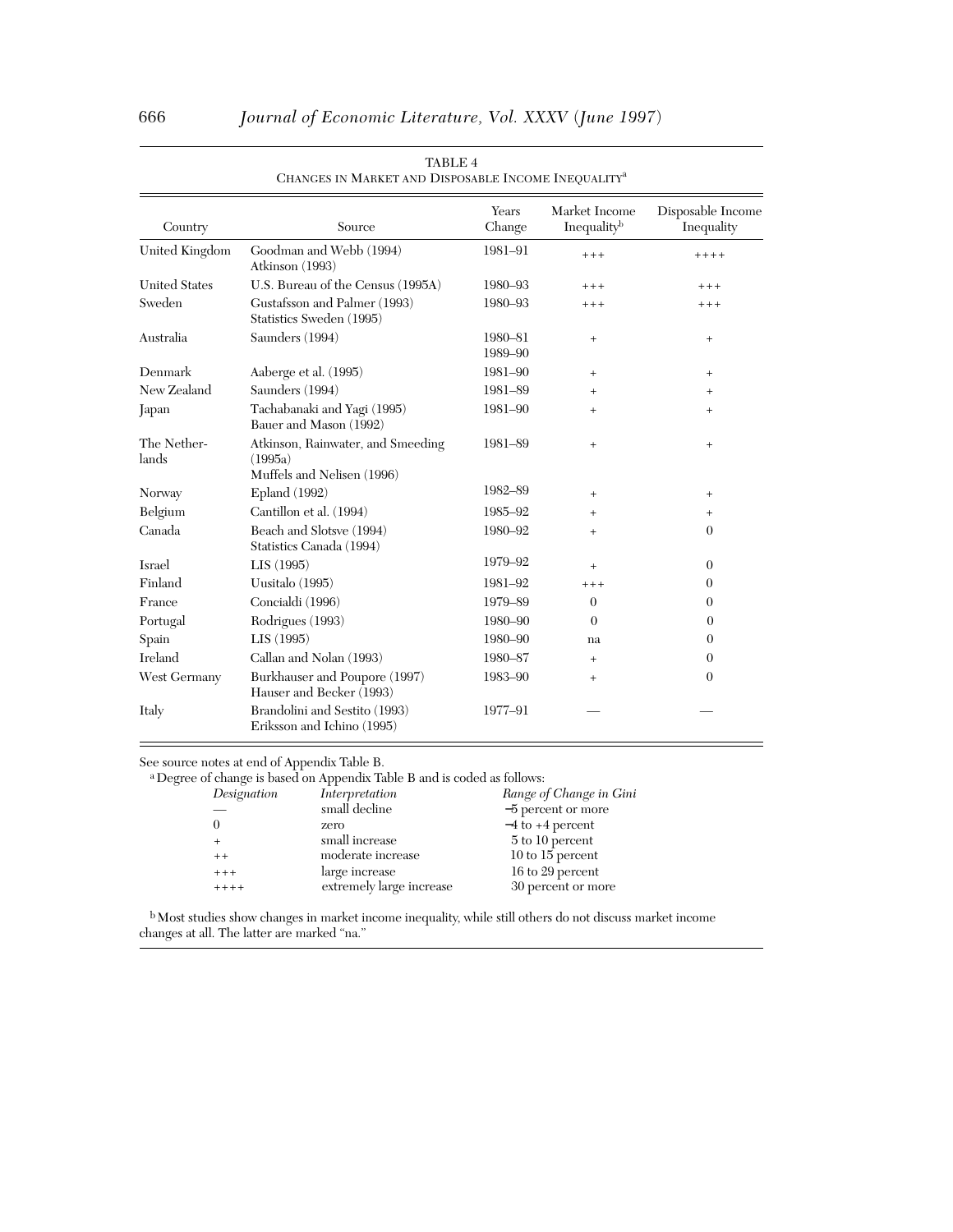dom and in the United States, where there has been a clear trend toward greater inequality. Rising earnings inequality among men and among twoearner families, and the growth in the number of single individuals and single female headed families were the primary factors accounting for the increase in inequality in the United States since the mid-1970s. In the United Kingdom, rising unemployment and higher numbers of single parents were important in building a large group at the bottom of the distribution, while higher earnings for well-educated men and women, increased capital income, and self-employment income were all-important in explaining the growing income share at the top. (For the United States see Karoly 1995; Danziger and Gottschalk 1995; and Duncan, Smeeding, and Willard Rodgers 1994; and for the United Kingdom, see Jenkins 1995a, 1996.)

While the trends in earnings inequality and in income distribution were similar in the United States and the United Kingdom, the degree of change in the distribution of family income was markedly different. In the United States the largest increases in inequality were concentrated in the early 1980s and continued into the early 1990s. In the United Kingdom income inequality fell through the mid-1970s but the Gini coefficient rose by more than 30 percent between 1978 and 1991. This is almost double the increase over a similar period in the United States, and more than double the decline in the United Kingdom from 1949 to 1976. (Compare Karoly 1995 to Atkinson 1996a, Table 1.)

While starting from a much lower level of inequality, Sweden experienced a pattern of change in inequality similar to that in the United Kingdom, downward until 1981, then upward in the 1980s, with the sharpest increases in the early 1990s. The Swedish Gini increased

by about 20 percent between 1981 to 1993, though the Swedish income distribution remained considerably more equal than either the United States or the United Kingdom in spite of these changes.75 In Australia, Denmark, and Japan, the upward trend over the 1980s was slightly less than that experienced in the United States and Sweden. The same is true in New Zealand, though all of these increases came during the late 1980s (Saunders 1994).

Perhaps Atkinson (1996a, p. 43) sums it up best:

Among the other (non-United Kingdom) OECD countries, it is certainly wrong to think in terms of a world-wide trend towards increased income inequality in the 1980s: the upward trend was exhibited to differing degrees in different countries, and was not to be found in some countries. At the same time, those seeking to identify a common pattern for OECD countries other than the United Kingdom and the United States could say that continuing progression towards reduced inequality was the exception rather than the rule. Moreover, it may be that these countries are lagging behind the United States and the United Kingdom, and that the 1990s will see a rise in income inequality more generally.

Clearly the remaining evidence in Table 4 supports this assertion. Inequality rose only slightly in three nations (The Netherlands, Norway, and Belgium), and eight other countries show no change in inequality in the 1980s. Only in Italy do we find a noticeable decrease in inequality during the 1977–1991 period.

It is also noteworthy that there ap-

75 Björklund and Freeman (1994) find little increase in inequality among non-aged families with children over this period. However, they compute only subgroup inequality trends, excluding the aged and persons aged 18 and 19. Were we to calculate absolute changes in inequality as measured by the Ginis, the Swedish increase would be less in absolute terms than that found in the United States or in the United Kingdom. Also, the trend toward greater inequality in Sweden may have peaked in 1991 and has receded slightly since that time. See Appendix Table B.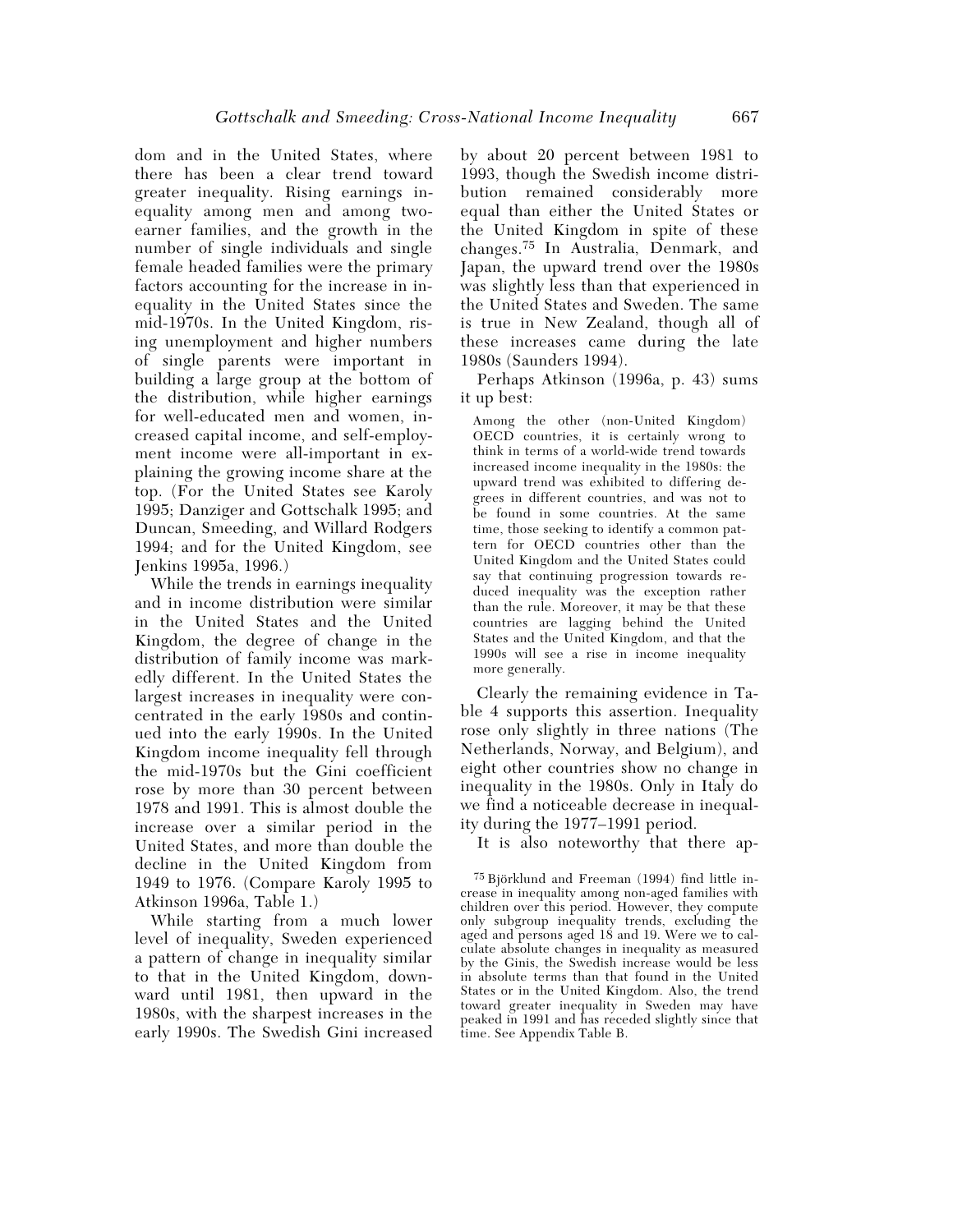pears to be no apparent relation between the trend over the 1980s and the overall level of inequality at the start of the period. Inequality increased both in the United States, with a high level of inequality even before the increase, and in Sweden, which started from a much lower level of inequality. Inequality fell in Italy and rose in the United Kingdom, though both occupied, intermediate positions in the mid-1980s (see Atkinson, Rainwater, and Smeeding 1995a).

Nor is there a consistent country group story. Among the Scandinavian nations, Sweden experienced a rapid rise in inequality in the early 1990s, while Finland did not. In Europe we find large secular increases in inequality in the United Kingdom, smaller increases in Denmark, Belgium, and The Netherlands, but stasis in Germany, Portugal, Ireland, and France, with a secular decrease in Italy. Canada experienced only mild increases in inequality of family income while the United States experienced much larger increases, despite similar changes in earnings inequality (Card and Freeman 1993).

# D. *Accounting for the Changes*

The changes in the distribution of family income distribution that we have documented are a product of a complicated set of forces: changes in labor markets that affect earnings of individual family members; changes in returns to capital; demographic changes, such as the aging of the population and growth of single parent households, which affect both family needs and labor market decisions; changes in social norms, such as the women's movement and the purported decline in the work ethic among men, which may have affected demographic and labor market preferences; and policy changes in tax and transfer programs which not only affected family income directly but also may have affected work and investment decisions.

The inclusion of multiple income sources received by multiple individuals thwarts attempts to identify the causal links that led to variations across time and across countries in the distribution of total post-tax and transfer family income. There is ample evidence that family members take account of all sources of income available to the family in deciding not only how much each member might work, but also how to structure living arrangements. Moreover, governments themselves react differently to market income changes via changes in redistribution (tax and transfer) policy, and via other policies (e.g., government employment).

Aggregating earnings across all individuals in a household and adding other sources of income takes us from the distribution of individual earnings to the distribution of family income. Ideally one would like to know how much of the change in inequality of total family income is caused by exogenous changes in each source of income. This would require a fully articulated model of behavioral responses. For example, if exogenous increases in inequality of male earnings led wives of low income husbands to work more, then this portion of the change in overall inequality would be caused by changes in the distribution of husbands' earnings, not wives' earnings. Structural models that include all behavioral links are well beyond the scope of existing empirical work. Researchers have, therefore, limited themselves largely to purely accounting exercises which decompose changes in overall inequality into a set of component parts that may reflect endogenous as well as exogenous changes.76

76 The primary drawback of accounting exercises is that they can easily be misinterpreted because they do not make a distinction between endoge-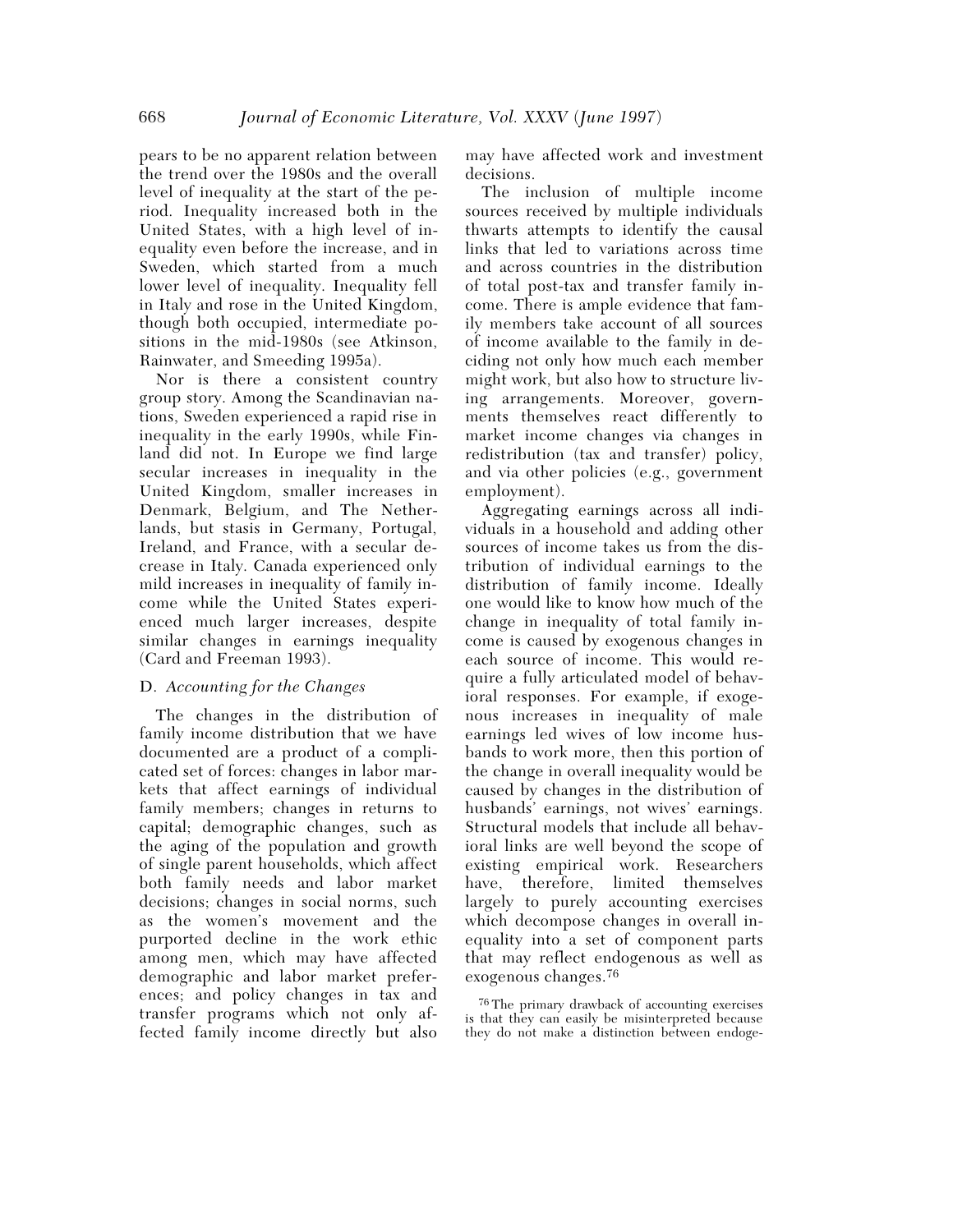While accounting decompositions can potentially offer insights into the patterns of changes in inequality, these methods also raise a set of conceptual and measurement issues. Most accounting decompositions of income by source are based on identities between inequality of total income and three attributes of the joint distribution of the component sources: (1) inequality of each marginal distribution,  $\overline{2}$  correlations (or some other measures of covariance) between income sources, and (3) the relative size of each source.77 For example, the Gini coefficient for total income can be written as the sum of the products of the Gini coefficients for each source, the Gini correlation between the source and total income, and the share of the total from each source.78 Alternatively the coefficient of variation squared, *CV*2, of total income can be written in terms of the *CV*2 of each source, the correlations between all sources, and the share of the total from each source.

If inequality of a particular source increases then it is easy to attribute the resulting increase in overall inequality to

that source. However, it is not obvious how to classify the effects of changes in the correlations among sources or relative sizes of each source, because these factors inherently affect two or more sources. Thus, while identities allow the total to be decomposed into parts, it is often not obvious how to go from this to a meaningful accounting of the sources of the change in inequality, even overlooking the problems caused by behavioral links. Furthermore, these problematic decisions can often lead to very different conclusions (Maria Cancian and Deborah Reed, forthcoming). For example, Karoly and Burtless (1995) and Karoly (1995) attribute much of the rise in family inequality to changes in wives' earnings, while Cancian, Danziger, and Gottschalk (1993) conclude that most of the increase in family income inequality reflects increases in male earnings inequality and that changes in the distribution of wives' earnings played a more modest role.79 This difference in interpretation partially reflects differences in the ways in which changes in correlations between wives' earnings and other sources and changes in shares of income coming from wives' earnings are treated in these decompositions.

While it is not clear how to apportion the individual pieces to a specific source, accounting identities do allow us to isolate the pieces.<sup>80</sup> Several important styl-

nous and exogenous factors. For example, to say that changes in mean husbands' earnings account for *X* percent of the change in mean family income does not imply that family income would have dropped by that percentage if husbands' earnings had not changed. Other sources could have responded to the decline in husbands' earnings.

<sup>77</sup> Other decompositions focus on population subgroups, for example, how much of the increase in family income inequality occurs among families with the same work status of head and how much comes from differences in means across family types (see Jenkins 1995a). These decompositions also make no distinction between endogenous and exogenous forces.

<sup>78</sup> Lerman and Shlomo Yitzhaki (1985) show the Gini coefficient is a weighted average of Ginis of individual sources with weights that depend on the correlation and shares. The overall Gini can be smaller than the Gini of each source, even if the correlation is positive. See Anthony Shorrocks (1982) for an early discussion of the conceptual issues.

<sup>79</sup> This study and a similar one for the United Kingdom by Steven Harkness, Stephen Machine, and Jane Waldfogel (1996) refer only to inequality among married couple families, not the entire population. Because the impact of wives' earnings may affect inequality among married couple families differently from inequality as a whole, it is difficult to draw inferences for the entire population from these studies.

<sup>80</sup> Comparing decompositions across studies of different countries is further hampered by differences in measures of inequality, which make it impossible to impose a consistent (though arbitrary) method of decomposing changes in inequality. Cancian and Robert Schoeni (1992) use consistent measures across a variety of countries.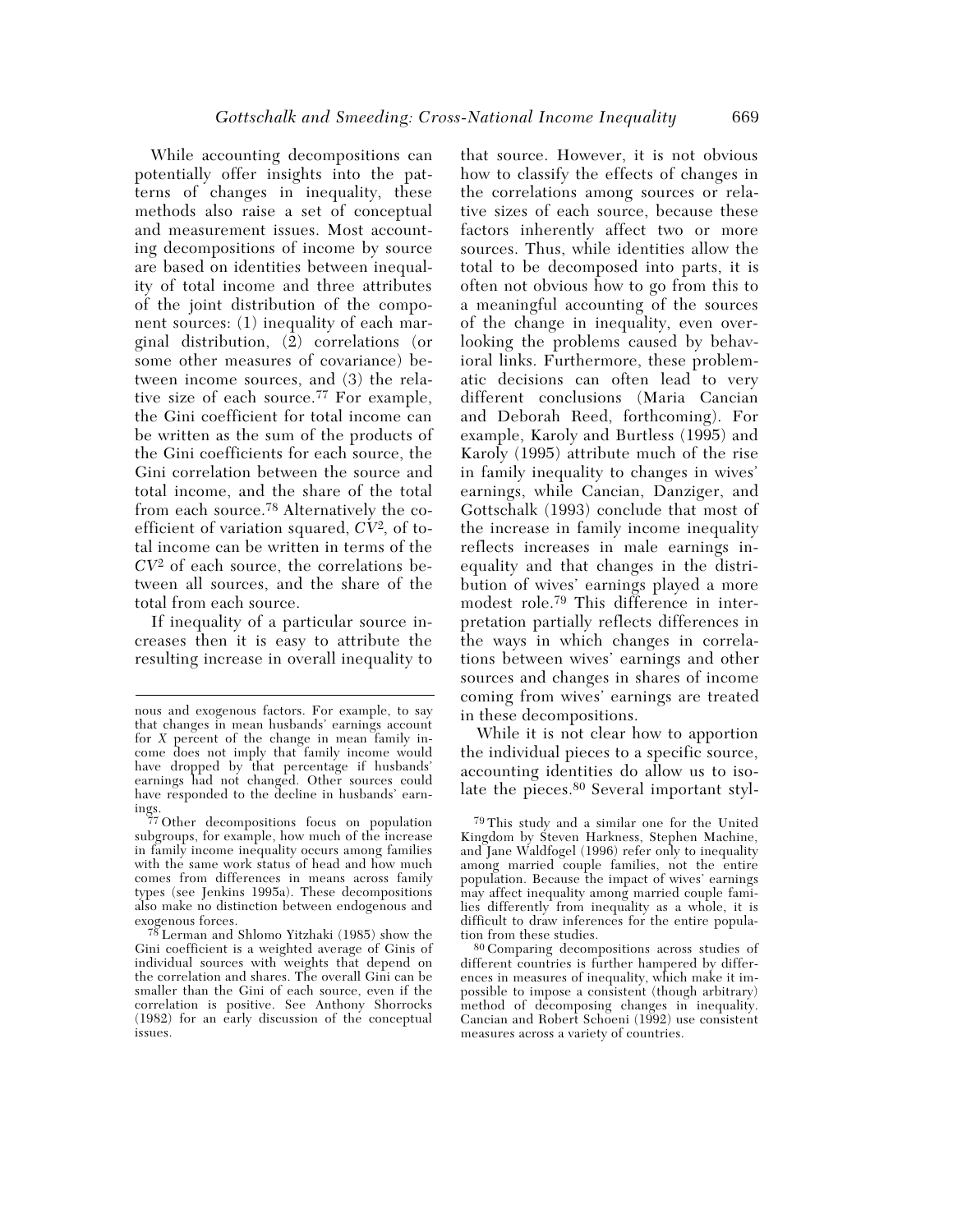ized facts about the individual pieces stand out in the literature. Wives' earnings have become an increasingly large proportion of family earnings but wives' earnings are only weakly correlated with husbands' earnings. This weak correlation in annual earnings reflects the negative correlation between the labor supply of wives and husbands' earnings, which partially offsets the high correlation in wages. While the correlation in earnings between spouses is low, it has increased in the United States. However, in spite of the positive and rising correlation in spouses' earnings, family earnings are more equally distributed than husbands' earnings alone. Thus, if the difference between the distributions with and without wives' earnings is taken as a measure of wives' contribution to inequality, then wives' earnings equalize the *level* of inequality in the United States, while they are disequalizing with respect to the *trend* in inequality.

While the overall tax and transfer system in the United States is progressive, changes in taxes and transfers during the 1980s reduced progressivity.81 However, changes in taxes and transfers account for only a small part of the trend in inequality during the 1980s and early 1990s. While the real value of unemployment compensation, welfare benefits and other cash transfers aimed at the poor in the United States fell relative to GDP from 1980 to 1990, this can account for only a small proportion of the trend in post-tax and transfer inequality (OECD 1994a, Table 1c and Chart 1). Changes in taxes also account for little of the trend in inequality in the United States. This might be expected because lower marginal tax rates at the top of the distribution were offset by a higher zero bracket amount and higher personal income tax exemptions which helped the working poor after the 1986 tax reforms. Furthermore, increases in the Earned Income Tax Credit during the 1980s and into the 1990s raised the posttax earnings at the bottom of the distribution. These changes were, however, much smaller than the impact of the increase in earnings inequality in the United States (Edward Gramlich, Richard Kasten, and Frank Sammartino 1993).

## E. *Factors Associated with Changes in Other OECD Countries*

Table 4 contrasts the trends in inequality in market income and disposable income in the United States with the experiences of a number of OECD countries. Market income includes the earnings of all persons in the household and all income from interest, dividends, rents and other market sources. Because disposable income is equal to market income plus transfers minus taxes, taxes and transfers have two effects. They lead to behavioral adjustments in labor supply that may affect market income inequality and they add (or subtract) income to yield the distribution of disposable income.

Because earnings constitute the majority of market income for most households and because earnings among family members tend to be positively correlated, it should come as no surprise that our ranking of trends in market income in Table 4 closely mirrors the ranking on the basis of individual earnings in Table 2, though not completely so. France, The Netherlands, Belgium, Norway, and Portugal had small increases in the dispersion of market income as well as individual earnings, at least until 1990. But not all nations followed this pattern. For instance, overall earnings inequality in Canada increased less than

<sup>81</sup> The difference between the pre- and post-fisc distributions is, however, small compared to other modern nations. See Smeeding and Coder (1995).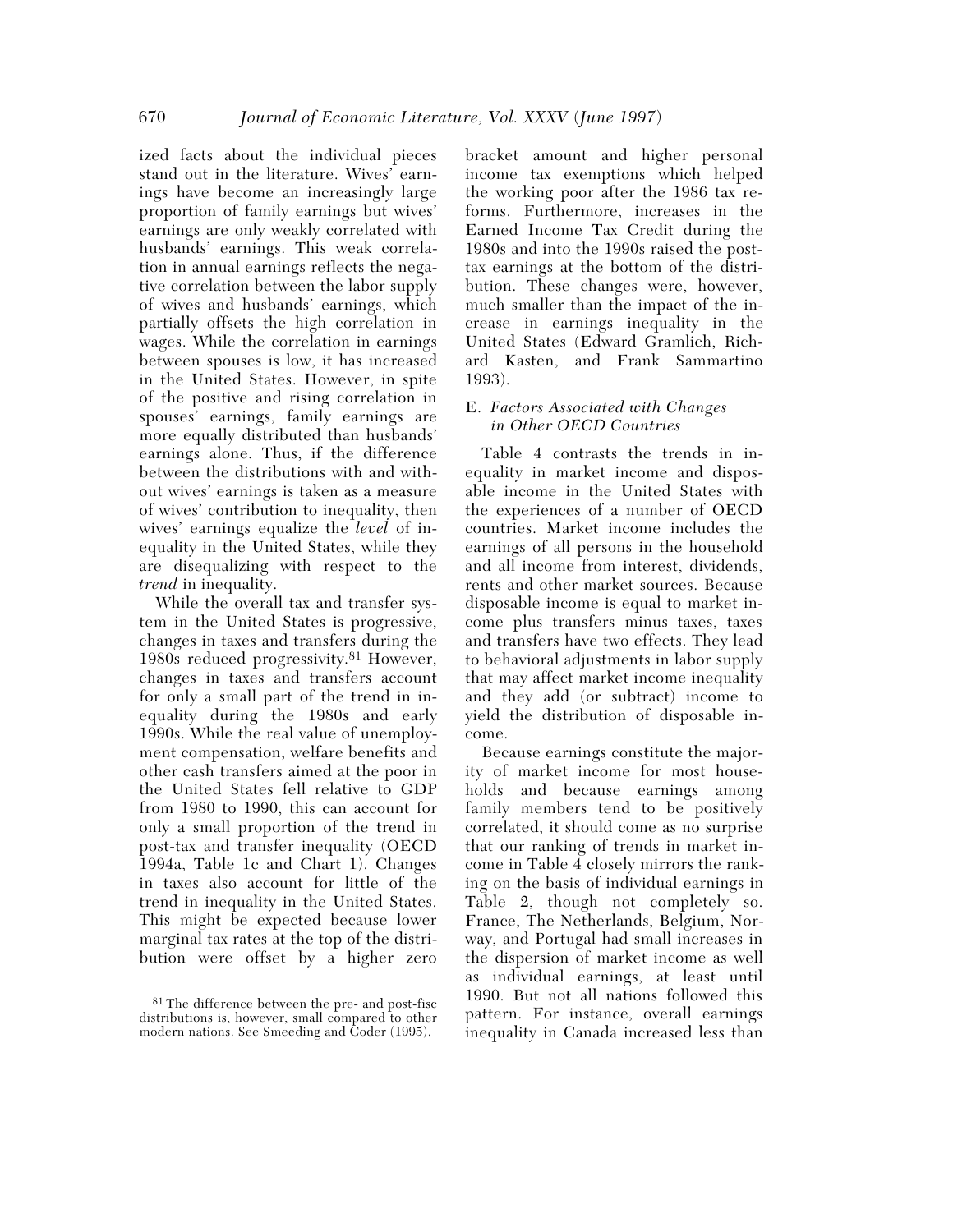the distribution of individual earnings (Charles Beach and George Slotsve 1994).

Increased receipt of capital income (including deferred capital income from private pensions) and a growing correlation between high capital income and high earnings acted to increase market income inequality in the 1980s in the United Kingdom, Japan, Australia, and New Zealand. However, this factor was not nearly as important as changes in earned income inequality in any of these countries.82

Demographic and social change also played a role in accounting for the rise in inequality in OECD countries since 1970 though the relative importance of these changes is still unsettled. Most find the role of demographic factors to be smaller than economic factors (Jenkins 1995a; Jäntti and Danziger 1994; Fritzell 1993; Danziger and Gottschalk 1995). Burtless and Karoly (1995) and Lerman (1996) attributed a larger role to demograhic and social factors than do others.83 The aging of the

83 The importance of demographic change in the United States is larger if we limit our analysis to working age families or to families with children. But even then, they account for less than half of the difference between 1971 and 1989 with most of their effect coming during the 1970s (Lerman 1996; Karoly and Burtless 1995). The increased level and correlation of women's earnings with men's earnings accounts for a large fraction of the change in family income inequality during the 1980s (Karoly and Burtless 1995).

population and policies that have encouraged early retirement helped reduce adjusted income inequality in many advanced countries because the level of adjusted income inequality among the aged is generally less than that found among the non-aged.84

Demographic change during the 1980s also led to a sharp increase in the fraction of single parent families. In Germany, the United Kingdom, and The Netherlands, these changes were particularly large.85 Because single parent families have low average income, this demographic shift served to increase inequality.<sup>86</sup>

In summary, changes in earned income inequality appear to be the prime force behind changes in market income during the 1980s in most countries. With earnings more than 70 percent of market income, it should not be surprising that increased individual earning inequality and other changes in earnings within the household would be important factors in accounting for change in income inequality. Other market forces (such as capital income) and demographic changes also affected market income inequality, though to a lesser degree.

But market income changes and demographic factors do not tell the whole story. More than 25 percent of all households in major OECD nations

84 Exceptions are the United States and Germany. See Smeeding, Rainwater, and Torrey (1993); and Atkinson and Sutherland (1993).

85 The percentage of single parent families with at least one child under 15 out of all families with children under 15 rose from 9.4 percent to 14.6 percent in Belgium, 9.8 to 15.4 percent in Germany, 7.9 to 12.2 percent in The Netherlands, and 13.7 to 19.0 percent in the United Kingdom from 1981-82 to 1990-91. European Commission (1995).

86 Births out-of-wedlock also rose in these countries. See the European Commission (1995). However, out-of-wedlock birth does not necessarily indicate low income in countries such as Sweden where many high income parents live together for long periods outside of marriage.

<sup>82</sup> On Australia and New Zealand, see Saunders (1994); on the United Kingdom, see Atkinson (1996a) and Jenkins (1995a); on Japan, see John Bauer and Andrew Mason (1992); and for the United States, see Cowell and Jenkins (1993) and Duncan, Smeeding, and Rogers (1994). Part of the reason why annual income inequality measures do not permit a greater role for changes in capital income is because they report only realized interest, rents, and dividends received, ignoring interest paid and both realized and unrealized capital gains. Because of nonrealization and deferral of most asset income, annual income statistics ignore most changes in net worth and thus true capital income (or loss).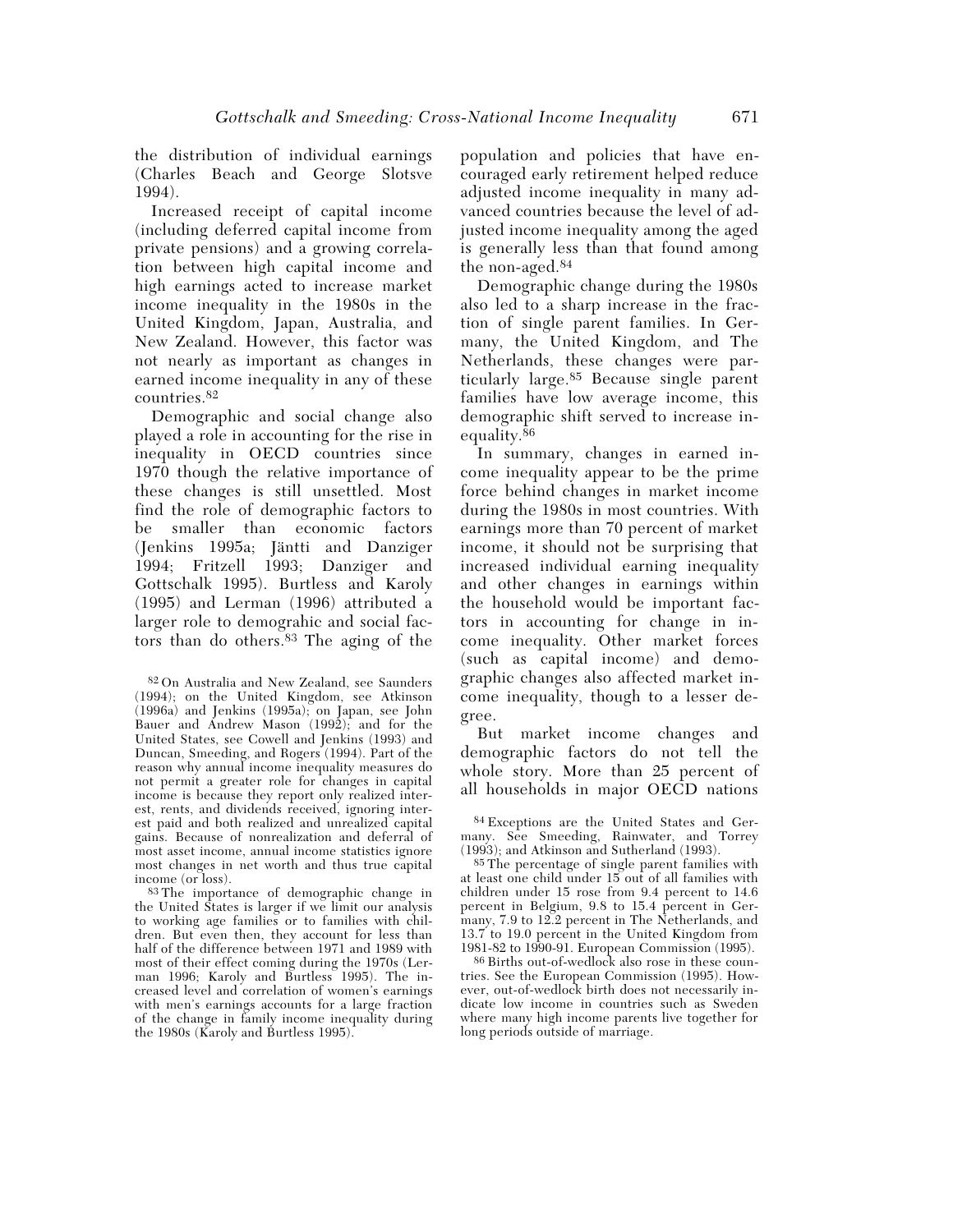

*Chart* 2. Expenditures on Social Programs Among the Non-aged as Percentage of GDP in 1980, 1985, and 1990-91

*Source:* OECD (1994b, Tables 1b, 1c)

*Note:* These include cash benefits for disability and disability services, employment promotion benefits, unemployment compensation, family allowances, welfare benefits, and other miscellaneous items. Excludes all cash benefits to the aged and survivors, health benefits, and education benefits.

depend on something other than earnings as the primary source of their gross incomes. In nations such as the United Kingdom, The Netherlands, and Sweden, this figure reaches 30 percent of income (Atkinson, Rainwater, and Smeeding 1995b). Countries differed dramatically both in the amount of social protection they offered working families at the beginning of the 1980s and the changes in expenditures on these programs.<sup>87</sup> Chart 2, which shows public cash expenditures on social protection for the non-aged as a percentage of GDP in 1980, 1985, and 1990-91, illustrates the diversity of experi-

ences.88 Countries are ranked according to spending in 1980. While these expenditures do not cover all forms of transfers to the non-aged population, they show the same general patterns that would be found using alternative definitions. Sweden, The Netherlands, Denmark, and Finland all spent 10 percent or more of the GDP on social protection for the non-aged in 1980, and increased their expenditures between 1980 and 1990. While Norway spent less than 10

88 Social protection is a classification used by the OECD. It includes disability and disability services, employment promotion benefits, unemployment compensation, family allowances, welfare benefits, and other miscellaneous items. Social protection in Chart 2 excludes all cash benefits to the aged and survivors, health benefits, and education benefits.

<sup>87</sup> This includes legislated discretionary changes and the automatic response to changing market income circumstances of households.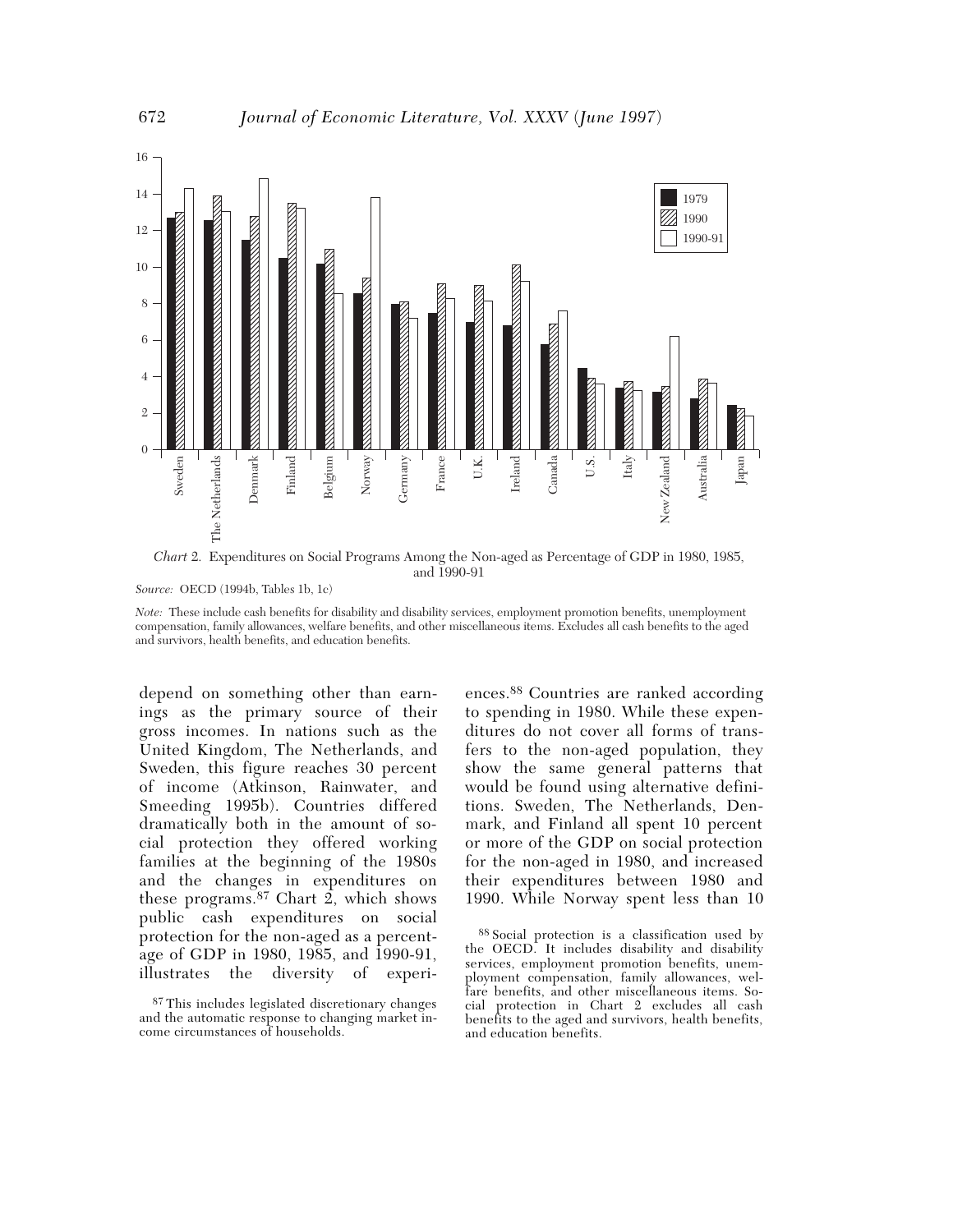percent of GDP on these programs in 1980, this fraction had risen to 14 percent by 1990. In contrast, Japan spent only 2.4 percent of GDP on these programs in 1980 and even less in 1990. Likewise, expenditures on these programs fell from only 4.5 percent of GDP in 1980 in the United States and from 3.4 percent in Italy. Thus, both the level and trends in expenditures varied widely across countries. The Nordic and northern European countries, which had the lowest levels of inequality and then some of the smallest increases in income inequality, were also the countries with the greatest social protection.

The growth in transfers during the 1980s partially reflects increased take-up rates as many of these countries experienced greater demands on social protection programs as a result of widening inequality of market income. In fact, in the more "activist" European and Nordic social welfare states, social expenditure trends in the 1980s can be better described as adaptions to changing circumstances than as alterations in the basic systems of social protection (Niels Ploug and Jon Kvist 1994; European Commission 1994; Karen Gardiner 1993). While limitations on some types of social insurance benefits (e.g., unemployment, disability) were introduced, and indexation formulae were made less generous in some European and Scandinavian countries, there were also increases in family benefits and welfare benefits for the long-term unemployed and for single parents in Australia, Denmark, France, Germany, Norway, and Finland.

Perhaps even more important were changes in the composition of spending and its effectiveness in replacing lost market income due to unemployment and disability.89 For instance, in nations such as Canada and Finland, generous long-term unemployment benefits significantly dampened the effects of higher unemployment on disposable income inequality. As a result of increased take-up rates and other policy changes, the decade ended with the vast majority of countries spending more on social protection programs than ten years earlier.

While the level of social spending is negatively correlated with changes in income inequality, there is little relationship between retrenchment and increases in inequality in most countries. This undoubtedly reflects the fact that some countries that reduced their expenditures on the non-aged (Belgium, Germany, and Italy) experienced few new demands in their programs because inequality of market income grew only modestly. Some of the nations with small- to medium-sized social protection systems whose transfer systems automatically reacted to the rising tide of market income inequality with higher outlays (Australia and Ireland) were unable to stem that tide. And in two nations (the United Kingdom and New Zealand), reductions in benefit levels for the nonaged helped to exacerbate inequality, even though overall social expenditures increased in both nations during the 1980s (Atkinson 1993; Jenkins 1996; Hills 1995).

There were equally large changes in tax policies during the 1980s. The lowering of top income tax rates was not limited to the United States. The top income tax rates were cut in 26 of the 28 industrialized countries surveyed in Messere (1993). These reductions were not only widespread but large in many of these countries. Top federal income tax rates fell from 50 to 28 percent in the

<sup>89</sup> See Gottschalk, Gustafsson, and Edward Palmer (1996); OECD (1994a); Gardiner (1993); Ploug and Kvist (1994); and the European Com-

mission (1994). All deal with this and similar issues.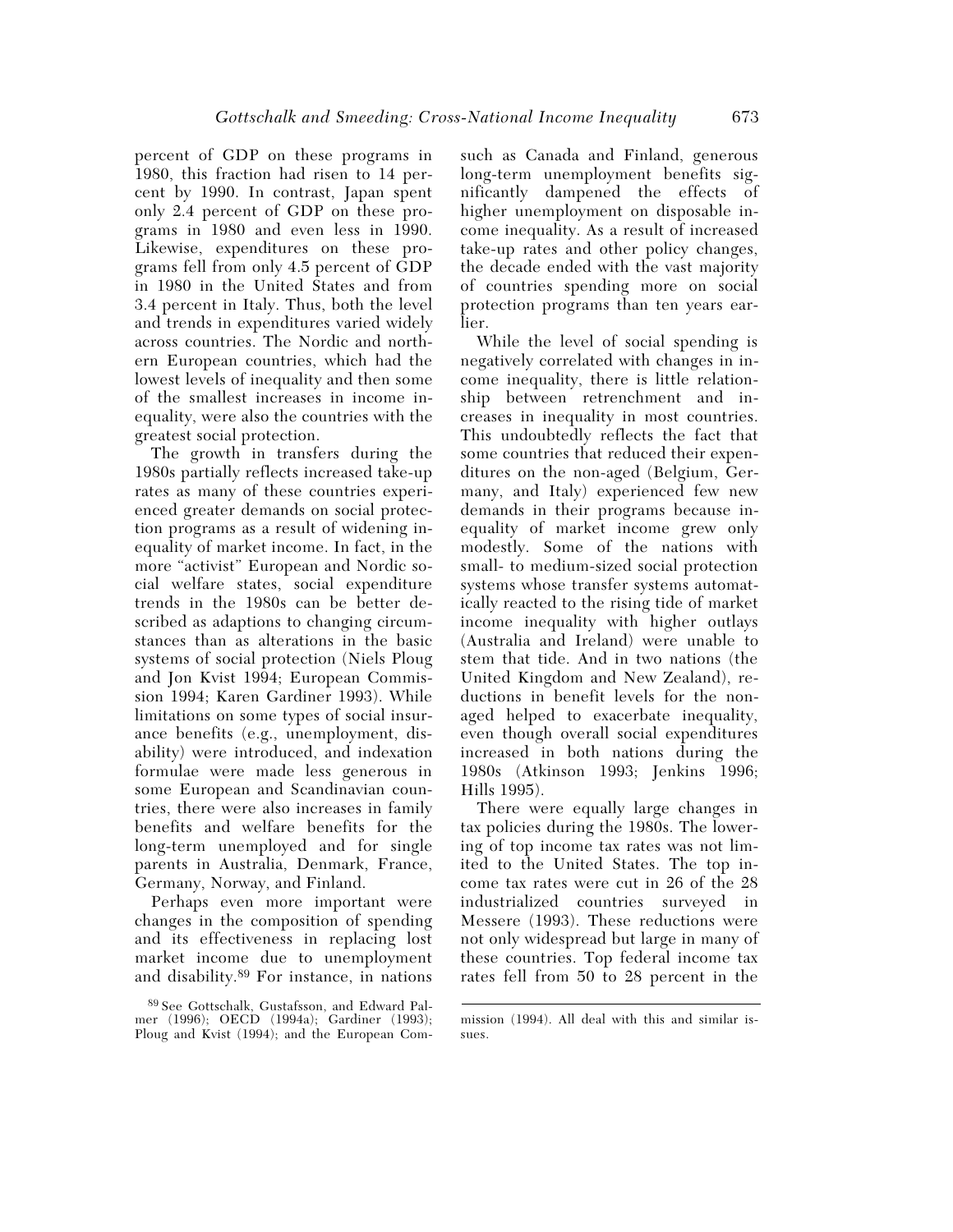

*Chart* 3. Average Tax Rates for Households in the Second and Tenth Deciles in Selected OECD Countries *Source:* Authors' calculations using the Luxembourg Income Study database.

*Note:* Average tax rates are total income and employee payroll tax as a percentage of gross cash income for households ranked by household disposable income adjusted for family size  $(E=0.5)$ .

United States, 70 to 40 percent in the United Kingdom, 48 to 14 percent in Norway, and from 78 to 50 percent in Sweden, though some rose again by small amounts (e.g., from 28 to 32 percent in the United States in 1993, and 50 to 55 percent in Sweden in 1993). Additional tax progressivity was introduced by changes such as the family benefit in the United Kingdom and the Earned Income Tax Credit in the United States, and taxable income definitions were broadened in many nations.

Reductions in the top marginal tax rates did not necessarily lead to declines in taxes collected on families at the top of the distribution. Many of these families paid higher taxes as a result of increased income subject to tax and an increase in other taxes that make up for income tax reductions. In fact, overall tax revenues rose in most OECD countries, owing mainly to increased payroll taxes for social retirement, disability and health care, increased VAT for general revenue, and increased employment-related taxes levied on employers to cover higher unemployment outlays (Messere 1993; OECD 1994).

Chart 3 shows the average federal income and payroll tax rates paid by families in the top and second decile groups of the distribution of disposable income in the early 1980s and late 1980s to early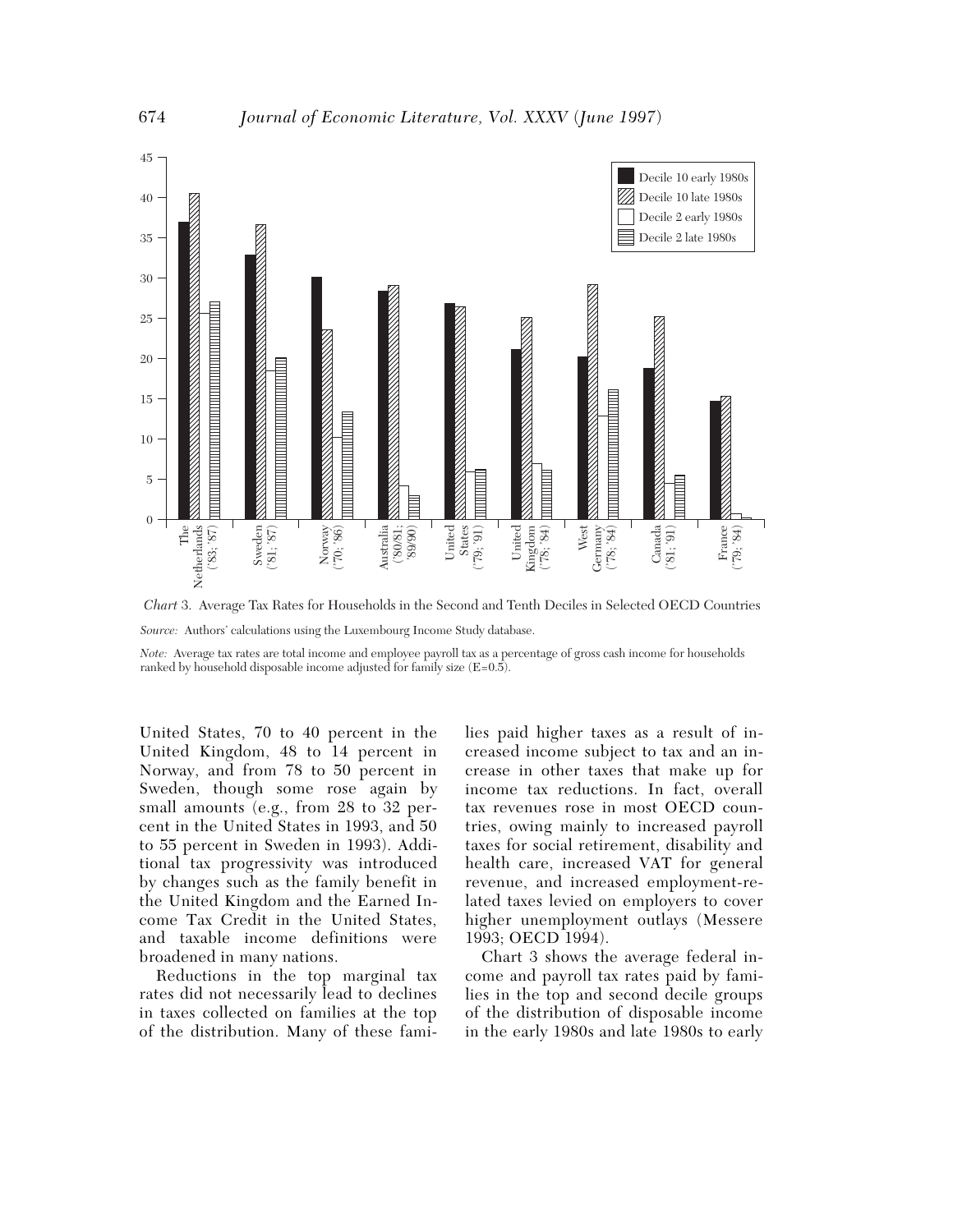1990s. These figures show that in most countries (The Netherlands, Sweden, West Germany, and Canada), average tax rates increased for families at both ends of the distribution, with the larger increases occurring at the top. In Australia, France, and the United Kingdom, average tax rates increased at the top and decreased at the bottom. It is only in the United States and Norway that average federal tax rates declined at the top and increased at the bottom of the distribution.

Our reading of the limited crossnational information on changes in tax and transfer structures is that changes in taxes paid and transfers received were largely offsetting to the changes in the distribution of pre-tax and transfer incomes. This would occur automatically in countries with progressive tax and transfer systems. How much of these changes came from explicit policy changes as compared to changes in economic behavior of households is an important question that remains to be answered.<sup>90</sup> The links between changes in tax and transfer policy and changes in the distribution of disposable income in different countries are certainly not well understood at this stage.

In nations with weak safety nets and less activist governments, changes in market incomes were dominant. Here, the United States, Australia, and Japan stand out as the three best examples. In the United Kingdom there appears to have been such a massive change in market income inequality that the British tax and transfer system was not able to overcome these forces and may even have contributed to them. While income and other tax changes have benefitted the well-to-do in a small number of countries, means tested benefits were increased in some nations to cushion reductions in other types of benefits (e.g., unemployment), producing some offset to the disequalizing trend in market income, but also reducing work effort.<sup>91</sup> And there are clearly exceptions. Finland, Canada, and Norway experienced smaller increases in inequality of disposable income than would be suggested by their changes in inequality of earnings and market incomes, and Sweden and New Zealand experienced large increases compared to the small increase in earnings inequality.

A pressing area for future research is to isolate the impact of changes in tax and transfer policies on the distribution of family income. This will require an explicit model of the endogenous increases in transfers that accompany declines in earnings at the bottom of the distribution and an explicit model of the impact of changes in tax and transfers on the distribution of pre-tax income. Only then will it be possible to isolate the relative importance of exogenous changes in the distribution of pre-tax income from both exogenous and endogenous changes in taxes and transfers.

#### V. *Summary and Conclusions*

Concerns about earnings inequality and joblessness have moved to the top of the social agenda in many OECD countries. The growing internationalization of the economy and labor market and government reactions to social and economic issues such as population aging, divorce, and increased female labor force participation rate, have added to our interest in how successful different

<sup>90</sup> See Auerbach and Slemrod (1997) for a survey of behavioral effects of the United States 1986 Tax Reform.

<sup>91</sup> See Paul Johnson and Steven Webb (1993) and Gardiner (1993). It may also be true that expansion of the safety net for single parents produced a marked decline in their labor market activity. See Moffitt (1992) for a review of United States evidence on this topic.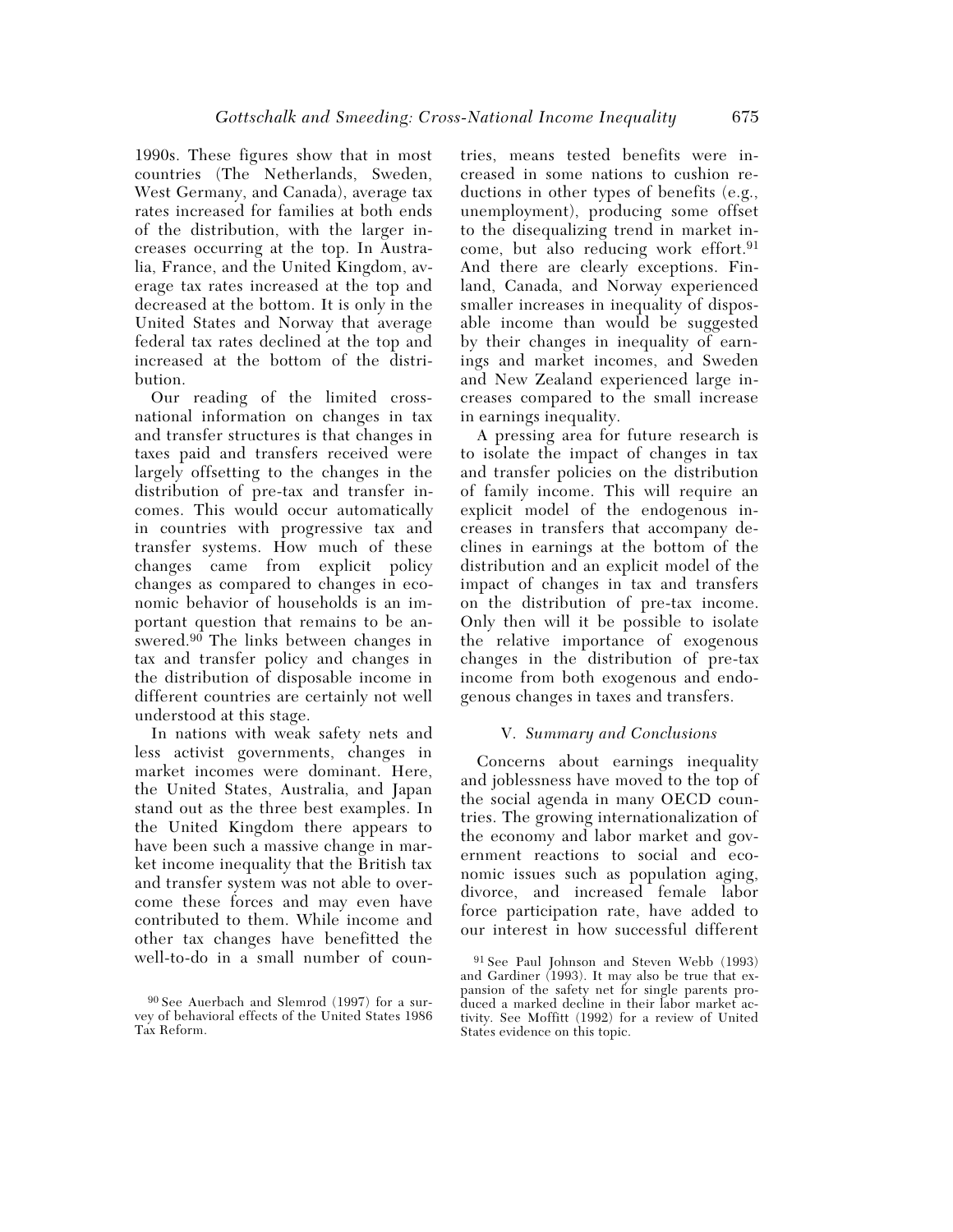economies are in dealing with these issues.

Over the past decade, new data resources have expanded to meet these interests. Much has been learned from studies of annual cross-sectional household income microdata. New frontiers will include increased usage of national household income panel data sets which will follow the same individuals over longer time horizons, and greater usage of cross-national labor force surveys and surveys that focus on expenditures and wealth.

Yet, while great strides have been made to provide a factual basis for crossnational studies, much less progress has been made in providing a tight theoretical framework to analyze these data. Better structural models of income distribution and redistribution that can be applied across nations are badly needed. Ideally, an overall framework would simultaneously model the generation of all sources of income (labor income, capital income, private transfers, public transfers, and all forms of taxation) as well as the formation of income sharing units. While most of the components of such a model were identified as early as the mid-1960s, our progress toward building such a model has been slow (James Meade 1964). Atkinson (1996b) has made a first step at one component of such a model and has hinted at other components. If we are to understand why we observe the extent and pattern of inequality levels and trends that are extant in this review, an overall conceptual framework with empirically testable components is the next big step that must be taken.

#### **REFERENCES**

- AABERGE, ROLF ET AL. *Income inequality and income mobility in the Scandinavian countries compared to the United States*. Turku, Finland: Äbo Akademi U., 1995.
- AARON, HENRY J. *Politics and the professors: The*

*great society in perspective*. Washington, DC: Brookings Institution, 1978.

- ABRAHAM, KATHARINE G. AND HOUSEMAN, SUSAN N. "Earnings Inequality in Germany," in RICHARD FREEMAN AND LAWRENCE KATZ, eds. 1995, pp. 371–404.
- ALESINA, ALBERTO AND PEROTTI, ROBERTO. "The Political Economy of Growth: A Critical Survey of the Recent Literature," *World Bank Econ. Rev.*, Sept. 1994, *8*(3) pp. 351–71.
- ATKINSON, ANTHONY B. "On the Measurement of Inequality," *J. Econ. Theory*, Sept. 1970, *2*, pp. 244–63.
- –––––– . "What is Happening to the Distribution of Income in the U.K.?" *Proceedings of the British Acad*., 1993, *82*, pp. 317–51.
- ———. "Income Distribution in Europe and the United States." Luxembourg Income Study Working Paper No. 133, Oct. 1995.
- . "Explaining the Distribution of Income," in *New inequalities*. Ed.: JOHN HILLS. Cambridge: Cambridge U. Press, 1996, pp. 19–48.
- "Bringing Income Distribution in from the Cold" *Econ. J.*, Mar. 1997.
- ATKINSON, ANTHONY B. AND MICKLEWRIGHT, JOHN B. *Economic transformation in Eastern Europe and the distribution of income*. Cambridge, Eng: Cambridge U. Press, 1992.
- ATKINSON, ANTHONY B.; RAINWATER, LEE AND SMEEDING, TIMOTHY M. *Income distribution in OECD countries: Evidence from the Luxembourg Income Study (LIS*). Paris: OECD, 1995a.
- ———. "Income Distribution in European Countries," in *Welfare and inequality: Essay on Britain and Europe*. By ANTHONY B. ATKINSON. Cambridge: Cambridge U. Press, 1995b, pp. 41–63.
- ATKINSON, ANTHONY B. AND SUTHERLAND, HOLLY. "Two Nations in Early Retirement? The Case of Britain," in *Age, work, and soci al security*. Eds.: ANTHONY B. ATKINSON AND MARTIN REIN. London: Macmillan, 1993, pp. 132–60.
- AUERBACH, ALAN AND SLEMROD, JOEL. "The Economic Effects of the Tax Reform Act of 1986," *J. Econ. Lit.*, June 1997, *35*(2), pp. 589– 632.
- BAILEY, THOMAS. "Education and the Transformation of Markets and Technology in the Textile Industry." NCES Paper No. 2, Teachers College. New York: Columbia U., 1988.
- BAUER, JOHN AND MASON, ANDREW. "The Distribution of Income and Wealth in Japan," *Rev. Income Wealth*, Dec. 1992, 38(4), pp. 403– 428.
- BEACH, CHARLES M. AND SLOTSVE, GEORGE A. "Are We Becoming Two Societies? Income Polarization and the Middle Class in Canada." Queens U. mimeo, Nov., 1994.
- BEAN, CHARLES R. "European Employment: A Survey" in *J. Econ. Lit*., June 1994, *32*(2), pp. 573–619.
- BÉGUE, JEAN. "Remarques sur une Étude de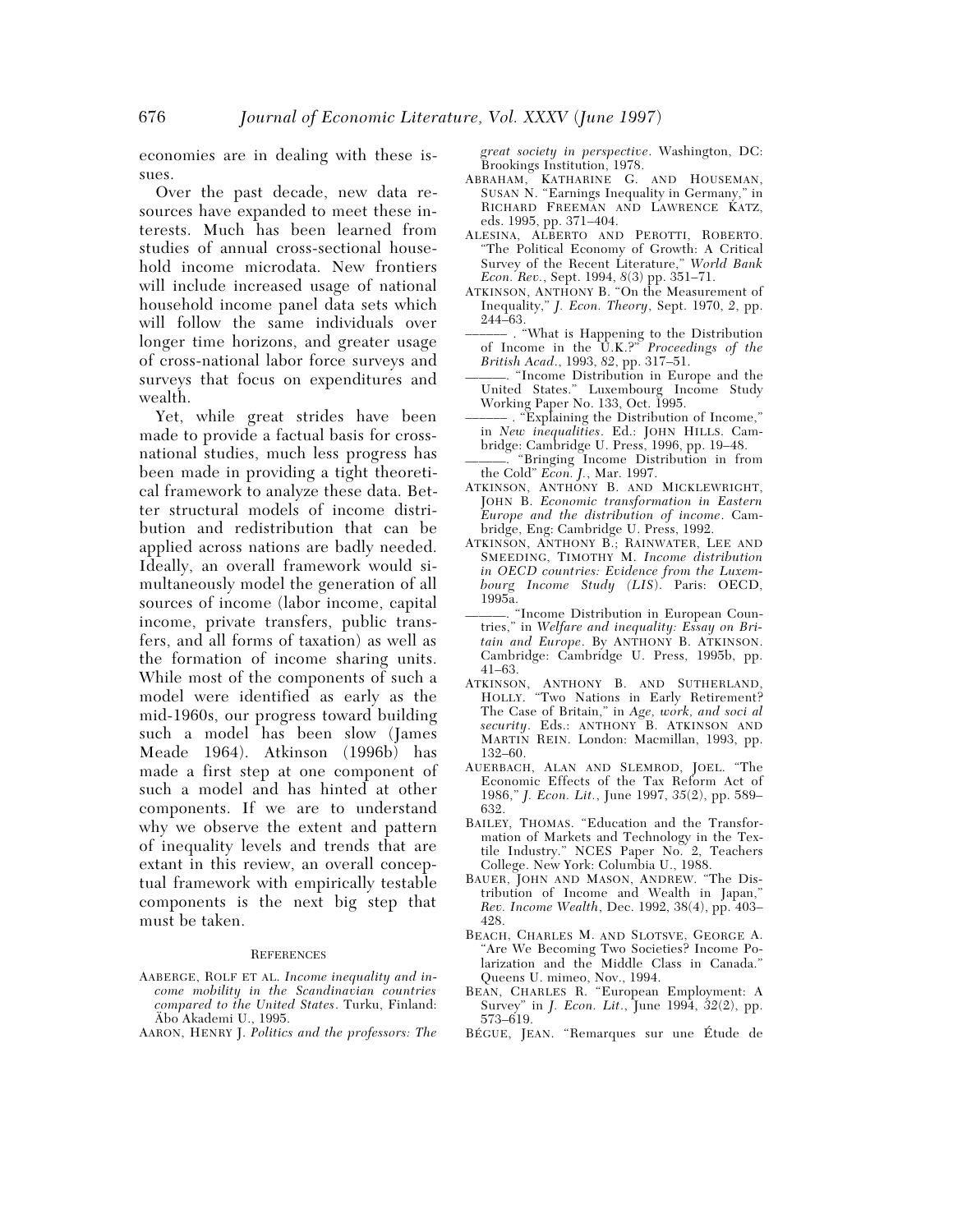l'OCDE Concernant la Répartition des Revenus dans Divers Pays," *Economie et Statistique*, 1976, *84*, pp. 97–104.

- BELL, CLIVE AND ROSENBERG, CHRISTOPH B.<br>"Combining Consistency with Simplicity" "Combining Consistency with Simplicity When Estimating Tax Incidence: Alternative Assumptions and Findings for Three Countries." Luxembourg Income Study Working Paper No. 102. Walferdange, Luxembourg, Sept., 1993.
- BERMAN, ELI; BOUND, JOHN AND GRILICHES, ZVI. "Changes in the Demand for Skilled Labor within U.S. Manufacturing Industries: Evidence from the Annual Survey of Manufacturing." NBER Working Paper No. 4255. Cambridge, MA: National Bureau of Economic Research, Jan., 1993.
- BERTOLA, GIUSEPPE AND ICHINO, ANDREA. "Wage Inequality and Unemployment: United States vs. Europe," *NBER Macroeconomics Annual*, 1995, pp. 13–66.
- BJÖRKLUND, ANDERS AND FREEMAN, RICHARD B. "Generating Equality and Eliminating Poverty the Swedish Way." NBER Working Paper No. 4945. Cambridge, MA: National Bureau of Economic Research, Dec., 1994.
- BLACKBURN, MCKINLEY L. "International Comparisons of Income Poverty and Extreme Income Poverty," *Amer. Econ. Rev.*, May 1994, *84*(2), pp. 371–74.
- BLACKBURN, MCKINLEY L. AND BLOOM, DAVID. "Changes in the Structure of Family Income-Inequality in the U.S. and Other Industrialized Nations During the 1980s." Luxembourg Income Study Working Paper No. 118, Nov., 1994.
- BLANCHFLOWER, DAVID G. AND FREEMAN, RICHARD B. "Unionism in the United States and Other Advanced OECD Countries," *Ind. Relat*., Winter 1992, *31*(1), pp. 56–79.
- BLANK, REBECCA. "Why Were Poverty Rates So High in the 1980s?" in *Poverty and prosperity in the USA in the late twentieth century*. Eds.: DIMITRI B. PAPADIMITRIOU AND EDWARD N. WOLFF. NY: Macmillan, 1994, pp. 21–55.
- BLAU, FRANCINE D. AND KAHN, LAWRENCE M. "International Differences in Male Wage Inequality: Institutions versus Market Forces," *J. Polit. Econ*., Aug. 1996, *104*(4), pp. 791– 836.
- BOISJOLY, JOHANNE; DUNCAN, GREG J. AND SMEEDING, TIMOTHY M. "The Shifting Incidence of Involuntary Job Losses from 1968 to 1992." Mimeo. Northwestern U., July 1996.
- BORLAND, JOHN. "Wage Inequality in Australia." Paper presented at the NBER Conference on the Labor Market in International Perspective, Apr. 1992 [revised July 1992].
- BRANDOLINI, ANDREAS AND SESTITO, PAOLO. "La Distribuzione dei Redditi Familiari in Italia, 1977–1991," Servizio Studi, Banca d'Italia, 1993.
- BUHMANN, BRIGITTE ET AL. "Equivalence Scales, Well-Being, Inequality, and Poverty: Sensitivity

Estimates across Ten Countries Using the Luxembourg Income Study (LIS) Database," *Rev. Income Wealth*, June 1988, *34*(2), pp. 115– 42.

- BURKHAUSER, RICHARD V. ET AL. . "Where in the World Is the Middle Class? A Cross-National Comparison of the Shrinking Middle Class Using Kernel Density Estimates." Cross-National Studies in Aging Program Project Paper No. 26, All-University Gerontology Center, The Maxwell School, Syracuse, NY: Syracuse U., Jan. 1996.
- BURKHAUSER, RICHARD V. AND POUPORE, JOHN G. "A Cross-National Comparison of Permanent Inequality in the United States and Germany," *Rev. Econ. Statist*., Feb. 1997, *79*(1), pp. 10–15.
- BURTLESS, GARY. "International Trade and the Rise in Earnings Inequality," *J. Econ. Lit*., June 1995, *33*(2), pp. 800–16.
- CALLAN, TIMOTHY AND NOLAN, BRIAN. "Income Inequality and Poverty in Ireland in the 1970s and 1980s." ESRI Working Paper No. 43. Dublin: ESRI, 1993.
- CALMFORS, LARS AND DRIFFILL, JOHN. "Bargaining Structure, Corporatism and Macroeconomic Performance," *Econ. Policy*, Apr. 1988, *6,* pp. 14–61.
- CANCIAN, MARIA; DANZIGER, SHELDON AND GOTTSCHALK, PETER. "Working Wives and Family Income Inequality Among Married Couples," in SHELDON DANZIGER AND PETER GOTTSCHALK, eds. 1993, pp. 195–221.
- CANCIAN, MARIA AND REED, DEBORAH. "Assessing the Effects of Wives' Earnings on Family Income Inequality," *Rev. Econ. Statist*., forthcoming.
- CANCIAN, MARIA AND SCHOENI, ROBERT. "Female Earnings and the Level and Distribution of Household Income in Developed Countries." LIS Working Paper No.84, The Maxwell School, Syracuse U., Sept. 1992.
- CANCEILL, G. AND VILLENEUVE, A. "Les Inégalités de Revenus: Quasi Statu Quo entre 1979 et 1984 pour les Salariés et les Inactifs," *Economies et Statistique,* 1990, *230*, pp. 65–74.
- CANTILLON, BEA ET AL. *Indicateurs sociaux: 1985–1992.* Centre for Social Policy, U. of Antwerp, 1994.
- CAPPELLI, PETER. "Are Skill Requirements Rising? Evidence from Production and Clerical Jobs," *Ind. Lab. Relat. Rev.*, 1993, *46*(3), pp. 515–29.
- CARD, DAVID AND FREEMAN, RICHARD, eds. *Small differences that matter*. Chicago: U. of Chicago Press, 1993.
- CARD, DAVID; KRAMARZ, FRANCIS AND LEMIEUX, THOMAS. "Changes in the Relative Structure of Wages and Employment: A Comparison of the United States, Canada and France." Working Paper No. 355. Princeton, NJ: Industrial Relations Section, Princeton U., 1995.
- CONCIALDI, PIERRE. "Income Distribution in France: The Mid-1980's Turning Point," in PE-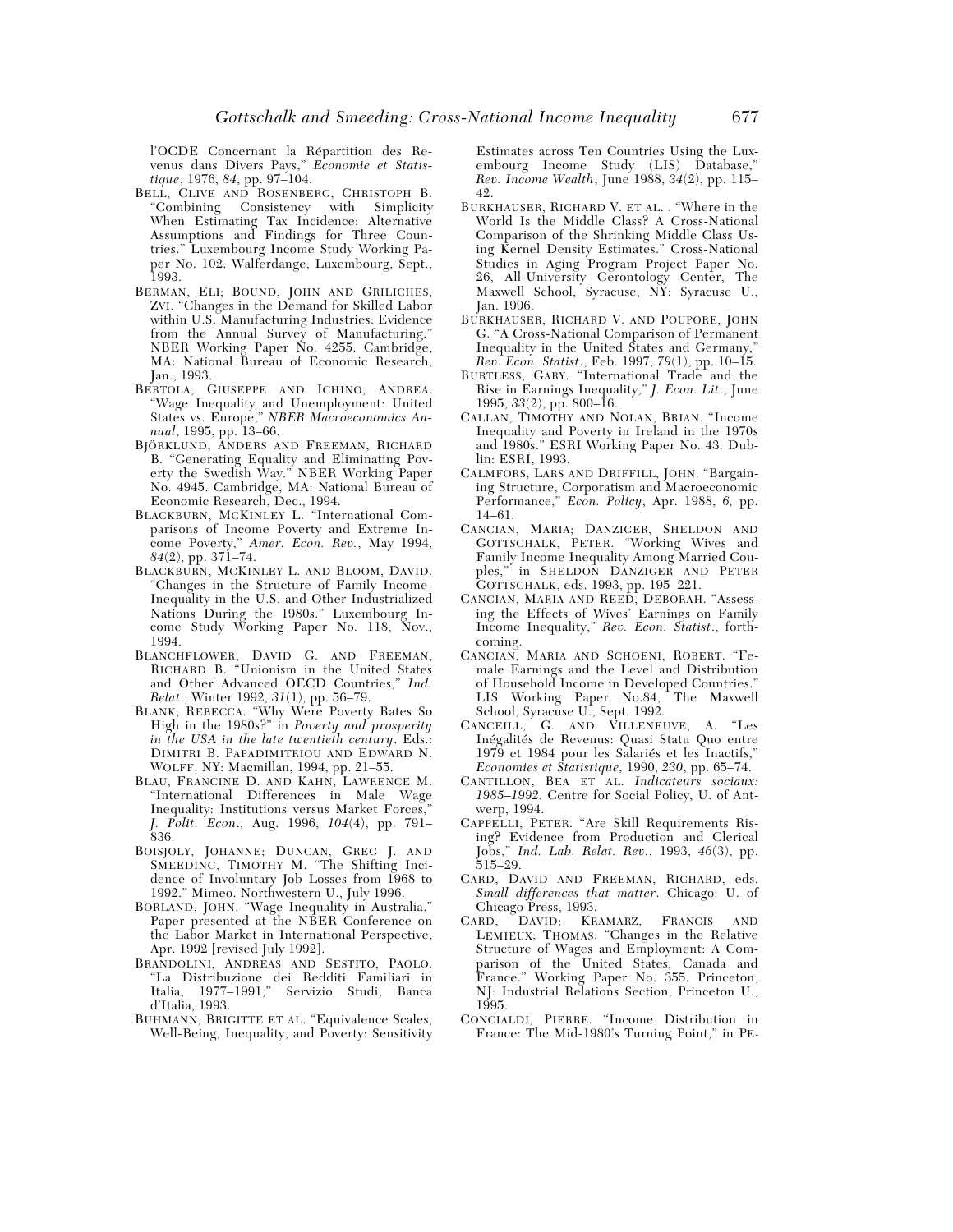TER GOTTSCHALK, BJÖRN GUSTAFSSON, AND EDWARD PALMER, eds. 1997

- COULTER, FIONA; COWELL, FRANK A. AND JENKINS, STEPHEN P. "Equivalence Scale Relativities and the Extent of Inequality and Poverty," *Econ. J.*, Sept. 1992, *102*(1), pp. 1067–82.
- COWELL, FRANK AND JENKINS, STEPHEN P. "The Changing Pattern of Inequality: The U.S. in the 1980s." Economics Department Discussion Paper No. 93–10. Swansea: U. of Wales, 1993.
- DANZIGER, SHELDON AND GOTTSCHALK, PETER. *Uneven tides: Rising inequality in America*. NY: Russell Sage Foundation, 1993
- ––––––. *American unequal*. Cambridge: Harvard U. Press, 1995.
- DAVIS, STEVEN J. AND TOPEL, ROBERT H. "International Trade and American Wages in the 1980s: Giant Sucking Sound or Small Hiccup? Comment," *Brookings Pap. Econ. Act*., 1993, *2*, pp. 214–21.
- DEINENGER, KLAUS AND SQUIRE, KENNETH. "Measuring Income Inequality: A New Databas." World Bank mimeo, Washington, DC. 1995.
- DINARDO, JOHN; FORTIN, NICOLE M. AND LEMIEUX, THOMAS. *Labor market institutions and the distribution of wages*, *1973–1992: A semiparametric approach.* Montreal: U. of Montreal, 1994.
- DINARDO, JOHN AND LEMIEUX, THOMAS. "Diverging Male Wage Inequality in the United States and Canada, 1981–1988: Do Unions Explain the Difference?" Mimeo, U. of California at Irvine, 1993.
- DUNCAN, GREG: SMEEDING, TIMOTHY AND RODGERS, WILLARD. "Whither the Middle Class?" in *Poverty and prosperity in the USA in the late twentieth century*. Eds.: DIMITRI B. PAPADIMITRIOU AND EDWARD WOLFF. New York: Macmillan, 1994, pp. 202–71.
- EDIN, PER-ANDERS AND HOLMLUND, BERTIL. "The Swedish Wage Structure: The Rise and Fall of Solidarity Wage Policy?" in RICHARD FREEMAN AND LAWRENCE KATZ, eds. 1995, pp. 307–44.
- EPLAND, JON. "Inntektsfordelingen i 80-Œrene," *Ekonomiske Analyser*, 1992, *2*, pp. 17–26.
- ERIKSSON, CHRISTOPHER L. AND ICHINO, AN-DREA C. "Wage Differentials in Italy: Market Forces, Institutions, and Inflation," in RICHARD FREEMAN AND LAWRENCE KATZ, eds. 1995, pp. 265–306.
- ERIKSSON, TOM AND JÄNTTI, MARCUS. "The Distribution of Earnings in Finland, 1971–1990." Mimeo, Turku, Finland: Äbo Akademi U., 1994.
- EUROPEAN COMMISSION, DIRECTORATE-GEN-ERAL FOR EMPLOYMENT, INDUSTRIAL RELA-TIONS AND SOCIAL AFFAIRS. "Social Protection in Europe, 1993." CE-79-93-978-EN-C. Brussels, Belgium: Office for Official Publications of the European Communities (EC), 1994.

———. "The Demographic Situation in the European Union: 1994 Report." CE-84-94-202-EN- C. Brussels, Belgium: Office for Official Publications of the European Communities (EC), 1995.

- FARBER, HENRY S. "Are Lifetime Jobs Disappearing? Job Duration in the United States, 1973– 1993." Working Paper No. 341. Princeton, NJ: Industrial Relations Section, Princeton U., 1995.
- FÖRSTER, MICHAEL. "Poverty in OECD Countries," *OECD Social Policy Studies*, Oct. 1993. *10*.
- FORTIN, NICOLE M. AND LEMIEUX, THOMAS. "Institutional Changes and Rising Wage Inequality: Is There a Linkage?" *J. Econ. Perspectives*, forthcoming.
- FREEMAN, RICHARD B., ed. *Working under different rules*. New York: Russell Sage Foundation , 1994.
- ––––––. "Are Your Wages Set in Beijing?" *J. Econ. Perspectives*, Summer 1995, *9*(3), pp. 15–32.
- FREEMAN, RICHARD B. AND KATZ, LAWRENCE F., eds. *Differences and changes in wage structures.* Chicago: U. of Chicago Press, 1995.
- ––––––. "Rising Wage Inequality: The United States vs. Other Advanced Countries," in RICH-ARD B. FREEMAN, ed. 1994, pp. 29–62.
- FREEMAN, RICHARD B. AND NEEDELS, KAREN. "Skill Differentials in Canada in an Era of Rising Labor Market Inequality." Paper presented at NBER Conference on United States and Canadian Labor Markets, Jan. 1991.
- FRITZELL, JOHAN. "Income Inequality in Five Nations," *Acta Sociologia*, 1993, *36*(1).
- GARDINER, KAREN. "A Survey of Income Inequality Over the Last Twenty Years: How Does the U.K. Compare?" Welfare State Programme Discussion Paper WSP/100. London: London School of Economics, 1993.
- GOLDIN, CLAUDIA AND KATZ, LAWRENCE F. "Technology, Skill, and the Wage Structure: Insights From the Past," *Amer. Econ. Rev*., May 1996, *86*(2), pp. 252–57.
- GOLDIN, CLAUDIA AND MARGO, ROBERT A. "The Great Compression: The Wage Structure in the United States at Mid-Century." NBER Working Paper No. 3817. Cambridge, MA: National Bureau of Economic Research, 1991.
- GOODMAN, ALISSA AND WEBB, STEVEN. *For richer, for poorer*. IFS Commentary No. 42. London: Institute for Fiscal Studies, 1994.
- GORDON, DAVID M. *Fat and mean: The corporate squeeze of working Americans and the myth of managerial "downsizing*." New York: Martin Kessler Books, 1996.
- GORNICK, JANET. "Economic Gender Gaps in the Industrialized Countries: Evidence from LIS." Paper prepared for the United Nations Human Development Report Office, Baruch College, CUNY, Nov. 20, 1994.
- GOTTSCHALK, PETER; GUSTAFSSON, BJORN A. AND PALMER, EDWARD, eds. *The distribution of economic welfare in the 1980s*. Cambridge U. Press, 1997.
	- ———. "What's Behind the Increase in Inequal-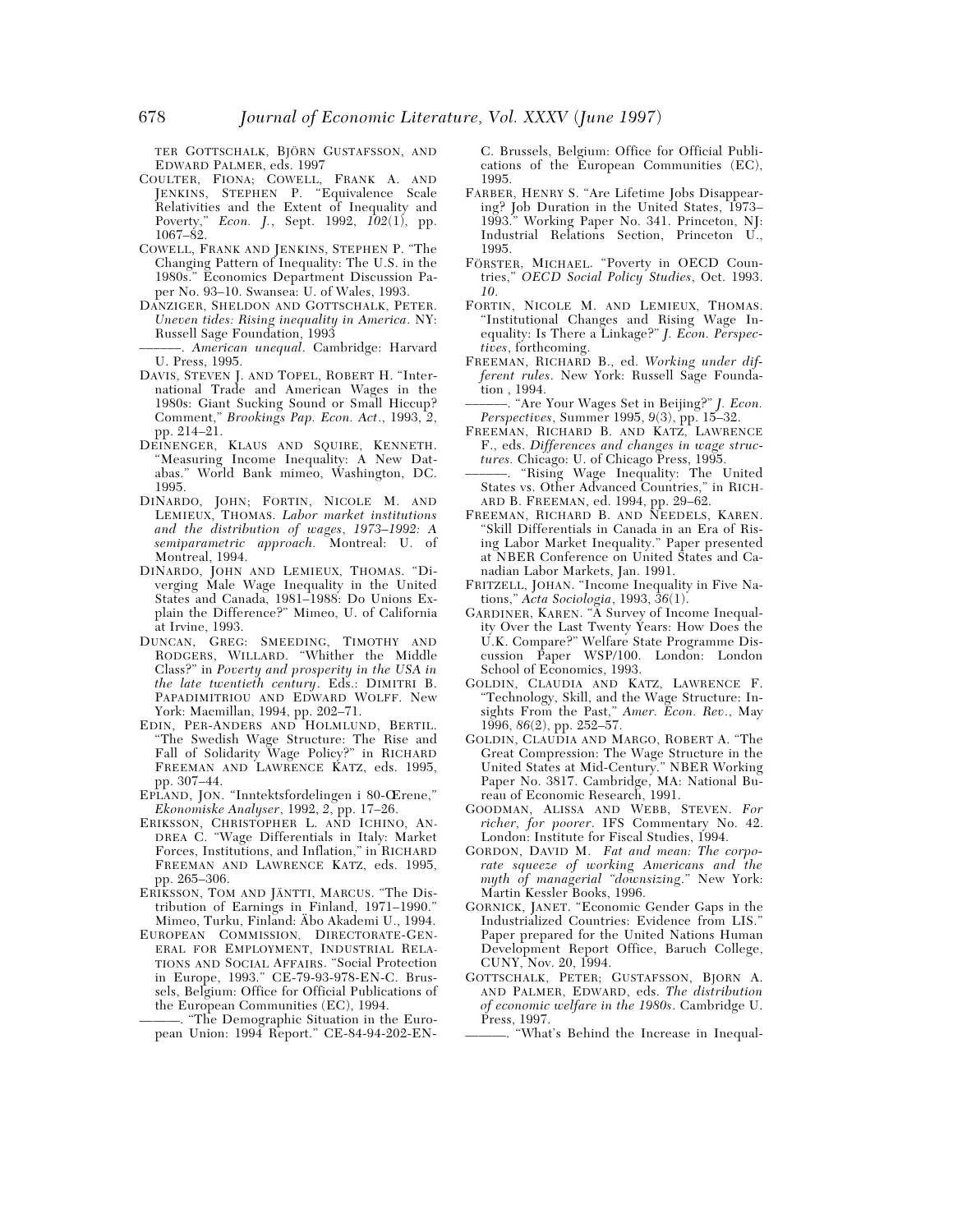ity?" (1997a) in PETER GOTTSCHALK, BJORN A. GUSTAFSSON, AND EDWARD PALMER, eds. 1997, pp. ??.

- GOTTSCHALK, PETER AND JOYCE, MARY. "Is Earnings Inequality Also Rising in Other Industrialized Countries?" Mimeo. Boston College, 1995.
	- "Changes in Earnings Inequality in OECD Countries: The Role of Market and Institutional Factors." Mimeo. Boston College, 1996.
- GOTTSCHALK, PETER AND MOFFITT, ROBERT. "The Growth of Earnings Instability in the U.S. Labor Market," *Brookings Pap. Econ. Act*., 1994, *2*, pp. 217–72.
- GRAMLICH, EDWARD M.; KASTEN, RICHARD AND SAMMARTINO, FRANK. "Growing Inequality in the 1980s: The Role of Federal Taxes and Cash Transfers," in. SHELDON DANZIGER AND PE-TER GOTTSCHALK, eds.,1993, pp. 225–49.
- GREEN, GORDON; CODER, JOHN F. AND RYSCAV-AGE, PAUL. "International Comparisons of Earnings Inequality for Men in the 1980s," *Rev. Income Wealth*, Mar. 1992, *38*(1), pp. 1–15.
- GREGORY, ROBERT AND VELLA, FRANK. "Aspects of Real Wage and Employment Changes in the Australian Male Labour Market." Mimeo. Australian National U., July 1992.
- GROSHEN, ERICA L. "Rising Inequality in a Salary Survey: Another Piece of the Puzzle." Fed. Res. Bank of Cleveland Working Paper 9121, Dec. 1991.
- GUSTAFSSON, BJÖRN AND PALMER, EDWARD. "Changes in Swedish Inequality: A Study of Equivalent Income, 1975–1991." Mimeo. U. of Gothenburg, 1993.
- HARKNESS, STEVEN: MACHIN, STEPHEN AND WALDFOGEL, JANE. "Women's Pay and Family Incomes in Britain 1979–1991," in *New inequalities: The changing distribution of income and wealth in the UK*. Ed.: JOHN HILLS. Cambridge: Cambridge U. Press, 1996, pp. 158–80.
- HARTOG, JOOP; OOSTERBEEK, HESSEL AND TEULINGS, COEN. "Age, Wages and Education in The Netherlands," in *Labour markets in an ageing Europe*. Eds.: PAUL JOHNSON AND KLAUS F. ZIMMERMAN. London: Cambridge U. Press, 1993, pp. 182–211.
- HAUSER, RICHARD AND BECKER, IRENE. "The Development of the Income Distribution in the Federal Republic of Germany During the Seventies and Eighties." Cross-National Studies in Aging Program Project Paper No. 26, All-U. Gerontology Center, The Maxwell School, Syracuse U., Dec. 1993.
- HIBBS, DOUGLAS A., JR. "Wage Dispersion and Trade Union Action in Sweden," in *Generating equality in the welfare state: The Swedish experience*. Ed.: INGA PERSSON. Oslo: Norwegian U. Press, 1990, pp. 181–200.
- HILLS, JOHN. "Inquiry into Income and Wealth Volume II: A Summary of the Evidence." York: Joseph Rowntree Foundation, 1995.
- HORRIGAN, MICHAEL W. AND MINCY, RONALD B. "The Minimum Wage and Earnings and Income Inequality," in SHELDON DANZIGER AND PETER GOTTSCHALK, eds., 1993, pp. 251–75.
- HOWELL, DAVID. "The Collapse of Low-Skill Male Earnings in the 1980s: Skills Mismatch or Shifting Wage Norms?" New School for Social Research, mimeo, 1995.
- JÄNTTI, MARCUS AND DANZIGER, SHELDON. "Child Poverty in Sweden and the United States: The Effect of Social Transfers and Parental Labor Force Participation," *Ind. Lab. Relat. Rev.*, Oct. 1994, *48*(1), pp. 48–64.
- JENKINS, STEPHEN P. "The Within-Household Distribution and Why It Matters: An Economists's Perspective," in *Familien zwischen gerechtigskeitsidealen und benachteiligungen*. Ed.: C. BADELT. Vienna: Böhlau-Verlag, 1994, ch. 4, pp. 74–98.
- Accounting for Inequality Trends: Decomposition Analyses for the U.K., 1971–86," *Economica*, Feb. 1995a, *62*(245), pp. 29–63.
- ———. "Did the Middle Class Shrink during the 1980s? U.K. Evidence from Kernel Density Estimates," *Econ. Letters*, Oct. 1995b, *49*(4), pp. 407–13.
- ———. "Recent Trends in the UK Income Distribution: What Happened and Why?" *Oxford Rev. Econ. Pol*., 1996, *12*(1), pp. 29–46.
- JENKINS, STEPHEN P. AND COWELL, FRANK. "Parametric Equivalence Scales and Scale Relativities," *Econ. J*., July 1994, *104*(425), pp. 891– 900.
- JOHNSON, PAUL AND WEBB, STEVEN. "Explaining the Growth in UK Income Inequality: 1979– 1988" *Econ. J*., Mar. 1993, *103*(415), pp. 429– 35.
- KAROLY, LYNN A. "The Trend in Inequality among Families, Individuals, and Workers in the United States: A Twenty-five Year Perspective," in SHELDON DANZIGER AND PETER GOTTSCHALK, eds. 1993, pp. 19–97.
- ———. "Anatomy of the United States Income Distribution: Two Decades of Change." Mimeo. RAND Corporation, Santa Monica, CA, Sept. 1995.
- KAROLY, LYNN A. AND BURTLESS, GARY. "Demographic Change, Rising Earnings Inequality and the Distribution of Peronal Well-Being, 1959– 1989," *Demography,* Aug. 1995, *32*(3), pp. 379– 405.
- KATZ, LAWRENCE; LOVEMAN, GARY AND BLANCHFLOWER, DAVID. "A Comparison of Changes in the Structure of Wages in Four OECD Countries," in RICHARD FREEMAN AND LAWRENCE KATZ, eds. 1995, pp. ??
- KATZ, LAWRENCE AND MURPHY, KEVIN. "Changes in Relative Wages, 1963–1987: Supply and Demand Factors," *Quart. J. Econ*., Feb. 1992, *107*(1), pp. 35–78.
- KRUEGER, ALAN. "How Computers Have Changed the Wage Structure? Evidence from Microdata, 1984–1989," *Quart. J. Econ*., Feb. 1993, *108*(1), pp. 33–60.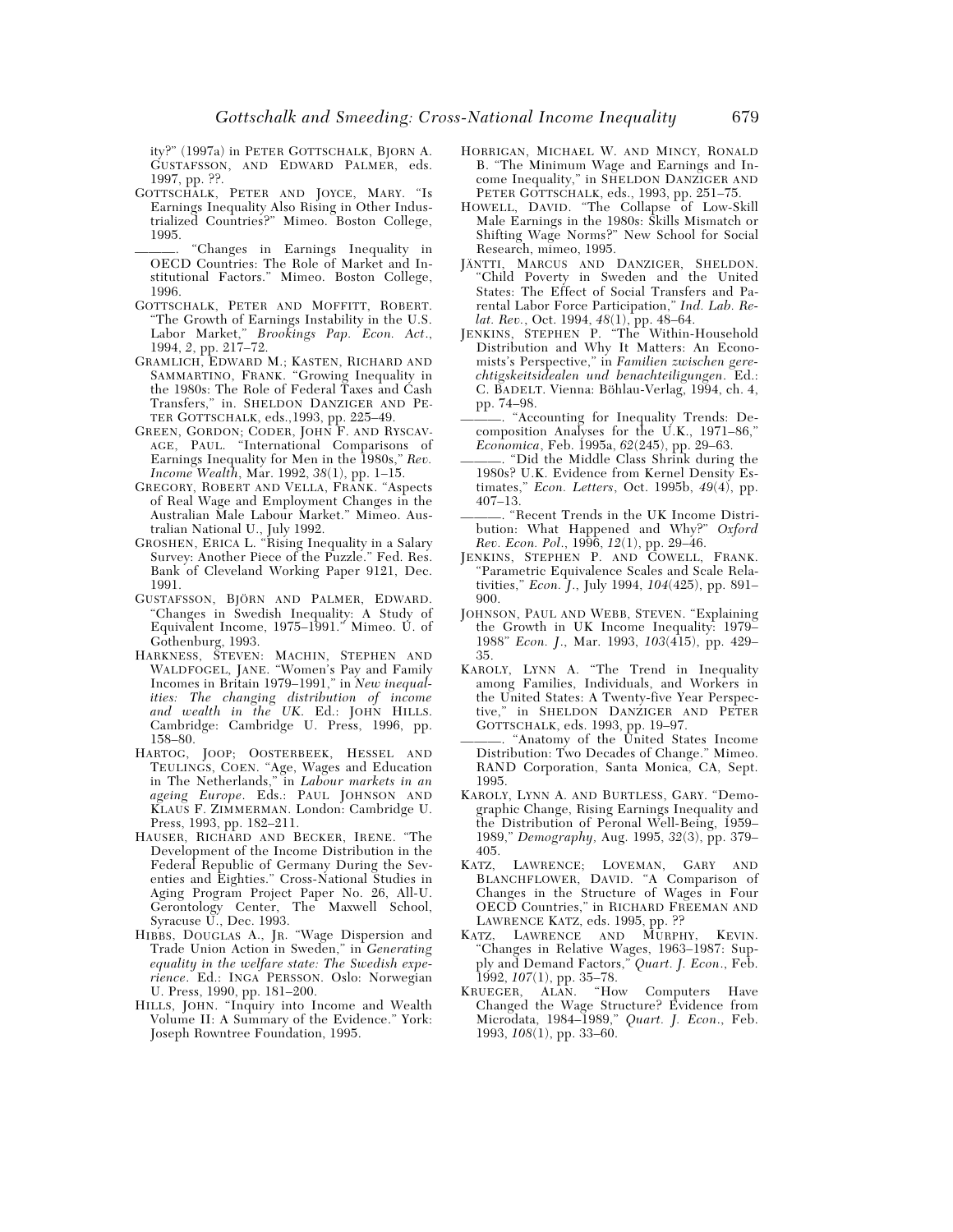- KRUGMAN, PAUL. "Technology, Trade, and Factor Prices." NBER Working Paper No. 5355. Cambridge, MA: National Bureau of Economic Research, Nov., 1995.
- LAMPMAN, ROBERT J. *Ends and means of reducing income poverty*. Chicago: Markham Pub. Co., 1971.
- LAWRENCE, ROBERT Z. AND SLAUGHTER, MI-CHAEL J. "International Trade and American Wages in the 1980s: Giant Sucking Sound or Small Hiccup?" *Brookings Pap. Econ. Act., Microeconomics*, 1993, *2*, pp. 161–210.
- LEAMER, EDWARD E. "Wage Inequality from International Competition and Technological Change: Theory and Country Experience," *Amer. Econ. Rev.*, May 1996, pp. 309– 14.
- LERMAN, ROBERT. "The Impact of the Changing U.S. Family Structure on Child Poverty and Income Inequality, "*Economica,* Supplement 1996, *63*(250), pp. S119–39.
- LERMAN, ROBERT AND YITZHAKI, SHLOMO. "Income Inequality Effects by Income Source," *Rev. Econ. Statist*., Feb. 1985, *67*(1), pp. 151–56.
- LEVY, FRANK AND MURNANE, RICHARD J. "U.S. Earnings Level and Earnings Inequality: A Review of Recent Trends and Proposed Explanations," *J. Econ. Lit*., Sept. 1992, *30*(3), pp. 1333–81.
- LIS. Authors' calculations from the Luxembourg Income Study database, 1995.
- MACURDY, THOMAS AND MROZ, THOMAS. "Measuring Macroeconomic Shifts in Wages from Cohort Specifications." Presented at the NBER Labor Markets conference in Aug. 1989. Mimeo, Department of Economics, Stanford U., revised, Sept. 1995.
- MEADE, JAMES E. *Efficiency, equality, and the ownership of property*. London: Allen and Unwin, 1964.
- MESSERE, KENNETH. *Tax policy in OECD countries:* Choices and conflicts. Amsterdam, The Netherlands: BV Publications, 1993.
- MISHEL, LAWRENCE AND BERNSTEIN, JARED. "Technology and the Wage Structure: Has Technology's Impact Accelerated Since the 1970's?" Economic Policy Institute. July, 1996.
- MOFFITT, ROBERT. "Incentive Effects of the U.S. Welfare System: A Review," *J. Econ. Lit*., Mar. 1992, *30*(1), pp. 10–61.
- MOFFITT, ROBERT A. AND GOTTSCHALK, PETER. "Trends in the Autocovariance Structure of Earnings in the U.S.: 1969–1987." Mimeo, Johns Hopkins U., July 1995.
- MUFFELS, RUUD AND NELISSEN, JAN. "The Distribution of Economic Well-Being in The Netherlands, its Evolution in the 1980s and the role of Demographic Changes," in PETER GOTTSCHALK, BJORN A. GUSTAFSSON, AND EDWARD PALMER, eds. 1977.
- MURPHY, KEVIN M. AND WELCH, FINIS. "Industrial Change and the Rising Importance of Skill," in SHELDON DANZIGER AND PETER GOTTSCHALK, eds. 1993, pp. 101–32.
- NICKELL, STEPHEN AND BELL, BRIAN. "The Collapse in Demand for the Unskilled and Unemployment across the OECD," *Oxford Rev. Econ. Pol.*, Spring 1995, *11*(1), Oxford U. Press, pp. 40–62.
- ORGANISATION FOR ECONOMIC CO-OPERATION<br>AND DEVELOPMENT (OECD). "Earnings AND DEVELOPMENT (OECD). Inequality: Changes in the 1980s," in *Employment outlook.* Paris: OECD, 1993, ch. 5, pp. 157–78.
- –––––– . "New Orientations for Social Policy." Social Policy Studies Paper No. 12. Paris: OECD, 1994a.
- ––––––. *The jobs study: Facts, analysis, strategies*. Paris: OECD, 1994b.
- ———. "The OECD Jobs Study: Evidence and Explanations," in *Labor market trends and underlying forces of change*. Paris: OECD, 1994c.
- . "Earnings Inequality, Low-Paid Employment and Earnings Mobility" in *Employment outlook*. Paris: OECD, 1996, ch. 3, pp. 59–108.
- PEN, JAN. *Income distribution*. Harmondworth Penguin, 1971.
- PENCAVEL, JOHN. *Labor markets under trade unionism: Employment, wages, and* hours. Cambridge: Blackwell, 1991.
- PLOTNICK, ROBERT AND SMOLENSKY, EUGENE. "Inequality and Poverty in the United States: 1900 to 1990." Working Paper #193, Graduate School of Public Policy. Berkeley, CA: U. Of California-Berkeley, July 8, 1992.
- PLOUG, NIELS AND KVIST, JON, eds. *Recent trends in cash benefits in Europe*. Copenhagen: Danish National Institute of Social Research, 1994.
- RADNER, DANIEL B. "Adjusted Estimates of the Size Distribution of Family Money Income," *J. Bus. Econ. Statist*., Apr. 1983, *1,* pp. 135–46.
- RAINWATER, LEE AND SMEEDING, TIMOTHY M. "Doing Poorly: The Real Income of American Children in a Comparative Perspective." Luxembourg Income Study Working Paper No. 127, Center for Policy Research, The Maxwell School. Syracuse, NY: Syracuse U., Aug. 1995.
- RICHARDSON, J. DAVID. "Income Inequality and Trade: How to Think, What to Conclude," *J. Econ. Perspectives*, Summer 1995, *9*(3), pp. 33– 55.
- RODRIGUES, CARLOS. "The Measurement and Decomposition of Inequality in Portugal, 1980/81–1989/90." Microsimulation Unit Discussion Paper No. 9302. Cambridge: U. of Cambridge, 1993.
- SACHS, JEFFREY D. AND SHATZ, HOWARD J. "Trade and Jobs in U.S. Manufacturing," *Brookings Pap. Econ. Act.*, 1994, *1*, pp. 1–84.
- SAUNDERS, PETER. "Rising on the Tasman Tide: Income Inequality in Australia and New Zealand in the 1980s." SPRC Discussion Paper No. 49. U. of New South Wales, 1994.
- SAWYER, MICHAEL. "Income Distribution in OECD Countries." Paris: OECD, 1976.
- SHORROCKS, ANTHONY F. "Inequality Decompo-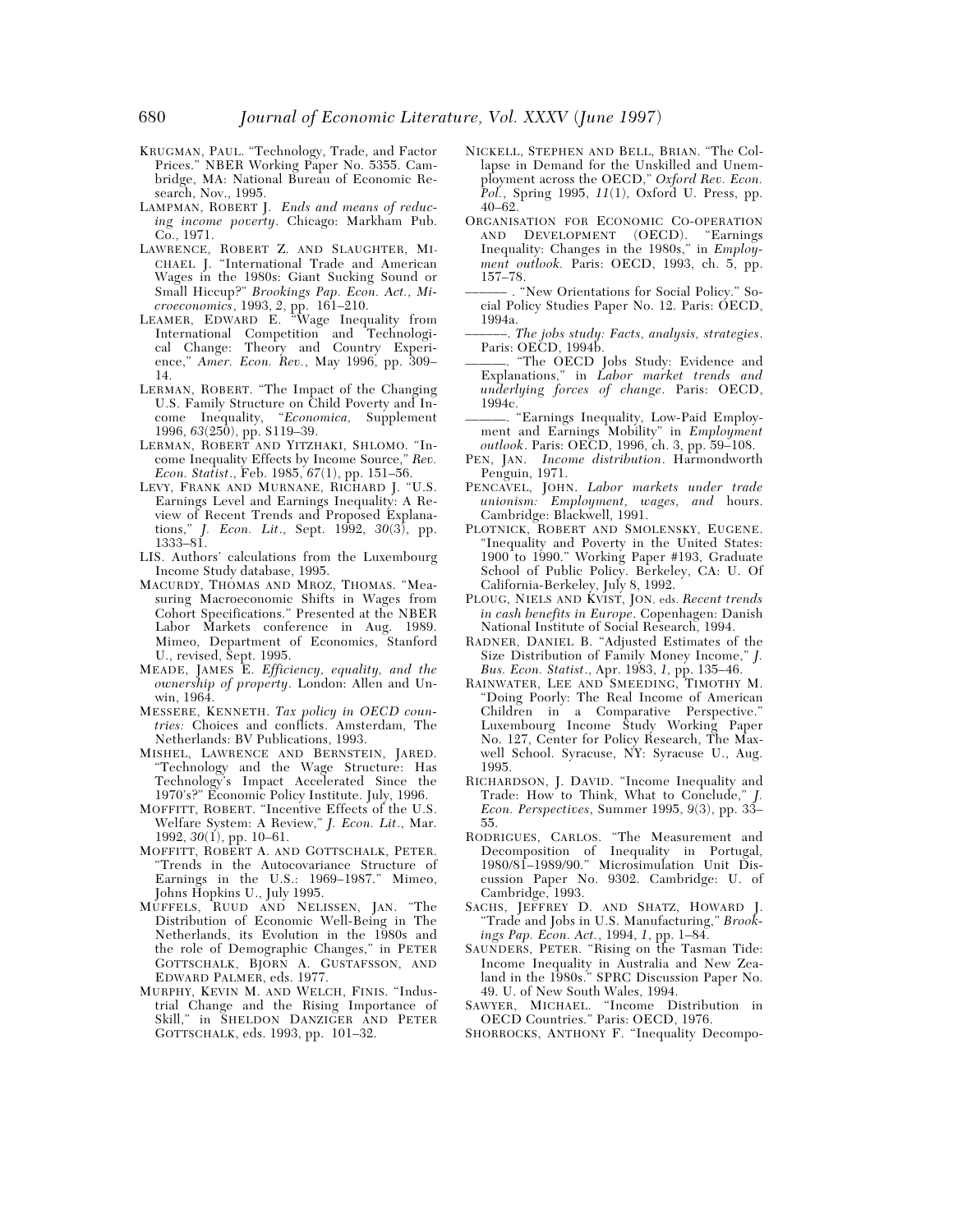sition by Factor Components," *Econometrica*, Jan. 1982, *50*(1), pp. 193–212.

- SMEEDING, TIMOTHY M. AND CODER, JOHN. "Income Inequality in Rich Countries During the 1980s," *J. Income Distribution*, Spring 1995, 5(1), pp. 13–29.
- SMEEDING, TIMOTHY M. AND GOTTSCHALK, PE-TER. "The International Evidence on Income Distribution in Modern Economies: Where Do We Stand?" in *Contemporary economic development reviewed*. Eds.: MICHAEL BRUNO AND YUSET MUNDLAB. London: Macmillan, 1996.
- SMEEDING, TIMOTHY M.; O'HIGGINS, MICHAEL AND RAINWATER, LEE, eds. *Poverty, inequality, and income distribution in comparative perspective: The Luxembourg Income Study*. Wash-Institute; Brighton: Harvester Wheatsheaf, 1990.
- SMEEDING, TIMOTHY M.; RAINWATER, LEE AND TORREY, BARBARA. "Going to Extremes: The U.S. Elderly in an International Context." Luxembourg Income Study Working Paper No. 89, Nov. 1993.
- SMEEDING, TIMOTHY M. ET AL. "Poverty, Inequality, and Family Living Standards Impacts Across Seven Nations: The Effect of Noncash Subsidies for Health, Education and Housing," *Rev. Income Wealth*, Sept. 1993, *39*(3), pp. 229–56.
- STATISTICS CANADA. "Income After Tax Distribution By Size." Catalogue No. 13–210, Table VIII. Ottawa: Statistics Canada, 1994.
- *S*TATISTICA SWEDEN. As provided by KJELL JANS-SONS, Sept., 1995.
- SUMMERS, ROBERT AND HESTON, ALAN. "The Penn World Table (Mark 5): An Expanded Set of International Comparisons, 1950–1989," *Quart. J. Econ*., 1991, *105*(2), pp. 327–68.
- TACHABANAKI, TOSHIAKI AND YAGI, TADASHII. "Distribution of Economic Well-Being in Japan: Towards a More Unequal Society," in PETER

GOTTSCHALK, BJORN A. GUSTAFSSON, AND EDWARD PALMER, eds. 1995, pp. ??.

- U.S. BUREAU OF LABOR STATISTICS. *Technology and Its Effect in the Steel Industry*. 1994. Washington, DC: U.S. GPO.
- U.S. DEPARTMENT OF COMMERCE, BUREAU OF THE CENSUS. *Alternative methods for valuing selected in-kind transfers and measuring their impact on poverty*. Technical Report No. 50. Washington, DC: U.S. GPO, 1982.
- ––––––. "Income, Poverty and Valuation of Noncash Benefits: 1993," *Current Population Reports*, Feb. 1995a, Series P-60, No. 188. Washington, DC: U.S. GPO.
- ———. Unpublished tabulations by John Coder, 1995b.
- ———. "Money Income in the United States: 1995," *Current Population Reports*, Sept. 1996, Series P-60, No. 193. Washington, DC: U.S. GPO.
- UUSITALO, HANNU. "Changes in Income Distribution During a Deep Recession." Mimeo. Finnish Trade Council, Aug. 1995.
- WAGNER, GERT G.; BURKHAUSER, RICHARD V. AND BEHRINGER, FRIEDERIKE. "The English Language Public Use File of the German Socioeconomic Panel," *J. Human Res*., Spring 1993, *28*(2), pp. 429–33.
- WHITEFORD, PETER AND KENNEDY, STEVEN. "Incomes and Living Standards of Older People: A Comparative Analysis." Final Report, Volumes I and II, DSS 1211. Social Policy Research Unit. United Kingdom: U. of York, Aug. 1994.
- WILLIAMSON, JEFFREY G. AND LINDERT, PETER H. *American inequality: A macroeconomic history*. New York: Academic Press, 1980.
- WOLFE, BARBARA AND MOFFITT, ROBERT. "A New Index to Value In-Kind Benefits," *Rev. Income Wealth*, Dec. 1991, *37*(4), pp. 387–408.
- WOOD, ADRIAN. *North-south trade, employment, and inequality*. Oxford: Clarendon Press, 1994.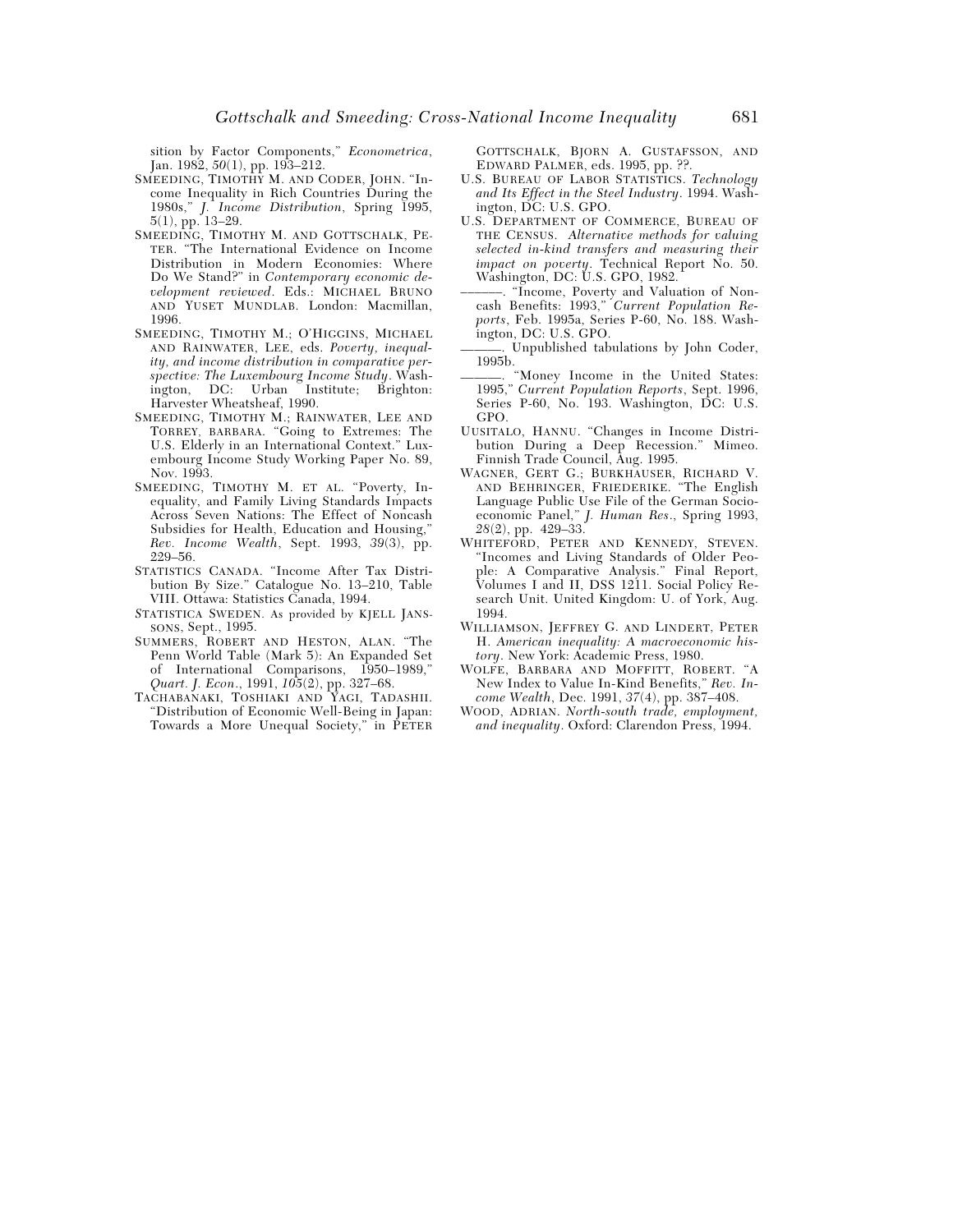|                                    |                        |                              |                                    |                                     |                           | <b>Absolute Changes</b>           |                 |
|------------------------------------|------------------------|------------------------------|------------------------------------|-------------------------------------|---------------------------|-----------------------------------|-----------------|
|                                    | Source<br>(1)          | Inequality<br>Measure<br>(2) | Value in<br>Initial<br>Year<br>(3) | Value in<br>Terminal<br>Year<br>(4) | Change<br>Per Year<br>(5) | U.S.<br>Change<br>Per Year<br>(6) | (5)(6)<br>(7)   |
| <b>Blackburn and Bloom (1994)</b>  |                        |                              |                                    |                                     |                           |                                   |                 |
| Canada (1979-87)                   |                        |                              |                                    |                                     |                           |                                   |                 |
| Overall<br>Between Ed              | Table 7.8<br>Table 7.9 | In var<br>College coef       | .270<br>.475                       | .288<br>.465                        | .002<br>$-.001$           | .004<br>.010                      | .529<br>$-.122$ |
| Between Ex                         | Table 7.9              | Age coefs eval at 24         | .224                               | .027                                | .000                      | .000                              | 3.080           |
| Within (univ ed)                   | Table 7.9              | Sd of resid                  | .485                               | .501                                | .002                      | .002                              | $-1.778$        |
| United States (1979-87)            |                        |                              |                                    |                                     |                           |                                   |                 |
| Overall                            | Table 7.8              | In var                       | .286                               | .320                                | .004                      | 004                               | 1.000           |
| Between Ed                         | Table 7.9              | College coef                 | .570                               | .652                                | .010                      | .010                              | 1.000           |
| Between Ex                         | Table 7.9              | Age coefs eval at 24         | .028                               | .029                                | .000                      | .000                              | 1.000           |
| Within (univ ed)                   | Table 7.9              | Sd of resid                  | .484                               | .475                                | $-.001$                   | $-.001$                           | 1.000           |
| Ericksson and Ichino (1995)        |                        |                              |                                    |                                     |                           |                                   |                 |
| Italy (1978-87)                    |                        |                              |                                    |                                     |                           |                                   |                 |
| Overall                            | Table III.4A           | St dev In $(w)$              | .402                               | .355                                | $-.055$                   | .012                              | $-.439$         |
| Between Ed                         | Table III.3A           | College coef                 | .220                               | .260                                | .004                      | .009                              | .500            |
| Between Ex                         | Table III.3A           | Exp coefs eval at 2          | .037                               | .026                                | $-.001$                   | .000                              | $-10.036$       |
| Within (univ ed)                   | Table III.4A           | Sd of resid                  | .350                               | .308                                | $-.005$                   | .010                              | -.447           |
| United States (1978-87)            |                        |                              |                                    |                                     |                           |                                   |                 |
| Overall                            | Table III.4A           | St dev $In(w)$               | .531                               | .638                                | .012                      | .012                              | 1.000           |
| Between Ed                         | Table III.3A           | College coef                 | .350                               | .430                                | .009                      | .009                              | 1.000           |
| Between Ex                         | Table III.3A           | Exp coefs eval at 2          | .042                               | .043                                | .000                      | .000                              | 1.000           |
| Within (univ ed)                   | Table III.4A           | Sd of resid                  | .462                               | .556                                | .010                      | .010                              | 1.000           |
|                                    |                        | <b>Full-Time Workers</b>     |                                    |                                     |                           |                                   |                 |
| <b>Gottschalk and Joyce (1995)</b> |                        |                              |                                    |                                     |                           |                                   |                 |
| Australia (1981-85)                |                        |                              |                                    |                                     |                           |                                   |                 |
| Overall                            | Table 1                | Coef Variation               | .334                               | .357                                | .006                      | .008                              | .732            |
| Between Ed                         | Table 2                | College coef                 | .390                               | .390                                | $-.040$                   | .024                              | $-1.647$        |
| Between Ex                         | Table 3                | Age coefs eval at 24         | .025                               | .034                                | .002                      | .001                              | 1.508           |
| Within                             | Table 4                | Sd of resid                  | .500                               | .620                                | .030                      | .014                              | 2.100           |
| <b>Finland (1987-91)</b>           |                        |                              |                                    |                                     |                           |                                   |                 |
| Overall                            | Table 1                | Coef Variation               | .460                               | .474                                | .003                      | .010                              | .336            |
| Between Ed                         | Table 2                | College coef                 | .610                               | .560                                | $-.013$                   | .023                              | $-.547$         |
| Between Ex                         | Table 2                | Age coefs eval at 24         | .070                               | .032                                | .009                      | .001                              | $-6.619$        |
| Within                             | Table 4                | Sd of resid                  | 1.130                              | 1.130                               | .000                      | .021                              | .000            |
| France (1979-84)                   |                        |                              |                                    |                                     |                           |                                   |                 |
| Overall                            | Table 1                | Coef Variation               | .396                               | .434                                | .008                      | .010                              | .729            |
| Between Occ                        | Table 2                | Manager coef                 | .390                               | .350                                | $-.008$                   | .009                              | $-.933$         |
| Between Ex                         | Table 2                | Age coefs eval at 24         | .034                               | .041                                | .002                      | .003                              | .493            |
| Within                             | Table 4                | Sd of resid                  | .450                               | .480                                | .006                      | .020                              | .300            |
| <b>Israel</b> (1979-86)            |                        |                              |                                    |                                     |                           |                                   |                 |
| Overall                            | Table 1                | Coef Variation               | .470                               | .512                                | .006                      | .010                              | .575            |
| Between Occ                        | Table 2                | College coef                 | .100                               | .210                                | .016                      | .009                              | 1.833           |
| Between Ex                         | Table 2                | Age coefs eval at 24         | .035                               | .068                                | .005                      | .003                              | 1.554           |
| Within                             | Table 4                | Sd of resid                  | .530                               | .540                                | .001                      | .020                              | .071            |
|                                    |                        |                              |                                    |                                     |                           |                                   |                 |

#### APPENDIX TABLE A ABSOLUTE AND RELATIVE CHANGES IN INEQUALITY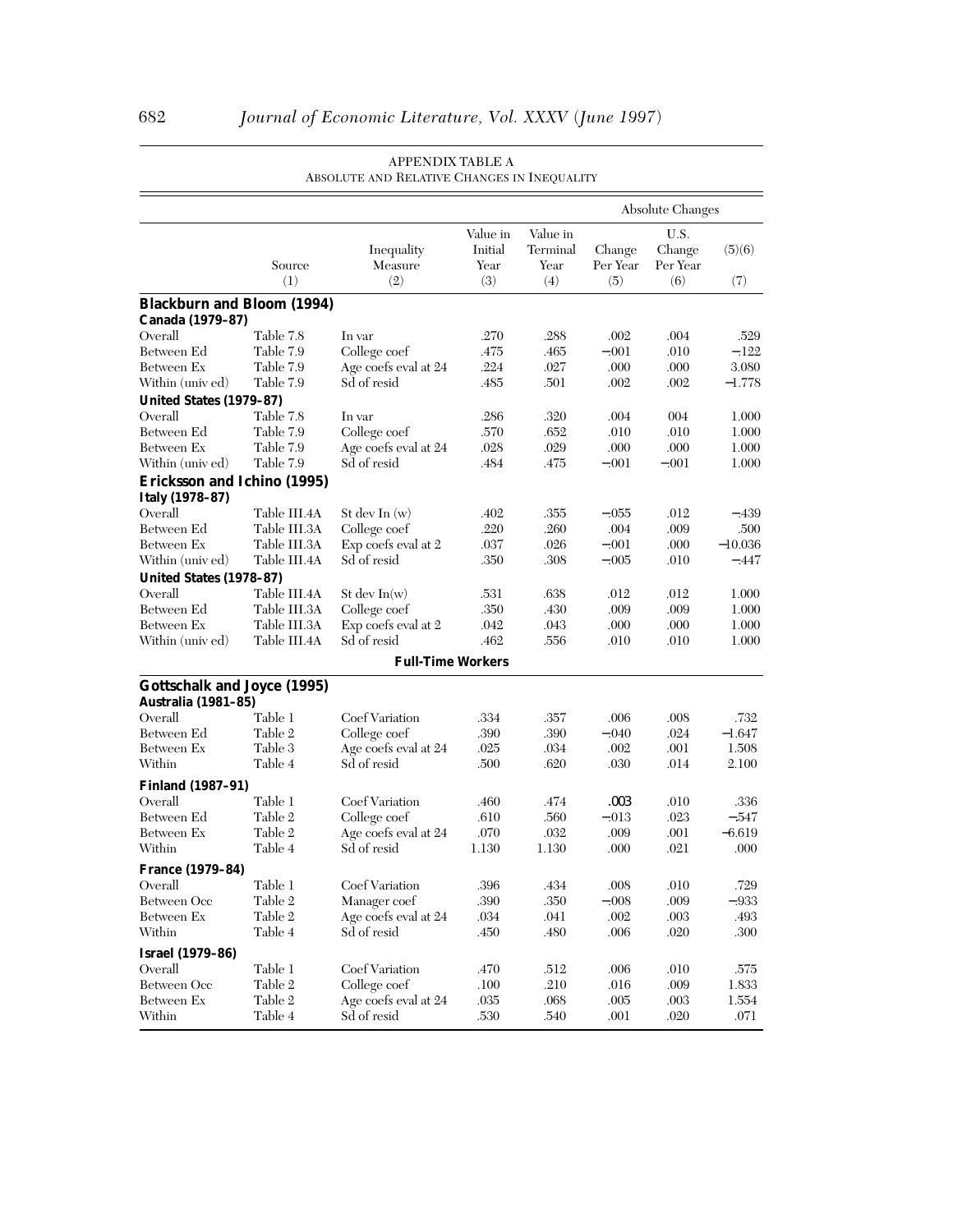|                                                           |               | ABSOLUTE AND RELATIVE CHANGES IN INEQUALITY |                                              |                 |
|-----------------------------------------------------------|---------------|---------------------------------------------|----------------------------------------------|-----------------|
|                                                           |               |                                             | Relative Changes                             |                 |
|                                                           | Source<br>(1) | Percentage<br>Change<br>Per Year<br>(8)     | U.S. Percentage<br>Change<br>Per Year<br>(9) | (8)(9)<br>(10)  |
| <b>Blackburn and Bloom (1994)</b>                         |               |                                             |                                              |                 |
| Canada (1979-87)                                          |               |                                             |                                              |                 |
| Overall                                                   | Table 7.8     | .008                                        | .014                                         | .575            |
| Between Ed                                                | Table 7.9     | $-.003$                                     | .017                                         | $-.158$         |
| Between Ex                                                | Table 7.9     | .015                                        | .004                                         | 3.446           |
| Within (univ ed)                                          | Table 7.9     | .004                                        | $-.002$                                      | $-1.732$        |
| United States (1979-87)                                   |               |                                             |                                              |                 |
| Overall                                                   | Table 7.8     | .014                                        | .014                                         | 1.000           |
| Between Ed                                                | Table 7.9     | .017                                        | .017                                         | 1.000           |
| Between Ex                                                | Table 7.9     | .004                                        | .004                                         | 1.000           |
| Within (univ ed)                                          | Table 7.9     | $-.002$                                     | $-.002$                                      | 1.000           |
| Ericksson and Ichino (1995)                               |               |                                             |                                              |                 |
| Italy (1978-87)                                           |               |                                             |                                              |                 |
| Overall                                                   | Table III.4A  | $-.014$                                     | .020                                         | -.677           |
| Between Ed                                                | Table III.3A  | .019                                        | .023                                         | .812            |
| Between Ex                                                | Table III.3A  | $-.040$                                     | .003                                         | $-13.914$       |
| Within (univ ed)                                          | Table III.4A  | $-.014$                                     | .021                                         | $-.690$         |
| United States (1978-87)                                   |               |                                             |                                              |                 |
| Overall                                                   | Table III.4A  | .020                                        | .020                                         | 1.000           |
| Between Ed                                                | Table III.3A  | .023                                        | .023                                         | 1.000           |
| Between Ex                                                | Table III.3A  | .003                                        | .003                                         | 1.000           |
| Within (univ ed)                                          | Table III.4A  | .021                                        | .021                                         | 1.000           |
|                                                           |               | <b>Full-Time Workers</b>                    |                                              |                 |
|                                                           |               |                                             |                                              |                 |
| <b>Gottschalk and Joyce (1995)</b><br>Australia (1981-85) |               |                                             |                                              |                 |
| Overall                                                   | Table 1       | .017                                        | .017                                         | .987            |
| Between Ed                                                | Table 2       | $-.132$                                     | .079                                         | $-1.670$        |
| Between Ex                                                | Table 3       | .076                                        | .045                                         | 1.686           |
| Within                                                    | Table 4       | .054                                        | .022                                         | 2.404           |
|                                                           |               |                                             |                                              |                 |
| <b>Finland (1987-91)</b><br>Overall                       | Table 1       |                                             |                                              |                 |
| Between Ed                                                | Table 2       | .007<br>$-.021$                             | .021<br>.078                                 | .352<br>$-.274$ |
| Between Ex                                                | Table 2       | $-.192$                                     | .034                                         | $-5.695$        |
| Within                                                    | Table 4       | .000                                        | .030                                         | .000            |
|                                                           |               |                                             |                                              |                 |
| <b>France (1979–84)</b>                                   |               |                                             |                                              |                 |
| Overall                                                   | Table 1       | .018                                        | .021                                         | .860            |
| Between Occ                                               | Table 2       | $-.022$                                     | .034                                         | $-.628$         |
| Between Ex                                                | Table 2       | .041                                        | .078                                         | .526            |
| Within                                                    | Table 4       | .013                                        | .028                                         | .457            |
| <b>Israel</b> (1979-86)                                   |               |                                             |                                              |                 |
| Overall                                                   | Table 1       | .012                                        | .021                                         | .574            |
| Between Occ                                               | Table 2       | .106                                        | .034                                         | 3.077           |
| Between Ex                                                | Table 2       | .096                                        | .078                                         | 1.239           |
| Within                                                    | Table 4       | .003                                        | .028                                         | .094            |

#### APPENDIX TABLE A (*cont*.) ABSOLUTE AND RELATIVE CHANGES IN INEQUALITY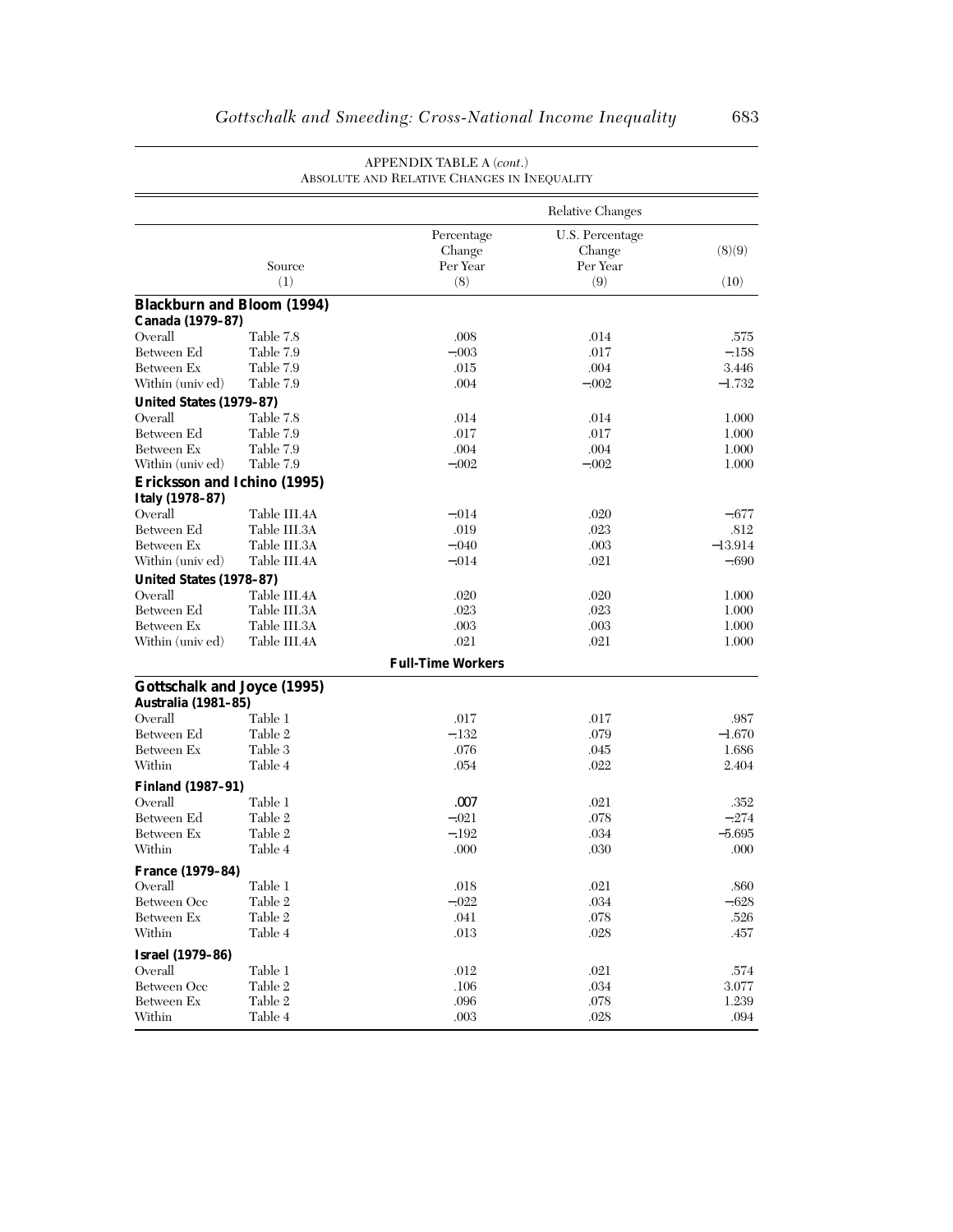|                                                |                                              |                                                               |                                    |                                     | <b>Absolute Changes</b>          |                                   |                 |
|------------------------------------------------|----------------------------------------------|---------------------------------------------------------------|------------------------------------|-------------------------------------|----------------------------------|-----------------------------------|-----------------|
|                                                | Source<br>(1)                                | Inequality<br>Measure<br>(2)                                  | Value in<br>Initial<br>Year<br>(3) | Value in<br>Terminal<br>Year<br>(4) | Change<br>Per Year<br>(5)        | U.S.<br>Change<br>Per Year<br>(6) | (5)(6)<br>(7)   |
| United States (ed) (1979-86)                   |                                              |                                                               |                                    |                                     |                                  |                                   |                 |
| Overall                                        | Table 1                                      | Coef Variation                                                | .454                               | .527                                | .010                             | .010                              | 1.000           |
| Between Ed                                     | Table 2                                      | College coef                                                  | .220                               | .380                                | .023                             | .023                              | 1.000           |
| Between Ex                                     | Table 2                                      | Age coefs eval at 24                                          | .037                               | .047                                | .001                             | .001                              | 1.000           |
| Within                                         | Table 4                                      | Sd of resid                                                   | .640                               | .790                                | .021                             | .021                              | 1.000           |
| United States (occ) (1979-86)                  |                                              |                                                               |                                    |                                     |                                  |                                   |                 |
| Between Occ                                    | Table 2                                      | Manager coef                                                  | .220                               | .280                                | .009                             | .009                              | 1.000           |
| Between Ex                                     | Table 2                                      | Age coefs eval at 24                                          | .030                               | .051                                | .003                             | .003                              | 1.000           |
| Within                                         | Table 4                                      | Sd of resid                                                   | .640                               | .780                                | .020                             | .020                              | 1.000           |
|                                                |                                              | <b>Katz, Loveman, and Blanchflower (1995)</b>                 |                                    |                                     |                                  |                                   |                 |
| <b>France (1979-87)</b>                        |                                              |                                                               |                                    |                                     |                                  |                                   |                 |
| Overall<br>Between Occ<br>Between Ex<br>Within | Figure 1<br>Figure 6<br>Figure 6<br>Figure 6 | Ln(90/10)<br>Ln(Manual/non)<br>$Ln(41-50/21-25)$<br>Ln(90/10) | 1.200<br>.550<br>.030              | 1.220<br>.545<br>.540               | .003<br>$-.001$<br>.010<br>mixed | .020<br>.024<br>mixed<br>.015     | .125<br>$-.026$ |

APPENDIX TABLE A (*cont*.)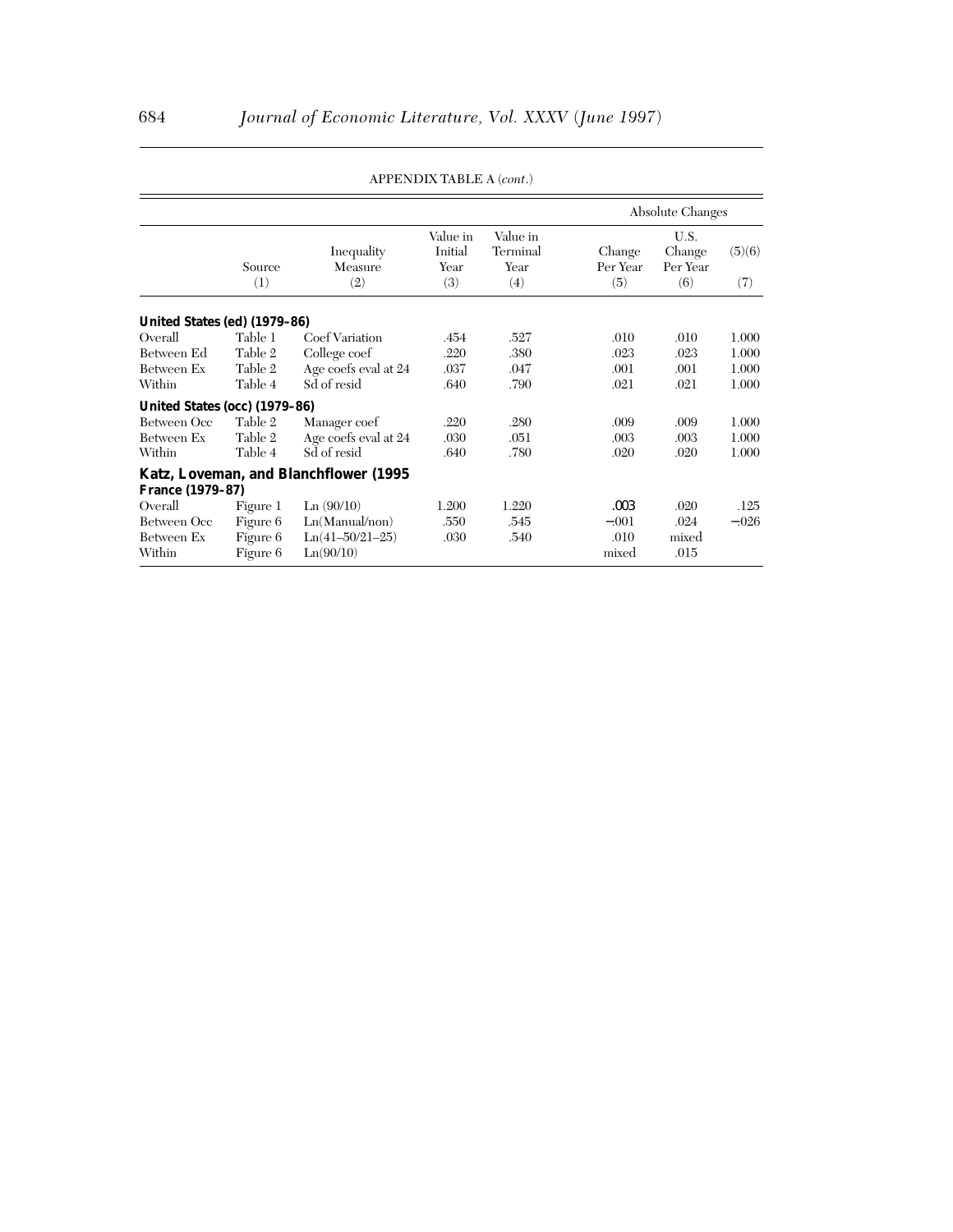|                         |                                               | APPENDIX TABLE A (cont.)<br>ABSOLUTE AND RELATIVE CHANGES IN INEQUALITY |                                              |                |  |  |  |  |
|-------------------------|-----------------------------------------------|-------------------------------------------------------------------------|----------------------------------------------|----------------|--|--|--|--|
|                         | Relative Changes                              |                                                                         |                                              |                |  |  |  |  |
|                         | Source<br>(1)                                 | Percentage<br>Change<br>Per Year<br>(8)                                 | U.S. Percentage<br>Change<br>Per Year<br>(9) | (8)(9)<br>(10) |  |  |  |  |
|                         | United States (ed) (1979-86)                  |                                                                         |                                              |                |  |  |  |  |
| Overall                 | Table 1                                       | .021                                                                    | .021                                         | 1.000          |  |  |  |  |
| Between Ed              | Table 2                                       | .078                                                                    | .078                                         | 1.000          |  |  |  |  |
| Between Ex              | Table 2                                       | .034                                                                    | .034                                         | 1.000          |  |  |  |  |
| Within                  | Table 4                                       | .030                                                                    | .030                                         | 1.000          |  |  |  |  |
|                         | United States (occ) (1979-86)                 |                                                                         |                                              |                |  |  |  |  |
| Between Occ             | Table 2                                       | .034                                                                    | .034                                         | 1.000          |  |  |  |  |
| Between Ex              | Table 2                                       | .078                                                                    | .078                                         | 1.000          |  |  |  |  |
| Within                  | Table 4                                       | .028                                                                    | .028                                         | 1.000          |  |  |  |  |
| <b>France (1979-87)</b> | <b>Katz, Loveman, and Blanchflower (1995)</b> |                                                                         |                                              |                |  |  |  |  |
| Overall                 | Figure 1                                      | .002                                                                    | .014                                         | .144           |  |  |  |  |
| Between Occ             | Figure 6                                      | $-.001$                                                                 | .057                                         | $-.020$        |  |  |  |  |
| Between Ex              | Figure 6                                      | .020                                                                    | mixed                                        |                |  |  |  |  |
| Within                  | Figure 6                                      | mixed                                                                   | .012                                         |                |  |  |  |  |

# APPENDIX TABLE A (*cont*.)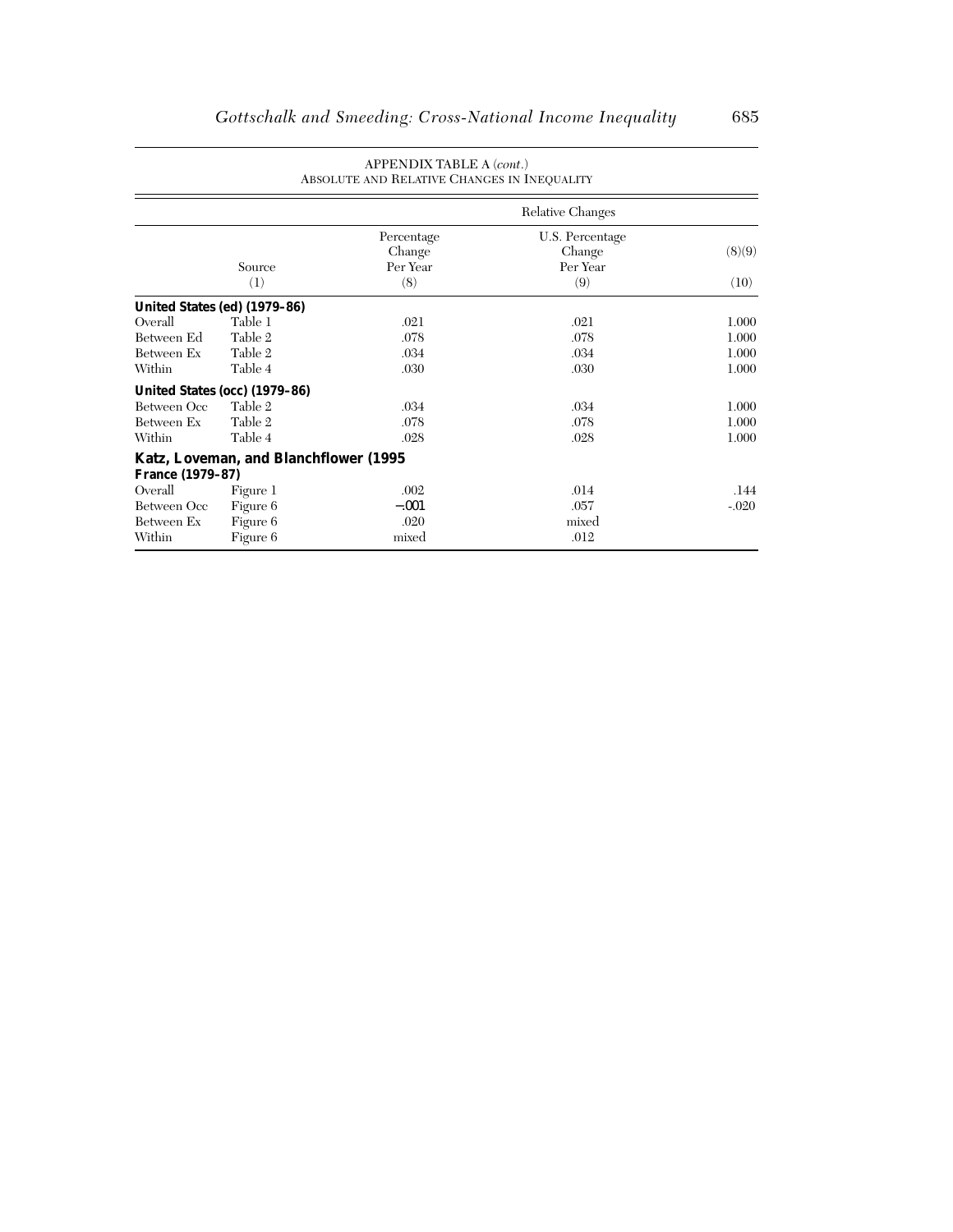| TREND IN INCOME INEQUALITY IN OECD AND OTHER NATIONS: 1970-1993 |     |         |     |          |     |     |     |        |           |
|-----------------------------------------------------------------|-----|---------|-----|----------|-----|-----|-----|--------|-----------|
| Year                                                            | AU  | CA      | IR  | $\rm SP$ | JA  | NZ  | IS  | UK     | <b>US</b> |
| 1970                                                            |     |         |     |          |     |     |     | 98     |           |
| 1971                                                            |     | 106     |     |          |     |     |     | 101    |           |
| 1972                                                            |     | 105     |     |          |     |     |     | 102    |           |
| 1973                                                            |     | $105\,$ | 102 |          |     |     |     | 98     |           |
| 1974                                                            |     | 103     |     |          |     |     |     | $95\,$ |           |
| 1975                                                            |     | 104     |     |          |     |     |     | 92     |           |
| 1976                                                            |     | 107     |     |          |     |     |     | 92     |           |
| 1977                                                            |     | 103     |     |          |     |     |     | 90     |           |
| 1978                                                            |     | $105\,$ |     |          |     |     |     | 91     |           |
| 1979                                                            |     | 101     |     |          |     |     | 100 | 96     | 101       |
| 1980                                                            |     | 101     | 100 | 100      |     |     |     | 98     | 100       |
| 1981                                                            | 100 | 100     |     |          | 100 | 100 |     | 100    | 103       |
| 1982                                                            |     | 101     |     |          |     |     |     | 100    | 107       |
| 1983                                                            |     | 103     |     |          |     |     |     | 102    | 109       |
| 1984                                                            |     | 103     |     |          | 109 |     |     | 103    | 110       |
| 1985                                                            | 107 | 102     |     |          |     | 96  |     | 108    | 110       |
| 1986                                                            |     | 103     |     |          |     |     | 102 | 111    | $110\,$   |
| 1987                                                            |     | 102     | 87  |          | 108 |     |     | 117    | 110       |
| 1988                                                            |     | 101     |     |          |     |     |     | 124    | 112       |
| 1989                                                            | 111 | 101     |     |          |     | 110 |     | 125    | 113       |
| 1990                                                            |     | 101     |     |          |     |     |     |        | 114       |
| 1991                                                            |     | 102     |     | 96       | 113 |     | 101 | 130    | 113       |
| 1992                                                            |     | 102     |     |          |     |     |     | 130    | 115       |
| 1993                                                            |     |         |     |          |     |     |     |        | 117       |

| <b>APPENDIX TABLE B</b>                                         |
|-----------------------------------------------------------------|
| FREND IN INCOME INEQUALITY IN OECD AND OTHER NATIONS: 1970–1993 |

 *Notes and Sources to Appendix Table B and Table 4*

| Australia (AU)      | Saunders (1994), Table 7; income per equivalent adult.                                        |
|---------------------|-----------------------------------------------------------------------------------------------|
| Canada (CA)         | Beach and Slotsve (1994); Statistics Canada (1994, Table VIII); family income after tax,      |
|                     | weighted by households, unadjusted for family size.                                           |
| Ireland $(IR)$      | Callan and Nolan (1993, Table 4); household disposable income with no adjustment for          |
|                     | household size and with household weights.                                                    |
| Spain (SP)          | Luxembourg Income Study Database (Fall 1995); disposable income per equivalent adult,         |
|                     | person weights, $E = 5$ equivalence scale.                                                    |
| Japan $(IA)$        | Tachabanaki and Yagi (1995); Bauer and Mason (1992). Unadjusted disposable family             |
|                     | income; dataset excludes single person families living alone.                                 |
| New Zealand (NZ)    | Saunders (1994); income per equivalent adult.                                                 |
| Israel (IS)         | Luxembourg Income Study Database (Fall 1995); disposable income per equivalent                |
|                     | adult, person weights, $E = 5$ equivalence scale.                                             |
| United Kingdom (UK) | Atkinson (1993); Goodman and Webb (1994, p. A2; equivalence scale, British Households         |
|                     | Below Average Income scale; disposable household income with person weights.                  |
| United States (US)  | U.S. Department of Commerce, Bureau of the Census (1995a, 1995b), special tabulations         |
|                     | using disposable personal income as defined in the text, weighted by persons and              |
|                     | adjusted using an equivalence scale with $E = 5$ . Some series shown in Table 3.              |
| Belgium (BE)        | Cantillon et al. (1994. Table 30); equivalence (scale 1.0 for the first adult, 9.7 for the    |
|                     | second adult, and 0.5 per child); disposable income with person weights.                      |
| Denmark (DK)        | Aaberge et al. (1995 Table A.4); unadjusted household disposable personal income              |
|                     | weighted by person.                                                                           |
| Finland (FI)        | Uusitalo (1995; Table 2); equivalence scale 1.0 for the first adult, 0.7 for the second adult |
|                     | and 0.5 per child; disposable income with person weights.                                     |
|                     |                                                                                               |